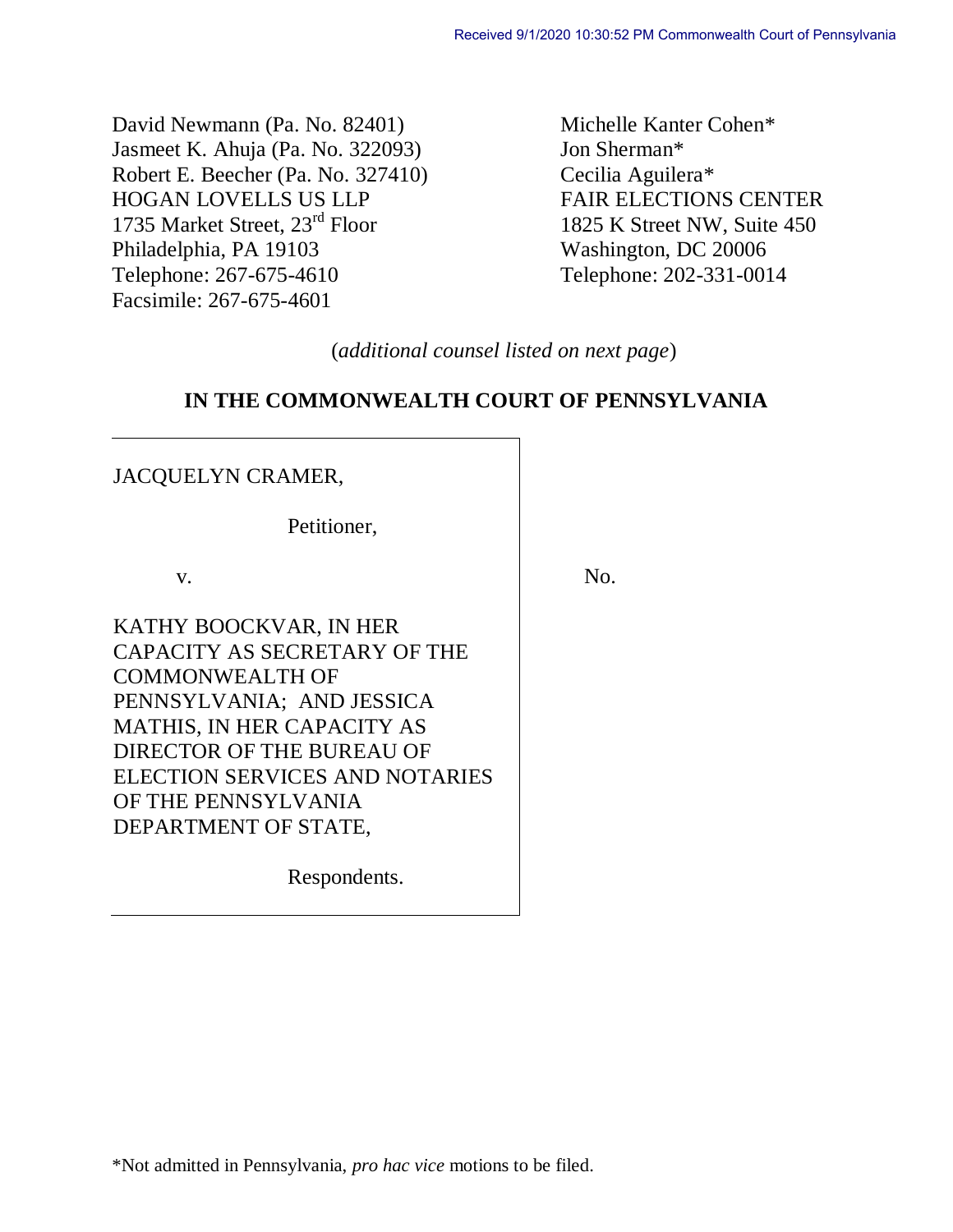# **NOTICE TO PLEAD**

## **TO:**

## **Secretary Kathy Boockvar**

Office of the Secretary 302 North Office Building, 401 North Street Harrisburg, PA 17120

## **Director Jessica Mathis**

Pennsylvania Department of State Bureau of Election Services and Notaries 210 North Office Building, 401 North Street Harrisburg, PA 17120

You are hereby notified to file a written response to the enclosed Complaint within

twenty (20) days from service hereof or a judgment may be entered against you.

### */s/ David Newmann*

David Newmann (Pa. No. 82401) Jasmeet K. Ahuja (Pa. No. 322093) Robert E. Beecher (Pa. No.327410) HOGAN LOVELLS US LLP 1735 Market Street, 23rd Floor Philadelphia, PA 19103 Telephone: 267-675-4610 Facsimile: 267-675-4601

Daniel Landesberg\* HOGAN LOVELLS US LLP 555 13<sup>th</sup> Street NW Washington, DC 2004 Telephone: 202-637-5600 Facsimile: 202-637-5601

Michelle Kanter Cohen\* Jon Sherman\* Cecilia Aguilera \*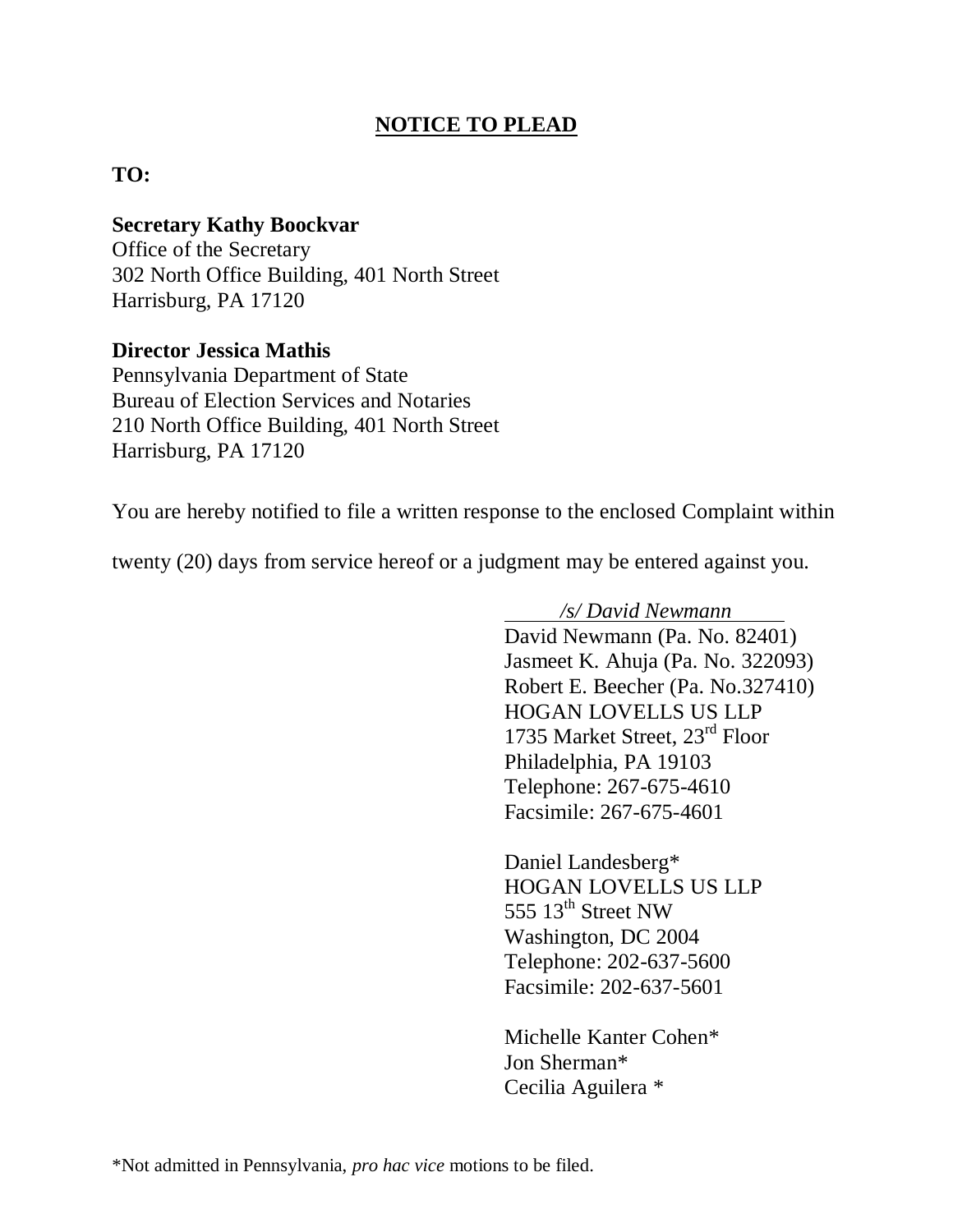# FAIR ELECTIONS CENTER 1825 K Street NW, Suite 450 Washington, DC 20006 Telephone: (202) 331-0114

*Attorneys for Petitioner Jacquelyn Cramer*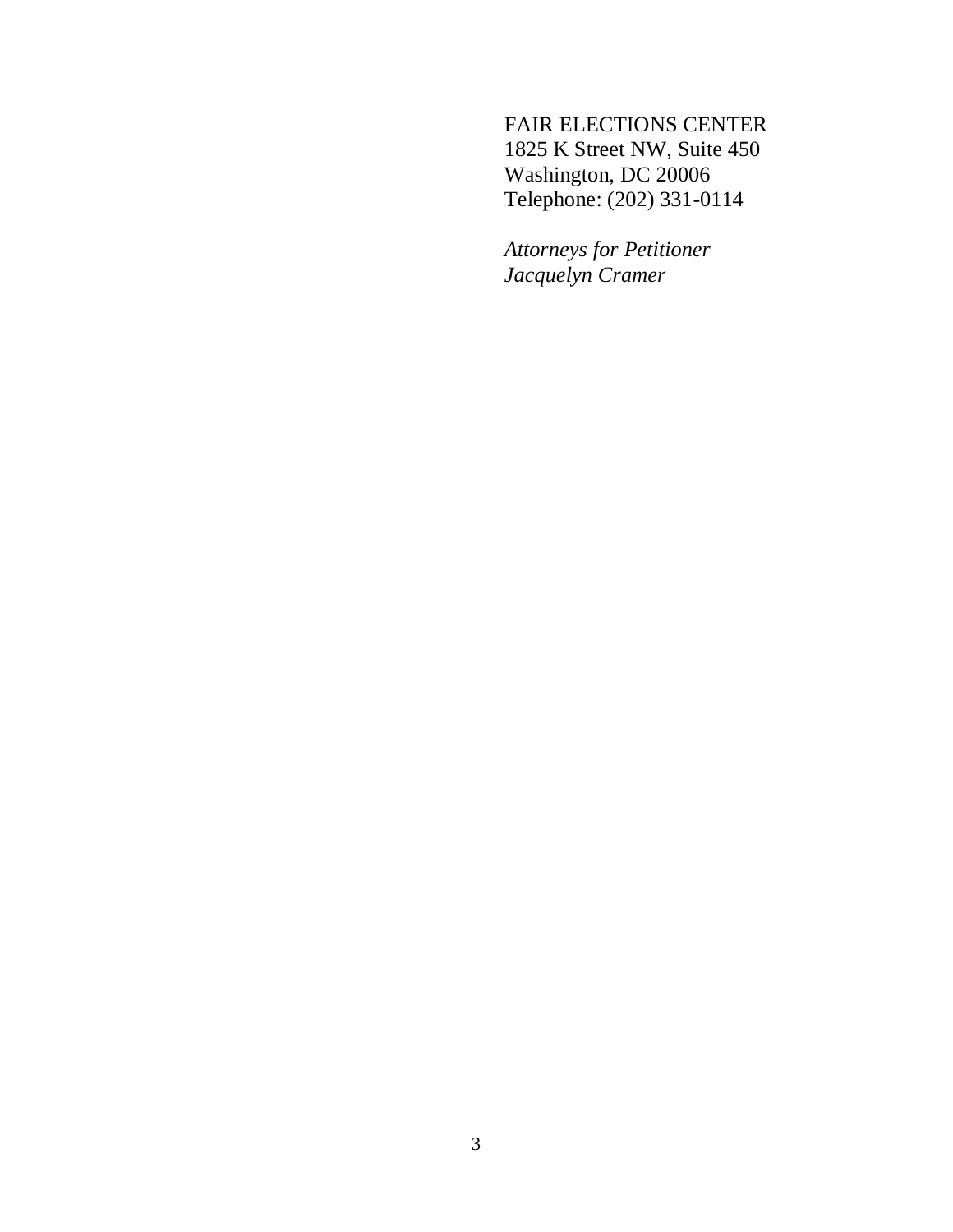David Newmann (Pa. No. 82401) Michelle Kanter Cohen\* Jasmeet K. Ahuja (Pa. No. 322093) Jon Sherman\* Robert E. Beecher (Pa. No. 327410) Cecilia Aguilera\* HOGAN LOVELLS US LLP FAIR ELECTIONS CENTER 1735 Market Street,  $23^{\text{rd}}$  Floor 1825 K Street NW, Suite 450 Philadelphia, PA 19103 Washington, DC 20006 Telephone: 267-675-4610 Telephone: 202-331-0014 Facsimile: 267-675-4601

## **IN THE COMMONWEALTH COURT OF PENNSYLVANIA**

## JACQUELYN CRAMER,

Petitioner,

v.

KATHY BOOCKVAR, IN HER CAPACITY AS SECRETARY OF THE COMMONWEALTH OF PENNSYLVANIA; JESSICA MATHIS, IN HER CAPACITY AS DIRECTOR OF THE BUREAU OF ELECTION SERVICES AND NOTARIES OF THE PENNSYLVANIA DEPARTMENT OF STATE,

Respondents.

**PETITION FOR REVIEW IN THE NATURE OF A COMPLAINT FOR EMERGENCY DECLARATORY AND INJUNCTIVE RELIEF**

Petitioner Jacquelyn Cramer files this Petition for Review in the Nature of A Complaint for Emergency and Declaratory Injunctive Relief against Respondents Kathy Boockvar, in her capacity as Acting Secretary of the Commonwealth of

No.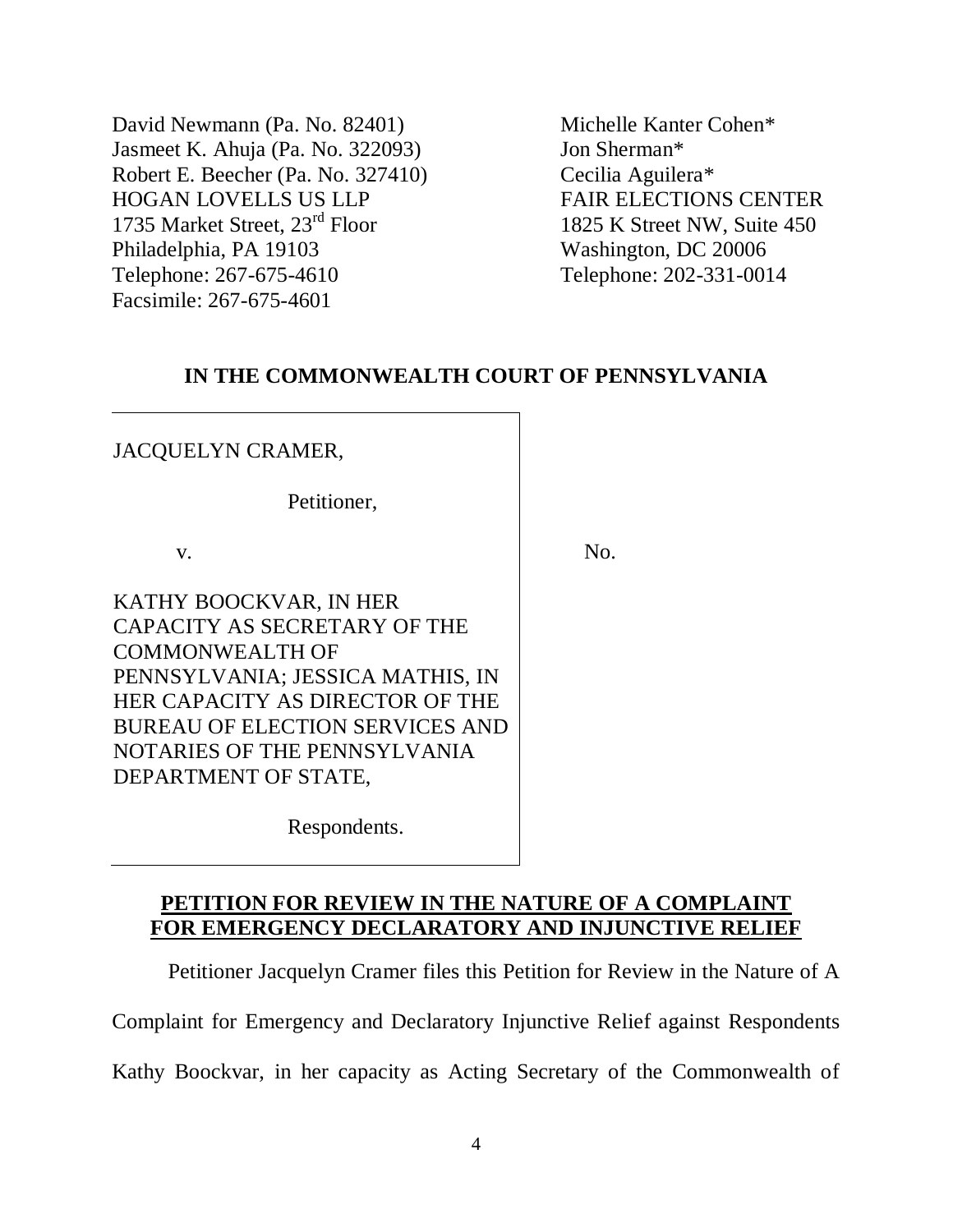Pennsylvania, and Jessica Mathis, in her capacity as Director of the Bureau of Election Services and Notaries of the Pennsylvania Department of State, states as follows.

## **INTRODUCTION**

1. This lawsuit is about protecting the fundamental right to vote guaranteed by the Pennsylvania Constitution, and ensuring that Pennsylvania voters do not have to choose between exercising that fundamental right and protecting their health. In the context of the Covid-19 pandemic and unprecedented delays in delivery of U.S. mail, failsafe alternatives for expedited delivery of ballots are required to ensure that every eligible voter who requests a mail-in ballot obtains a ballot in time to vote without going to the polls. This relief is necessary and appropriate to permit the citizens of the Commonwealth to vote *safely* for local, state, and national leaders during a pandemic that has required massive disruptions to daily life. Despite efforts to address the pandemic's impact on other aspects of the voting process, no other pending litigation or government proposal addresses how to ensure timely delivery of ballots when, as expected, significant quantities of ballots are not delivered in time, or not delivered at all. This Complaint does.

2. As the November 2020 election approaches, the threat of the Covid-19 pandemic looms over Pennsylvanians' ability to have their voices heard in the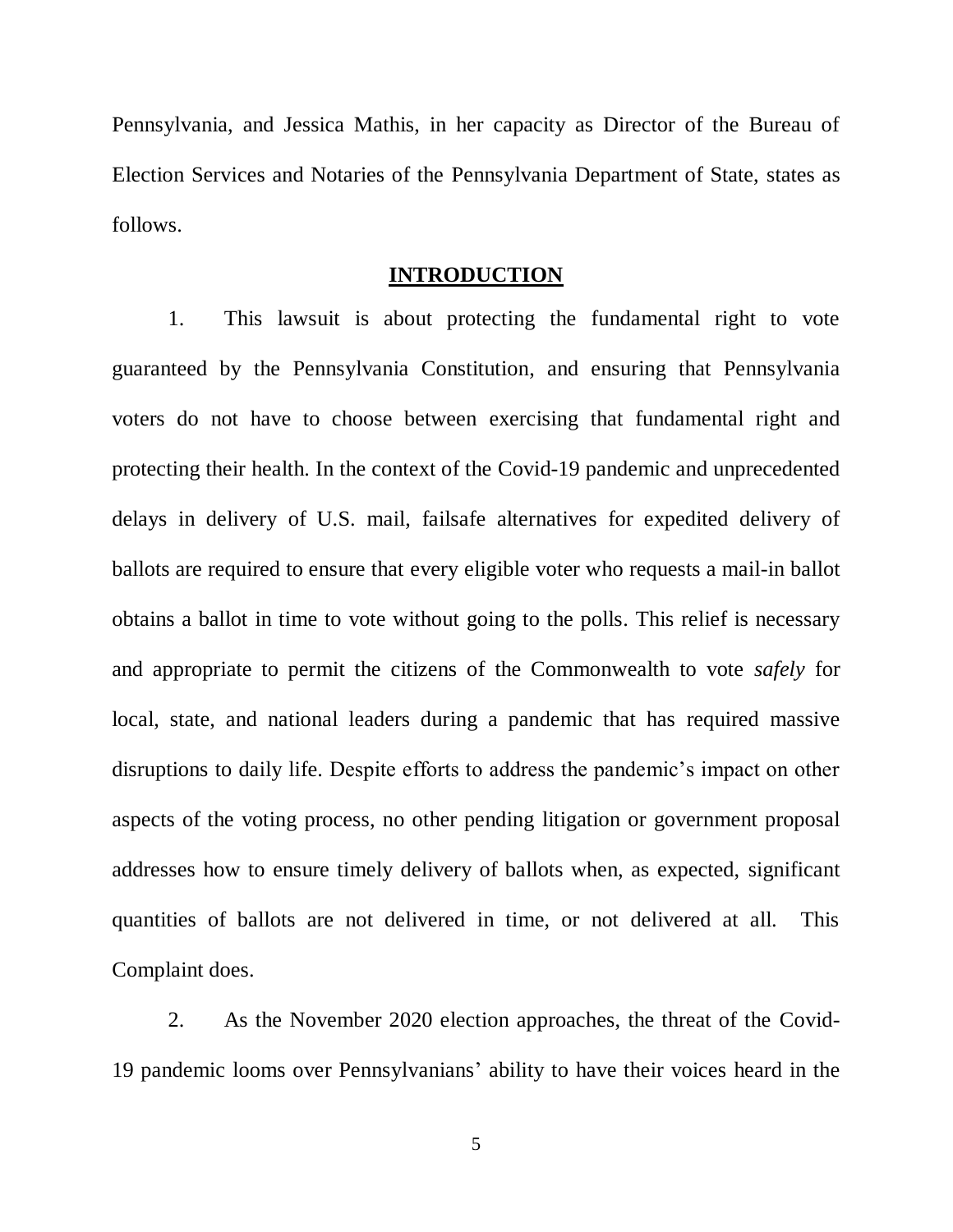Fall. Epidemiologists and infectious disease experts alike have stated that Covid-19 transmission will continue at the current rate or higher through the Fall. No vaccine or widely available therapeutic treatments have yet been shown to significantly alter the trajectory of the Covid-19 outbreak, and, in any event, no such interventions are expected to be widely available and administered such that they could have a meaningful impact by November 2020. Thus, because Covid-19 transmission will at least be as serious in November 2020 as it is today, relief is necessary to protect the voting rights of eligible Pennsylvanians who, in the context of the ongoing pandemic, will be required to vote by mail or absentee ballot in November.

3. Caused by a novel coronavirus and transmitted by asymptomatic and otherwise-healthy or presymptomatic, Covid-19-positive individuals, as well as the symptomatic, Covid-19 threatens the health of millions of Americans, especially elderly people and those with certain pre-existing medical conditions, many of which, like cancer, obesity, and diabetes, are common. As infections and deaths continue to mount, the fallout from Covid-19 has severely strained health care systems, the economy, and all levels and branches of government.

4. This public health crisis continues to endanger the machinery of our democracy by threatening massive disruptions in election administration in a presidential election year that was already on track for exceptionally high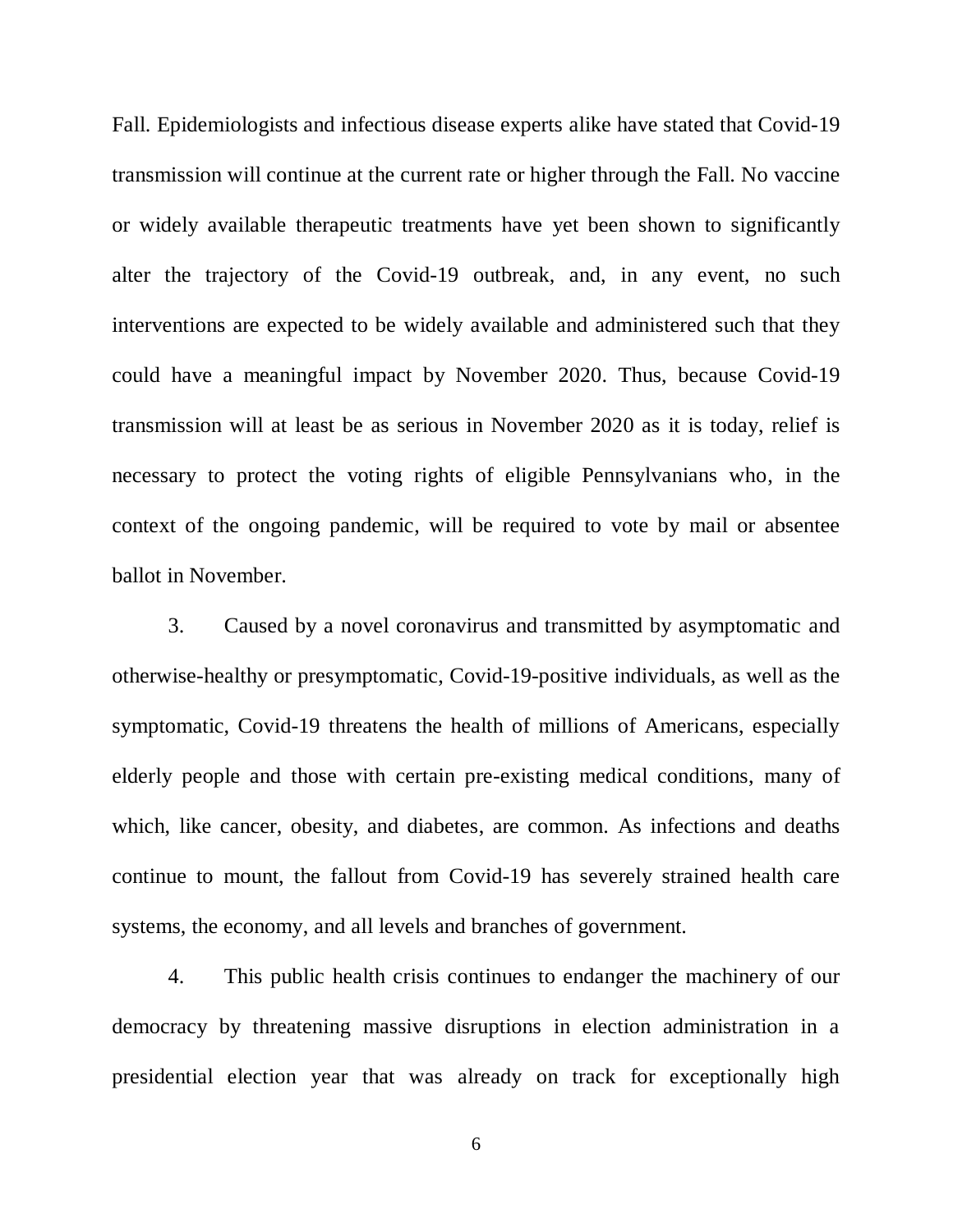registration rates and turnout. During the primary season, many states were compelled to take drastic measures to counteract the spread of Covid-19, including postponing elections, which bought some time for state and local election officials' to prepare. Pennsylvania postponed its primary to June 2, 2020, but the unprecedented surge in voting by mail nevertheless strained the systems of ballot preparation and delivery. At least thousands of voters who requested mail or absentee ballots never received these ballots in the mail or received them too late to actually vote by them. Now, heading into a presidential election with a projection of an even higher demand for mail-in ballots, the U.S. Postal Service's (the "USPS") operations have been severely disrupted by policy changes and the decommissioning of mail sorting machines, threatening continued mail ballot delivery delays and failures this fall. For these reasons, voters need a fail-safe option to receive a replacement mail or absentee ballot if their previouslyrequested ballot does not arrive in time by USPS mail.

5. The Pennsylvania Constitution provides: "Elections shall be free and equal; and no power, civil or military, shall at any time interfere to prevent the free exercise of the right of suffrage." Pa. Const. art. I, § 5. The Commonwealth recognizes the right of suffrage as a "fundamental" right. *Bergdoll v. Kane*, 731 A.2d 1261, 1269 (Pa. 1999) (citation omitted). The right to vote is "the most treasured prerogative of citizenship . . . . [I]t may not be impaired or infringed upon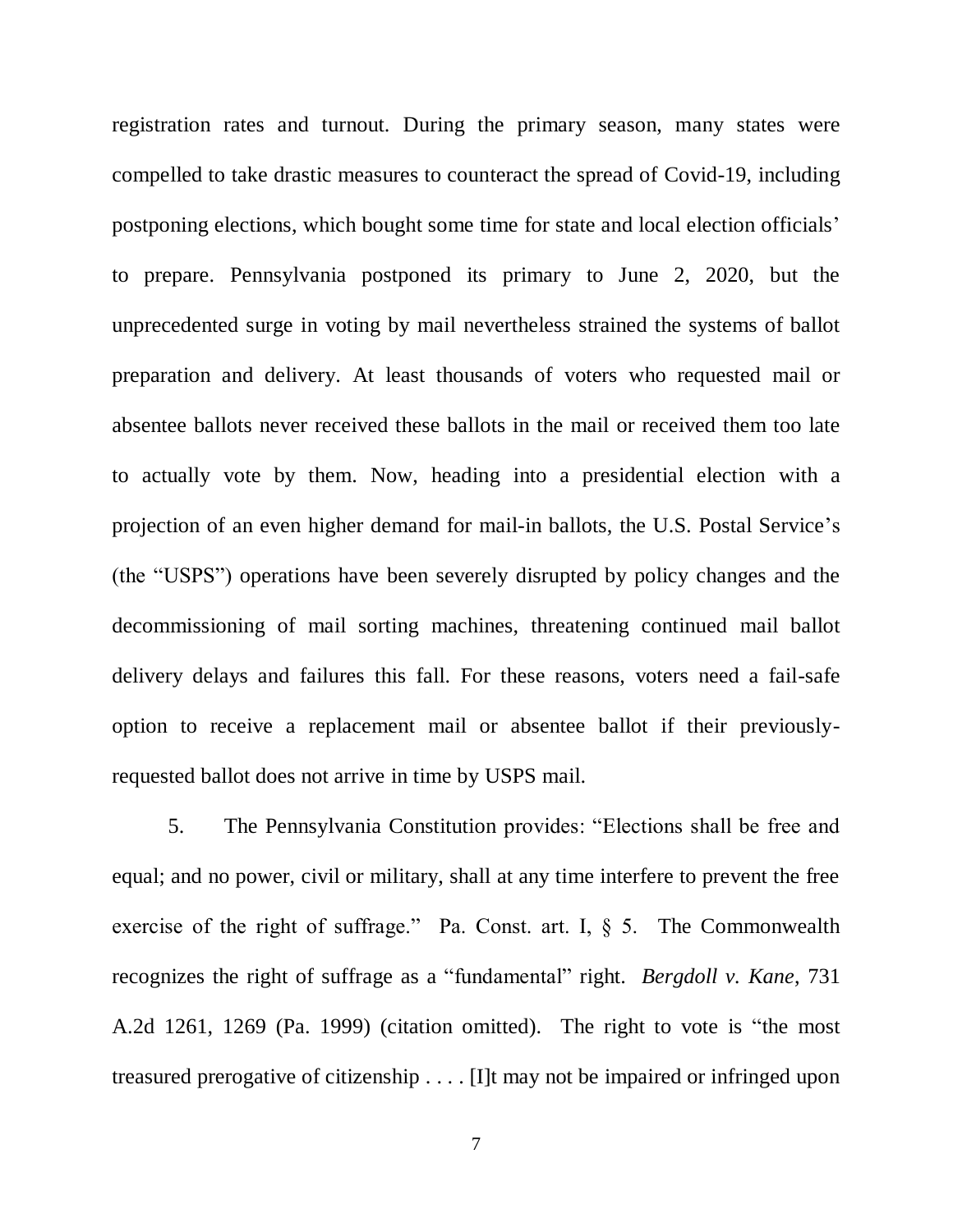in any way except through fault of the voter himself." *Appeal of Norwood*, 116 A.2d 552, 553 (Pa. 1955).

6. Courts in the Commonwealth have repeatedly held that elections are free and equal when they are "open to all qualified electors"; "every voter has the same right as any other voter"; "each voter . . . has the right to cast his ballot and have it honestly counted"; "the *regulation of the right to exercise the franchise does not deny the franchise itself*"; and "*no constitutional right of the qualified elector is subverted or denied*." *In re 1991 Pa. Legis. Reapportionment Comm'n*, 609 A.2d 132, 142 (Pa. 1992), *abrogated on other grounds by Holt v. 2011 Legis. Reapportionment Comm'n*, 38 A.3d 711 (Pa. 2012), (emphasis added) (internal quotation marks omitted) (quoting *City Council of City of Bethlehem v. Marcincin*, 515 A.2d 1320, 1323 (Pa. 1986)).

7. Elections are not "free" when thousands of Pennsylvania voters are disenfranchised due to the consequences of a pandemic or must risk their lives to ensure their votes will be counted. And elections are not "equal" when voters in one region of the Commonwealth—southeast Pennsylvania—face grossly disparate burdens on their right to vote—and ultimately disenfranchisement—because they have the misfortune of living in the region that has been hit hardest by a deadly virus.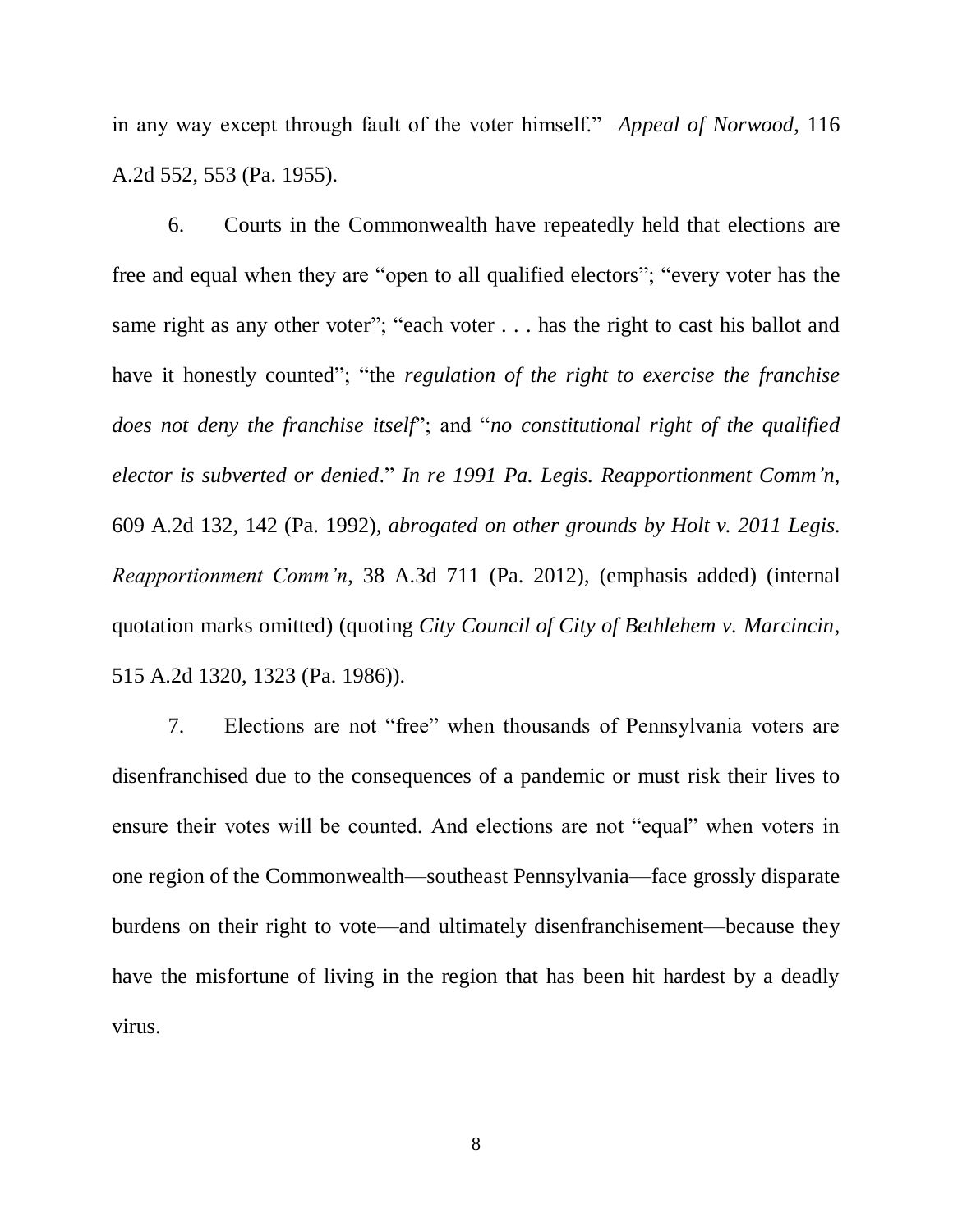8. Fortunately, there are measures this Court can order to ensure that eligible Pennsylvania voters receive a ballot, even when election office or postal service delays prevent them from arriving on time by mail. Petitioner's proposed remedies in these circumstances—electronic delivery of absentee and mail ballots to affected voters, authorizing such voters to use a downloadable write-in ballot, and authorizing them to designate a person to pick up their previously-requested ballot in the week before the election—will ensure that voters who have not received their timely-requested ballots can still receive their ballots in time to vote without going to the polls.

#### **PARTIES**

### **Petitioner**

9. Petitioner Jacquelyn Cramer is a 72-year-old retiree with hypertension, high cholesterol, and glaucoma, who is, and at all relevant times has been, a permanent resident of O'Hara Township and a registered voter of Allegheny County, Pennsylvania. In May, she applied for an absentee ballot for the primary election held on June 2, 2020 as well as the November 2020 election. She did not receive the ballot she requested for the June election. Jacquelyn went to her polling place to see whether she could safely vote in person. However, she was not able to even park in the parking lot; the polling place was very crowded. Jacquelyn quickly realized that she could not vote in person because of the crowded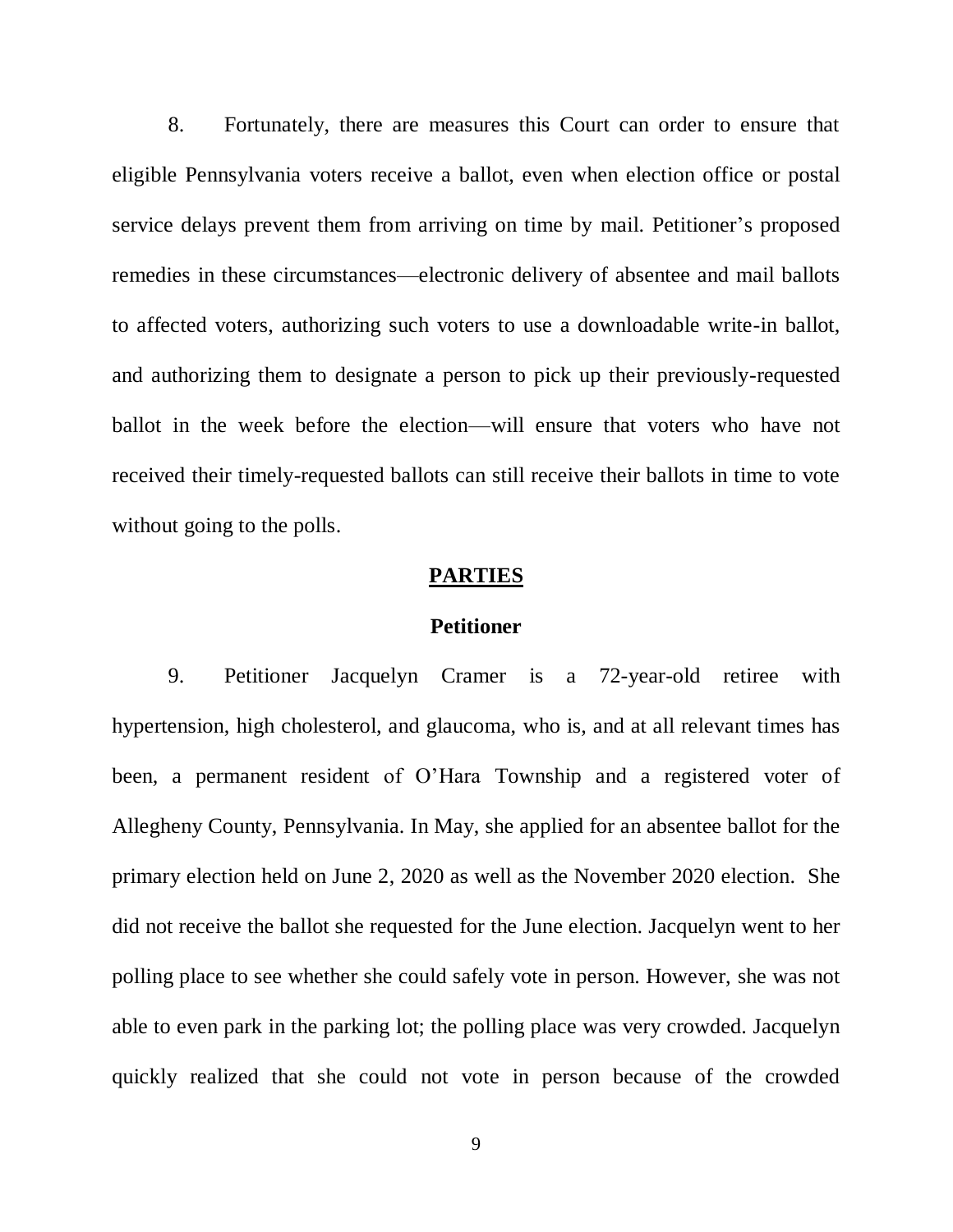conditions and resulting danger of contracting Covid-19. She lives with and cares for her 94-year-old mother and can neither take the risk of contracting nor transmitting Covid-19 to her. Her mother had breast cancer with metastasis to a lung and the mediastinum and, as a result, had one third of a lung removed. She also has high blood pressure. Due to the risk posed by Covid-19, her mother has not left their home since March 13 and has only been outside on the back patio. Ms. Cramer is strictly following social distancing protocols and has limited her ventures outside the home to grocery shopping, obtaining prescriptions and eyeglasses, and doctor appointments, and critical errands that can be accomplished without leaving her vehicle. Ms. Cramer is a regular voter in all elections, including local elections.

#### **Respondents**

10. Respondent Kathy Boockvar is the Secretary of the Commonwealth of Pennsylvania and is sued only in her official capacity. In that capacity, she is Pennsylvania's Chief Election Official and a member of the Governor's Executive Board. Respondent Boockvar's responsibilities include the general supervision and administration of Pennsylvania's elections and election laws. 25 P.S. § 2621.

11. Respondent Jessica Mathis is the Director of the Bureau of Election Services and Notaries of the Pennsylvania Department of State and is sued in her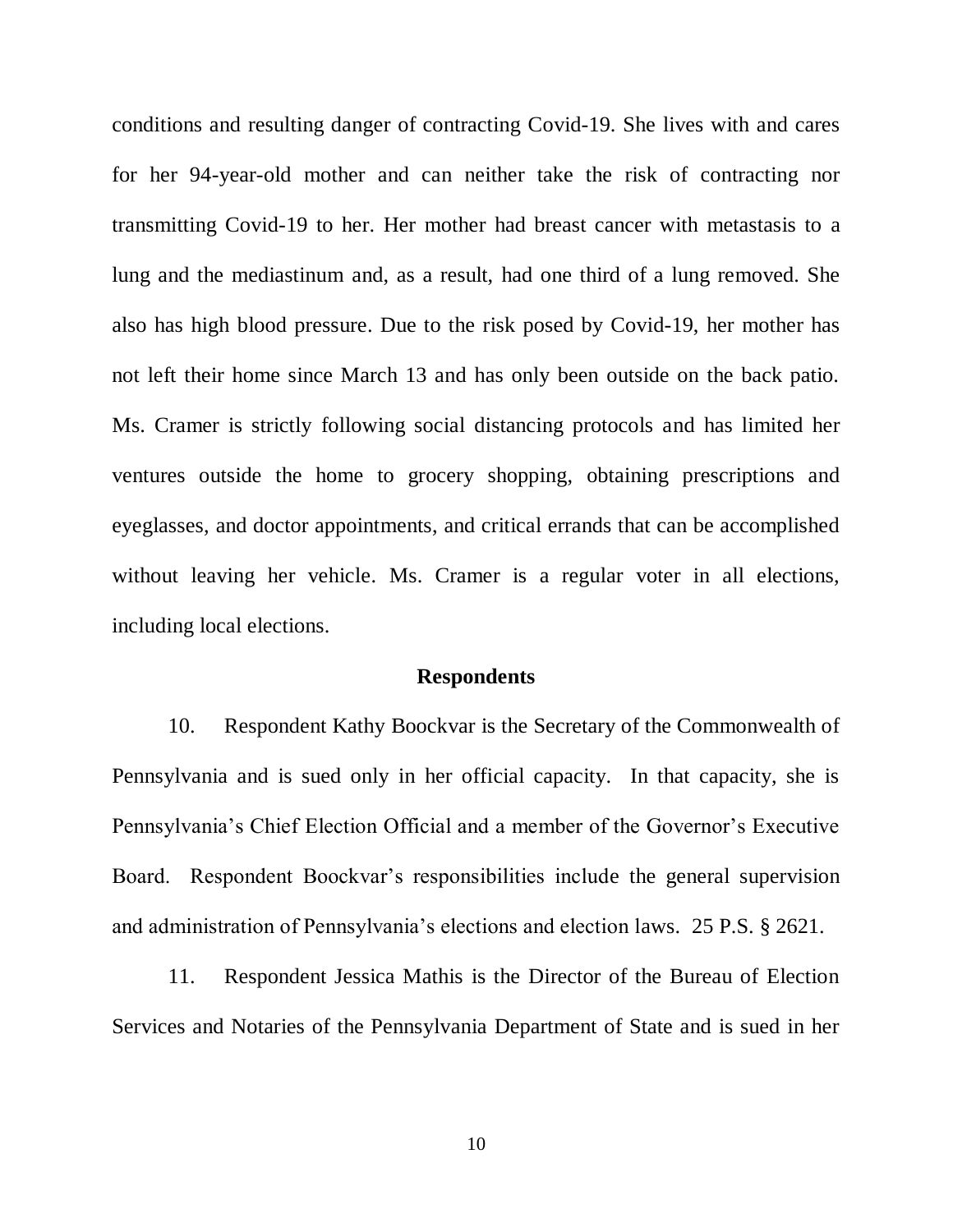official capacity only. In that capacity, she supervises and administers Pennsylvania's elections and electoral process.

### **JURISDICTION**

12. The Court has original jurisdiction over this Verified Complaint pursuant to 42 Pa.C.S.  $\S$  761(a).

#### **FACTUAL ALLEGATIONS**

### *The Covid-19 Pandemic*

13. In December 2019, health officials in mainland China detected a novel coronavirus, SARS-CoV-2, which causes a disease known as Covid-19. On January 30, 2020, the World Health Organization ("WHO") declared Covid-19 to be a "Public Health Emergency of International Concern." On March 11, 2020, the WHO declared that it had become a pandemic. Covid-19 has now spread throughout the world, including to every state in the United States and throughout Pennsylvania.

14. The novel coronavirus that causes Covid-19 continues to spread at an unprecedented pace around the world and particularly within the United States. As of September 1, 2020, there have been 6,004,443 confirmed cases in the United States and 183,050 deaths nationwide.<sup>1</sup> As of the evening of August 28, 2020, the

<sup>&</sup>lt;sup>1</sup> See U.S. COVID-19 Cases and Deaths by State, Ctrs. for Disease Control and Prevention, https://www.cdc.gov/coronavirus/2019-ncov/cases-updates/cases-in-us.html (last visited Sept. 1, 2020).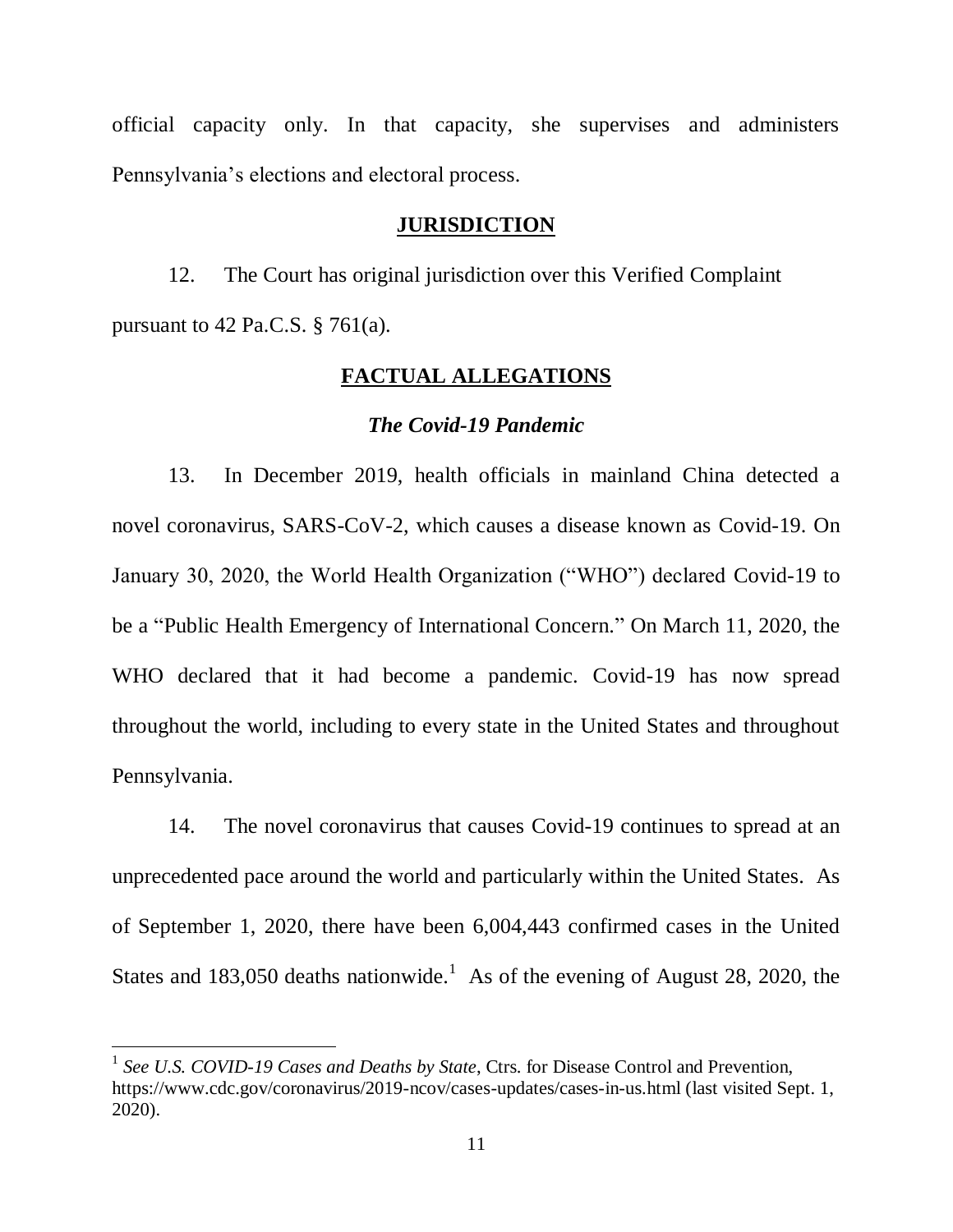Pennsylvania Department of Health Services had confirmed 132,834 positive cases of coronavirus in Pennsylvania and 7,655 deaths in the Commonwealth. $^2$ 

15. Covid-19 is highly contagious in significant part because of its capacity for asymptomatic and presymptomatic transmission. The disease is highly lethal, particularly for people with underlying health conditions or comorbidities that put them at severe risk of complications or death from the disease.

16. According to the U.S. Centers for Disease Control and Prevention, ("CDC"), individuals are at higher risk of severe complications and death from Covid-19 if they are 65 years or older or have underlying health conditions and diseases, including cancer, chronic kidney disease, chronic obstructive pulmonary disease, serious heart conditions, obesity (body mass index ("BMI") of 30 or higher), Type 2 diabetes, sickle cell disease, and immunocompromised state from a solid organ transplant.<sup>3</sup> In addition, the CDC cautions that people with the following conditions *may* also be at increased risk from Covid-19: moderate to severe asthma; cerebrovascular disease; cystic fibrosis; hypertension; immunocompromised state from blood or bone marrow transplant; immune

<sup>2</sup> *COVID-19 Data for Pennsylvania*, Pa. Dep't of Health,

https://www.health.pa.gov/topics/disease/coronavirus/Pages/Coronavirus.aspx (last visited Aug. 28, 2020); *Weekly Report for Deaths Attributed to COVID-19,* Pa. Dep't of Health (Aug. 28, 2020), https://www.health.pa.gov/topics/Documents/Diseases%20and%20Conditions/COVID-19%20Death%20Reports/Weekly%20Report%20of%20Deaths%20Attributed%20to%20COVID -19%20--%202020-08-28.pdf.

<sup>&</sup>lt;sup>3</sup> See People with Certain Med. Conditions, Ctrs. for Disease Control and Prevention, https://www.cdc.gov/coronavirus/2019-ncov/need-extra-precautions/people-with-medicalconditions.html (last updated Aug. 14, 2020).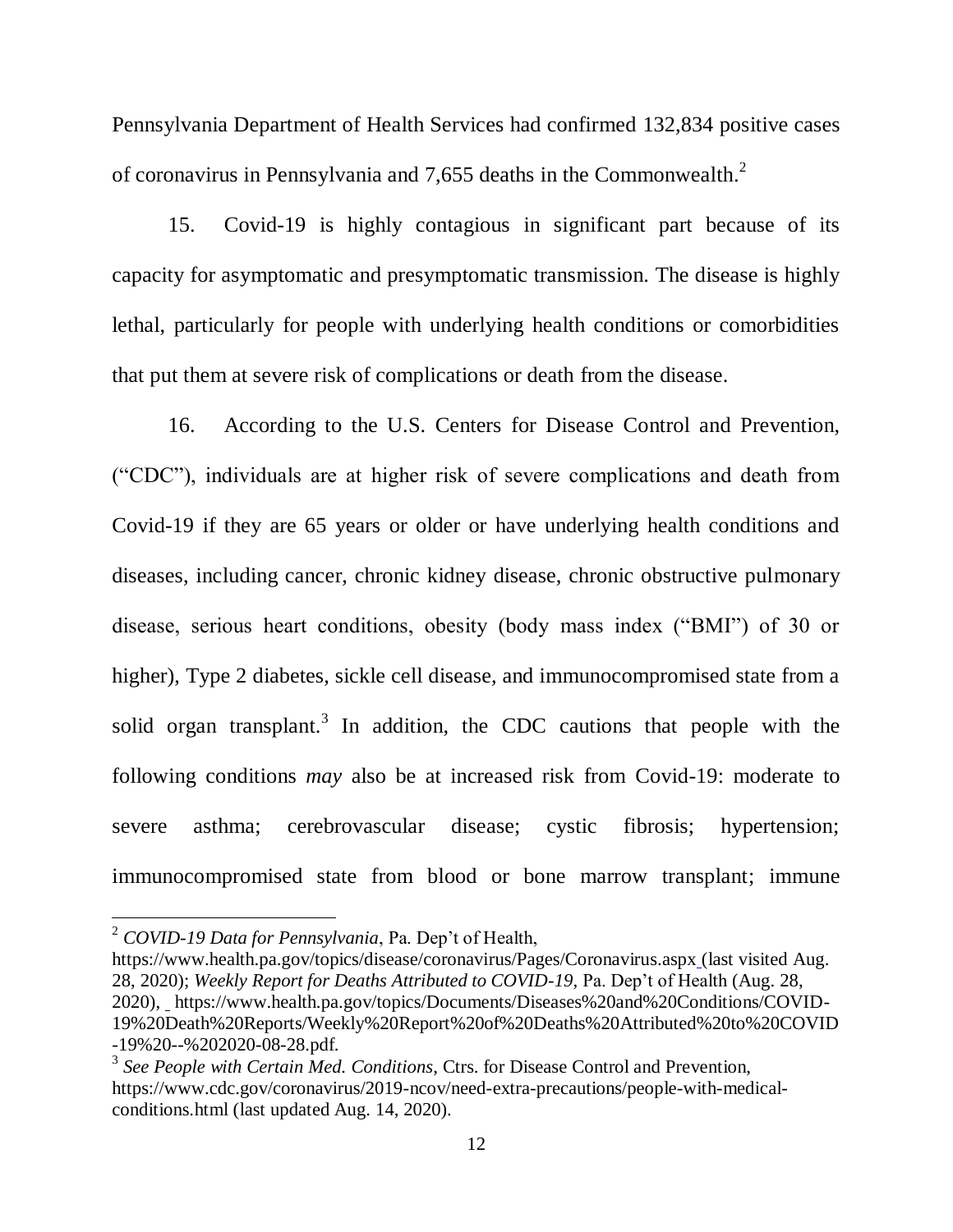deficiencies; HIV; use of corticosteroids, or use of other immune weakening medicines; neurological conditions; liver disease; pregnancy; pulmonary fibrosis; smoking; thalassemia; and Type 1 diabetes.<sup>4</sup>

17. Severe Covid-19 cases can cause pneumonia, acute respiratory distress syndrome, kidney failure, liver failure, strokes, heart attacks, cardiac inflammation, and gastrointestinal infections, among others.<sup>5</sup> Furthermore, everyone is at some risk of severe complications and death from Covid-19, as health officials have also associated Covid-19 with pulmonary embolism and stroke in younger patients without known risk factors<sup>6</sup> and inflammatory disease in young children.<sup>7</sup> Many critical care patients ultimately die.

18. The threat of airborne transmission of SARS-CoV-2, the virus that causes Covid-19, in indoor settings like polling places is real, substantial, and not meaningfully mitigated by any of the available protective measures.

19. The virus spreads through respiratory droplets that can suspend in the air and then be transmitted when inhaled. These respiratory droplets are emitted

 4 *Id.*

<sup>5</sup> Meredith Wadman et al., *How does coronavirus kill? Clinicians trace a ferocious rampage through the body, from brain to toes,* Science (Apr. 17, 2020),

https://www.sciencemag.org/news/2020/04/how-does-coronavirus-kill-clinicians-traceferocious-rampage-through-body-brain-toes.

<sup>6</sup> Robert Glatter, M.D., *Why is COVID-19 Coronavirus Causing Strokes in Young And Middle-Aged People?*, Forbes (Apr. 27,

<sup>2020),</sup>https://www.forbes.com/sites/robertglatter/2020/04/27/why-is-covid-19-coronaviruscausing-strokes-in-young-and-middle-aged-people/ .

<sup>7</sup> Pam Belluck, *New Inflammatory Condition in Children Probably Linked to Coronavirus, Study Finds*, N.Y. Times (last updated May 21, 2020),

[https://www.nytimes.com/2020/05/13/health/coronavirus-children-kawasaki-pmis.html.](https://www.nytimes.com/2020/05/13/health/coronavirus-children-kawasaki-pmis.html)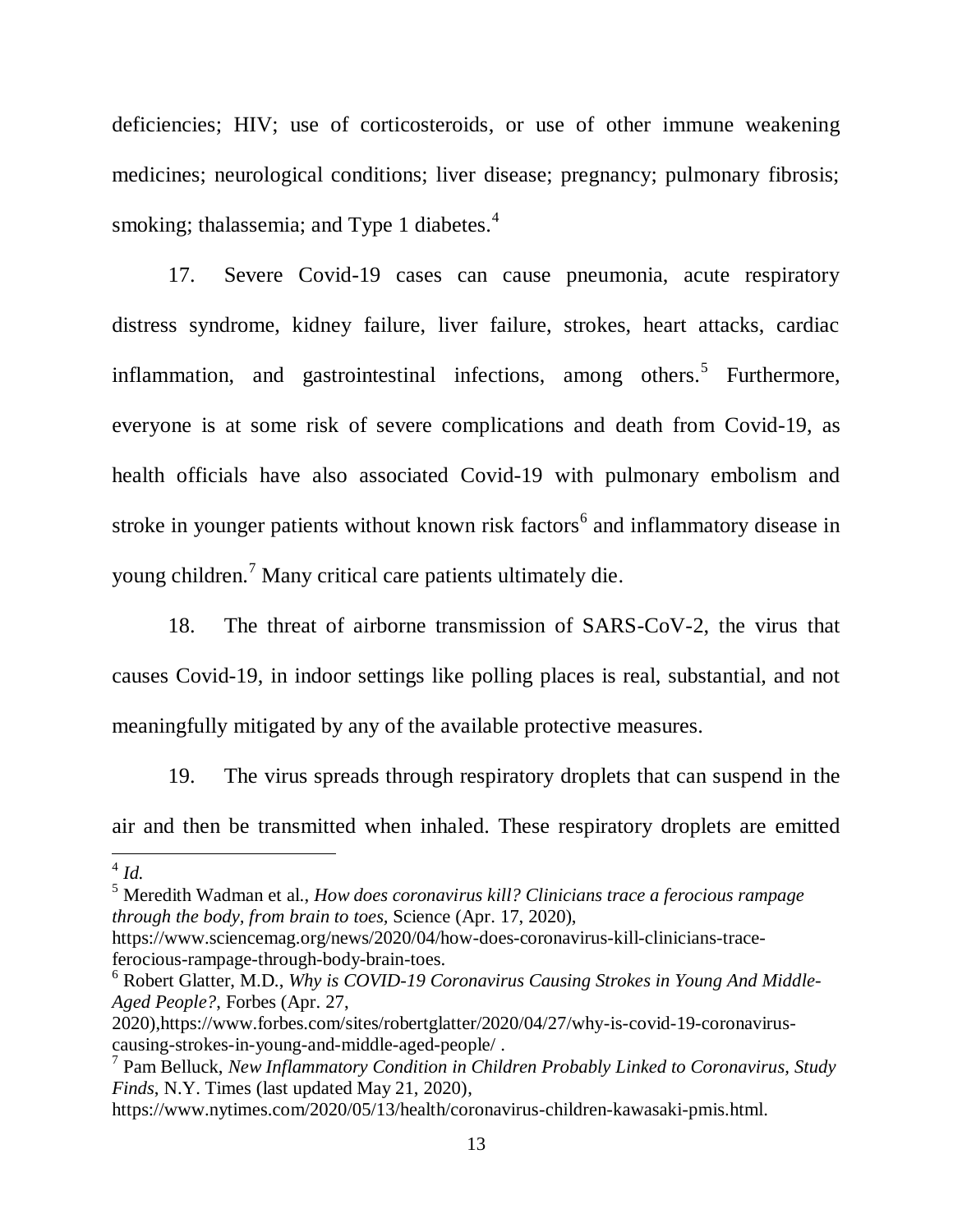when an individual coughs and sneezes, or even when an individual is simply talking. And because these droplets are somewhat large, they can travel short distances in the air (around 6 feet) to infect those who come into contact with them. In other words, these large respiratory droplets create the risk of spread from close quarters with infected individuals. Although masks and hand hygiene can mitigate the spread of the respiratory droplets, they cannot completely prevent transmission, especially when masks are not constructed or worn properly<sup>8</sup> and where Pennsylvania law does not require voters to wear masks at polling places.

20. There is a gathering scientific consensus that Covid-19 spreads as an aerosol; in other words, through direct inhalation even in settings where two individuals do not have contact with each other. Aerosol transmission is much harder to control via traditional control methods, such as handwashing or masks, than transmission through large droplets. During aerosol transmission, small respiratory droplets can linger in the air in small particles known as "droplet nuclei." Because of the particles' smaller size, they can travel further distances some evidence suggests up to 25 feet—and expand the range in which people can be infected. As a result of this type of airborne spread, one's risk of infection

<sup>&</sup>lt;sup>8</sup> See CDC on HomemadeMasks, Ctrs. For Disease Control and Prevention, https://www.cdc.gov/coronavirus/2019-ncov/prevent-getting-sick/how-to-make-cloth-facecovering.html (last updated July 6, 2020); *How to WearMasks*, Ctrs. for Disease Control and Prevention, [https://www.cdc.gov/coronavirus/2019-ncov/prevent-getting-sick/how-to-wear](https://www.cdc.gov/coronavirus/2019-ncov/prevent-getting-sick/how-to-wear-cloth-face-coverings.html)[cloth-face-coverings.html](https://www.cdc.gov/coronavirus/2019-ncov/prevent-getting-sick/how-to-wear-cloth-face-coverings.html) (last updated Aug. 7, 2020).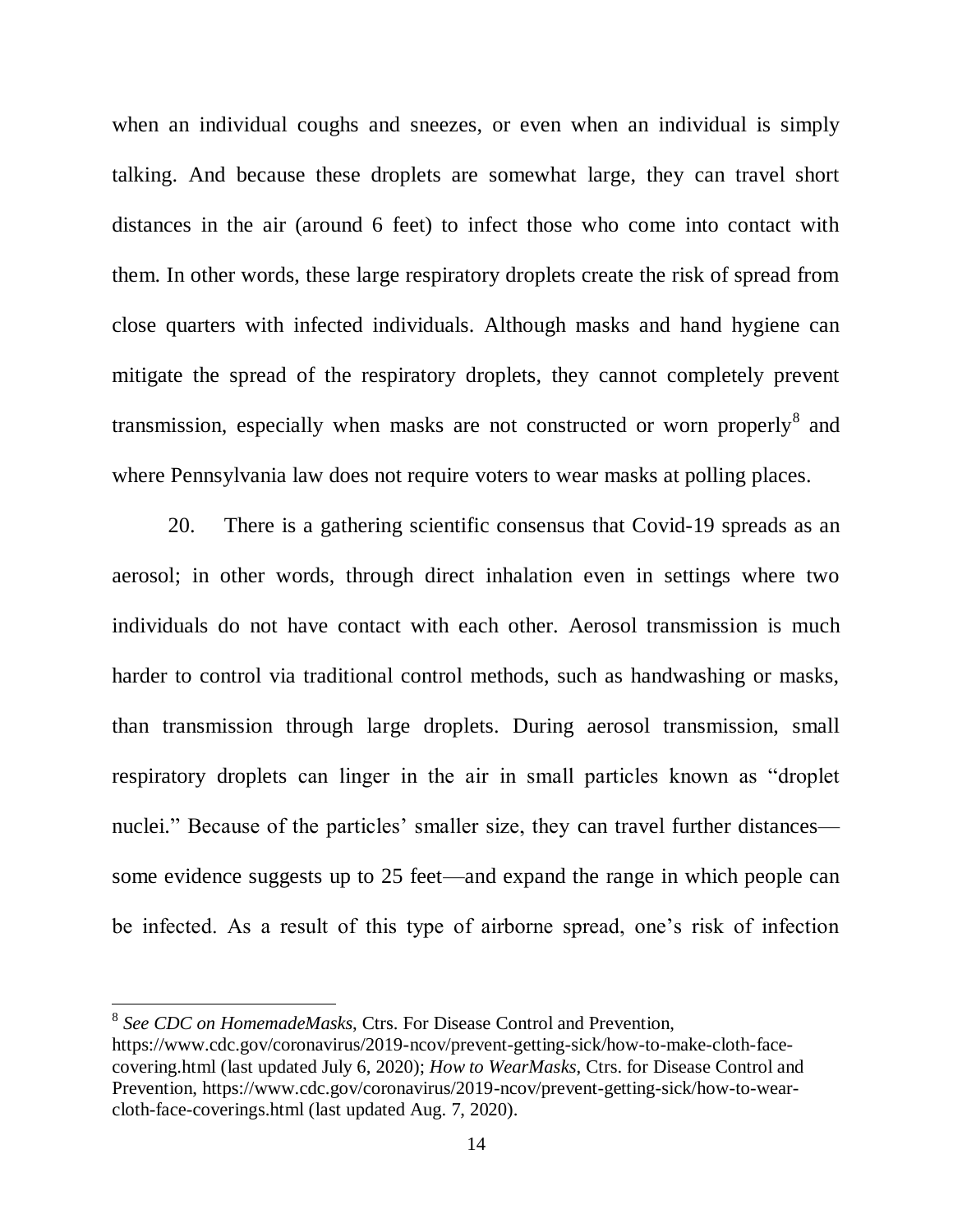increases in indoor, poorly-ventilated areas where multiple people are congregated, even when individuals maintain social distance.

21. Moreover, since Covid-19 can be transmitted by symptomatic, presymptomatic, and asymptomatic people, individuals can spread the disease before realizing they are infected and self-quarantining. The CDC has also warned that presymptomatic and asymptomatic Covid-19-positive individuals can transmit the disease to others. $\frac{9}{8}$  As a result, voters can spread the disease at a polling place before they even realize they are infected.

22. The long-term effects of Covid-19 on health are currently unknown. But medical experts are increasingly seeing evidence that infection can have longlasting effects. Current evidence suggests that infected patients can suffer from long-term damage, including lung scarring, heart damage, and neurological and mental health effects. $10$ 

23. Leading epidemiologists anticipate that the pandemic will continue throughout the end of 2020 and likely well into 2021, if not beyond. Given the current prevalence and transmission of Covid-19, as well as the failures of federal, state, and local governments to bring the virus under control, it is highly likely that Covid-19 will continue to circulate at its current level or at an even higher level

<sup>9</sup> *How It Spreads*, Ctrs. for Disease Control and Prevention,

<https://www.cdc.gov/coronavirus/2019-ncov/prepare/transmission.html> (last updated June 16, 2020).

<sup>10</sup> Lois Parshley, *The emerging long-term complications of Covid-19, explained*, Vox (June 12, 2020), https://www.vox.com/2020/5/8/21251899/coronavirus-long-term-effects-symptoms.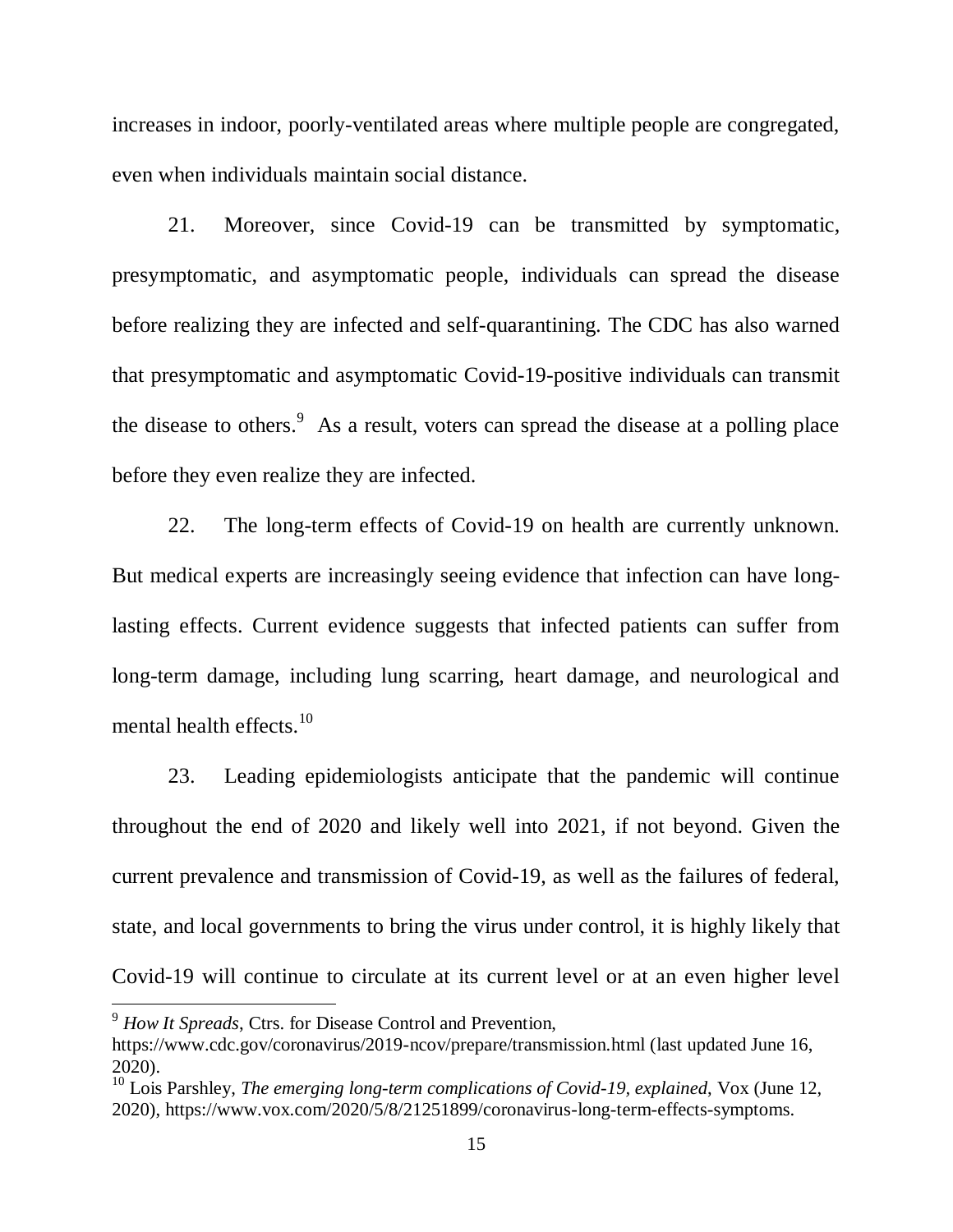through October and November of 2020. Herd immunity is unlikely to be reached in Pennsylvania or the United States by the time voting occurs this Fall, and an effective vaccine is extremely unlikely to have been tested, manufactured in sufficient quantities, and widely distributed before November. And while some drugs have some efficacy in reducing the duration of the illness, pharmaceutical treatments are unlikely to have a substantial impact on the transmission of the virus and the risk of severe disease or death by November 2020.

24. Covid-19 has severely affected the State of Pennsylvania. As new infections continue to grow, many voters, especially those at high risk, continue to self-isolate for fear of contracting Covid-19, and for fear of transmitting the disease, regardless of whether they have symptoms of the disease.

25. Covid-19 will have an unprecedented impact on the nation's upcoming elections. Before the Covid-19 pandemic, the Brookings Institution predicted that "turnout in 2020 could break all records and test our election machinery as it has never been tested before."<sup>11</sup> Other experts also anticipate record-breaking turnout in the  $2020$  presidential election.<sup>12</sup> Even with the

<sup>11</sup> William A. Galston, *What does high voter turnout tell us about the 2020 elections?,* Brookings Inst. (Nov. 20, 2019), https://www.brookings.edu/blog/fixgov/2019/11/20/what-does-high-voterturnout-tell-us-about-the-2020-elections/.

<sup>12</sup> *See, e.g.*, Susan Milligan, *Preparing for a Voter Surge*, U.S. News & World Report (Sept. 20, 2019), https://www.usnews.com/news/elections/articles/2019-09-20/experts-predict-hugeturnout-in-2020; Nate Cohn, *Huge Turnout Is Expected in 2020. So Which Party Would Benefit?*  N.Y. Times (July 15, 2019), https://www.nytimes.com/2019/07/15/upshot/2020-election-turnoutanalysis.html; Ronald Brownstein, *Brace for a Voter-Turnout Tsunami*, The Atlantic (June 13,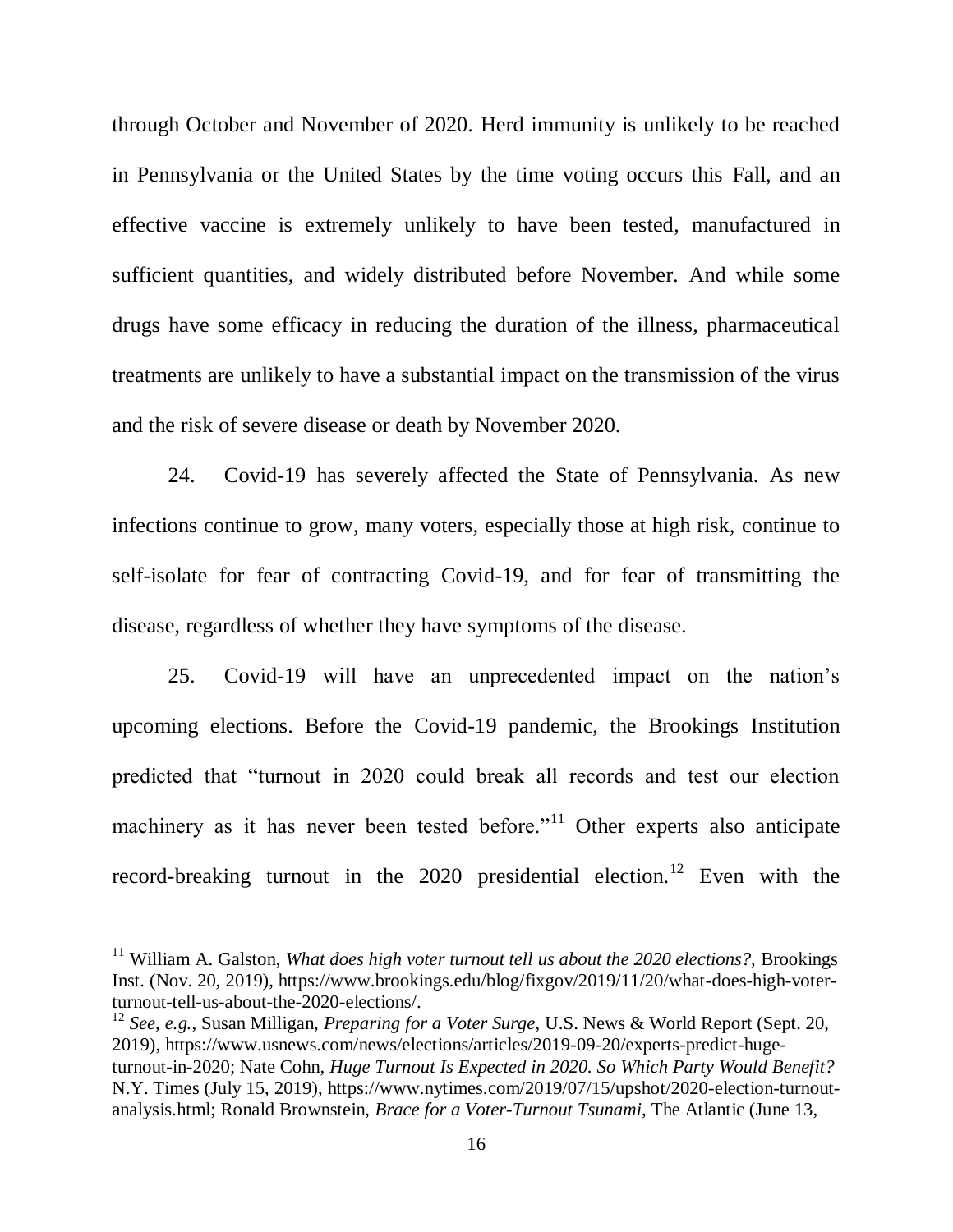pandemic in full effect, experts continue to predict a record turnout, perhaps the highest in over a century.<sup>13</sup>

26. The CDC has recommended that states encourage mail-in voting in elections whenever possible in order to combat the spread of Covid-19.<sup>14</sup> Governor Tom Wolf in fact encouraged voters to request a mail ballot for the June 2, 2020 election in order to vote safely during the pandemic.<sup>15</sup>

27. On March 6, 2020, Governor Wolf signed an emergency disaster declaration to increase support to state agencies involved in the response to the virus. The order directed the Pennsylvania Emergency Management Agency Director to assume command and control of statewide emergency operations and directed all departments and agencies to use all available resources and personnel as necessary to cope with the emergency situation.<sup>16</sup>

28. On March 13, 2020, President Donald Trump proclaimed a National Emergency concerning Covid-19.

<sup>2019),</sup> https://www.theatlantic.com/politics/archive/2019/06/2020-election-voter-turnout-couldbe-record-breaking/591607/.

<sup>13</sup> William A. Galston, *Election 2020: A once-in-a-century, massive turnout?*, Brookings Inst. (Aug. 14, 2020), https://www.brookings.edu/blog/fixgov/2020/08/14/election-2020-a-once-in-acentury-massive-turnout/.

<sup>14</sup> *Considerations for Election Polling Locations and Voters*, Ctrs. for Disease Control and Prevention, [https://www.cdc.gov/coronavirus/2019-ncov/community/election-polling](https://www.cdc.gov/coronavirus/2019-ncov/community/election-polling-locations.html)[locations.html](https://www.cdc.gov/coronavirus/2019-ncov/community/election-polling-locations.html) (last visited Aug. 23, 2020).

<sup>15</sup> Press Release, *Gov. Wolf Encourages Voters to Apply for a Mail-in Ballot* (Apr. 22, 2020) [https://www.governor.pa.gov/newsroom/gov-wolf-encourages-voters-to-apply-for-a-mail-in](https://www.governor.pa.gov/newsroom/gov-wolf-encourages-voters-to-apply-for-a-mail-in-ballot/)[ballot/.](https://www.governor.pa.gov/newsroom/gov-wolf-encourages-voters-to-apply-for-a-mail-in-ballot/)

<sup>&</sup>lt;sup>16</sup> Proclamation of Disaster Emergency, Commonwealth of Pa. Off. of the Governor (Mar. 6, 2020), [https://www.governor.pa.gov/wp-content/uploads/2020/03/20200306-COVID19-Digital-](https://www.governor.pa.gov/wp-content/uploads/2020/03/20200306-COVID19-Digital-Proclamation.pdf)[Proclamation.pdf](https://www.governor.pa.gov/wp-content/uploads/2020/03/20200306-COVID19-Digital-Proclamation.pdf) ("Governor's Proclamation").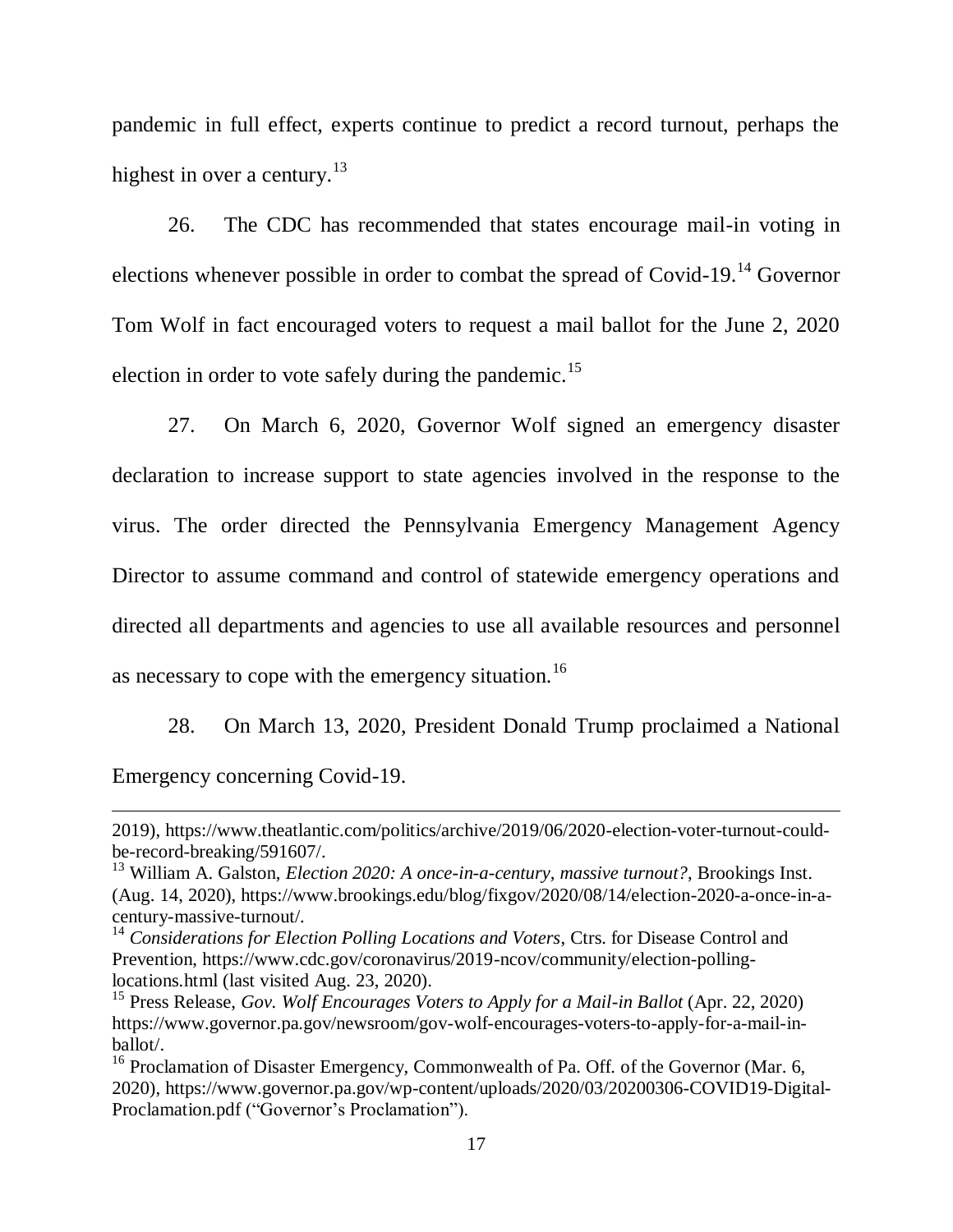29. On March 19, 2020, Governor Wolf ordered all non-life-sustaining businesses in Pennsylvania to close their physical locations to slow the spread of Covid-19.<sup>17</sup> The Supreme Court upheld the Governor's order as a proper exercise of the police power and consistent with statutory and constitutional authority. *Friends of Danny DeVito v. Wolf*, 227 A.3d 872 (Pa. 2020).

30. On March 25, 2020, in light of the devastating impact of Covid-19 was having on the state of Pennsylvania, the legislature voted to delay the state's primary election by five weeks, postponing the election from April 28 to June 2,  $2020$ .<sup>18</sup> The Governor signed the bill on March 27, 2020.<sup>19</sup> Under the statute, registered voters had until 5 p.m. on May 26, 2020, to sign up to vote by mail, and until 8 p.m. on Election Day, to return their voted ballot.

31. On April 1, 2020, Governor Tom Wolf issued an order directing individuals to stay at home in all 67 of Pennsylvania's counties. Importantly, the Executive Order specified that "gatherings of individuals outside of the home are

 $17$  Order of the Governor of the Commonwealth of Pa. Regarding the Closure of All Bus. that are not Life Sustaining, Commonwealth of Pa. Off. of the Governor (Mar. 19, 2020), https://www.governor.pa.gov/wp-content/uploads/2020/03/20200319-TWW-COVID-19 business-closure-order.pdf.

<sup>18</sup> 2020 Pa. Legis. Serv. Act 2020-12 (S.B. 422); Commonwealth of Pa. Legis. Journal, *Session of 2020, 204th of the Gen. Assembly* (Mar. 25, 2020),

https://www.legis.state.pa.us/WU01/LI/SJ/2020/0/Sj20200325.pdf#page=11; *see also* Jan Murphy, *Bill delaying Pa. primary to June 2 heads to Gov. Wolf's desk*, Penn Live (Mar. 25, 2020), https://www.pennlive.com/news/2020/03/postponement-of-pa-primary-to-june-2-winslegislative-approval.html.

<sup>19</sup> Pa. Act of Mar. 27, 2020, P.L. 41, No. 12.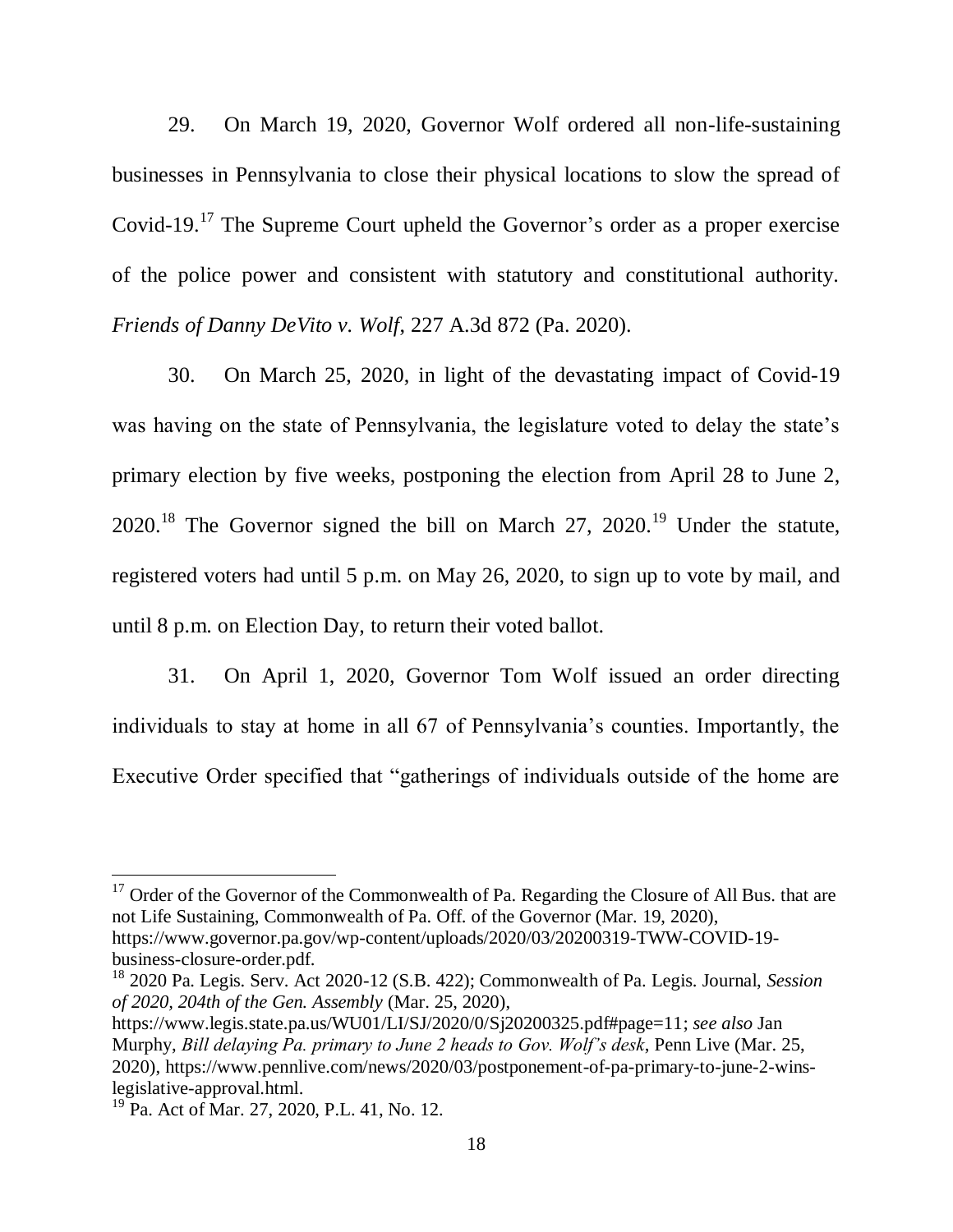generally prohibited except as may be required to access, support, or provide lifesustaining services."<sup>20</sup>

32. On May 7, 2020, as part of ongoing disease management protocols, the Governor issued an Amendment to his original stay-at-home order.<sup>21</sup> The Amendment extended the effect of the original Executive Order through June 4, 2020, while noting that its "requirements may be suspended for specific counties as part of the gradual and strategic approach to reopening the Commonwealth."<sup>22</sup> Over the course of the next month, the Commonwealth began to allow businesses previously deemed non-life-sustaining to reopen on the condition that they follow safety guidance for staff, customers, and facilities.

## *The Disruption of the U.S. Postal Service*

33. The U.S. Postal Service ("USPS") is experiencing severe delays in delivering the mail, and these problems have already impacted voters. The *Philadelphia Inquirer* has estimated that 92,000 more Pennsylvanians would have

 $20$  Order of the Governor of the Commonwealth of Pa. for Individuals to Stay at Home, Commonwealth of Pa. Off. of the Governor (Apr. 1, 2020), https://www.governor.pa.gov/wpcontent/uploads/2020/04/20200401-GOV-Statewide-Stay-at-Home-Order.pdf ("Executive Order").

 $21$  Amendment to Order of the Governor of the Commonwealth of Pa. for Individuals to Stay at Home, Commonwealth of Pa. Off. of the Governor (May. 7, 2020),

https://www.governor.pa.gov/wp-content/uploads/2020/05/20200507-TWW-Stay-at-Home-Order-Amendment.pdf ("The Amendment").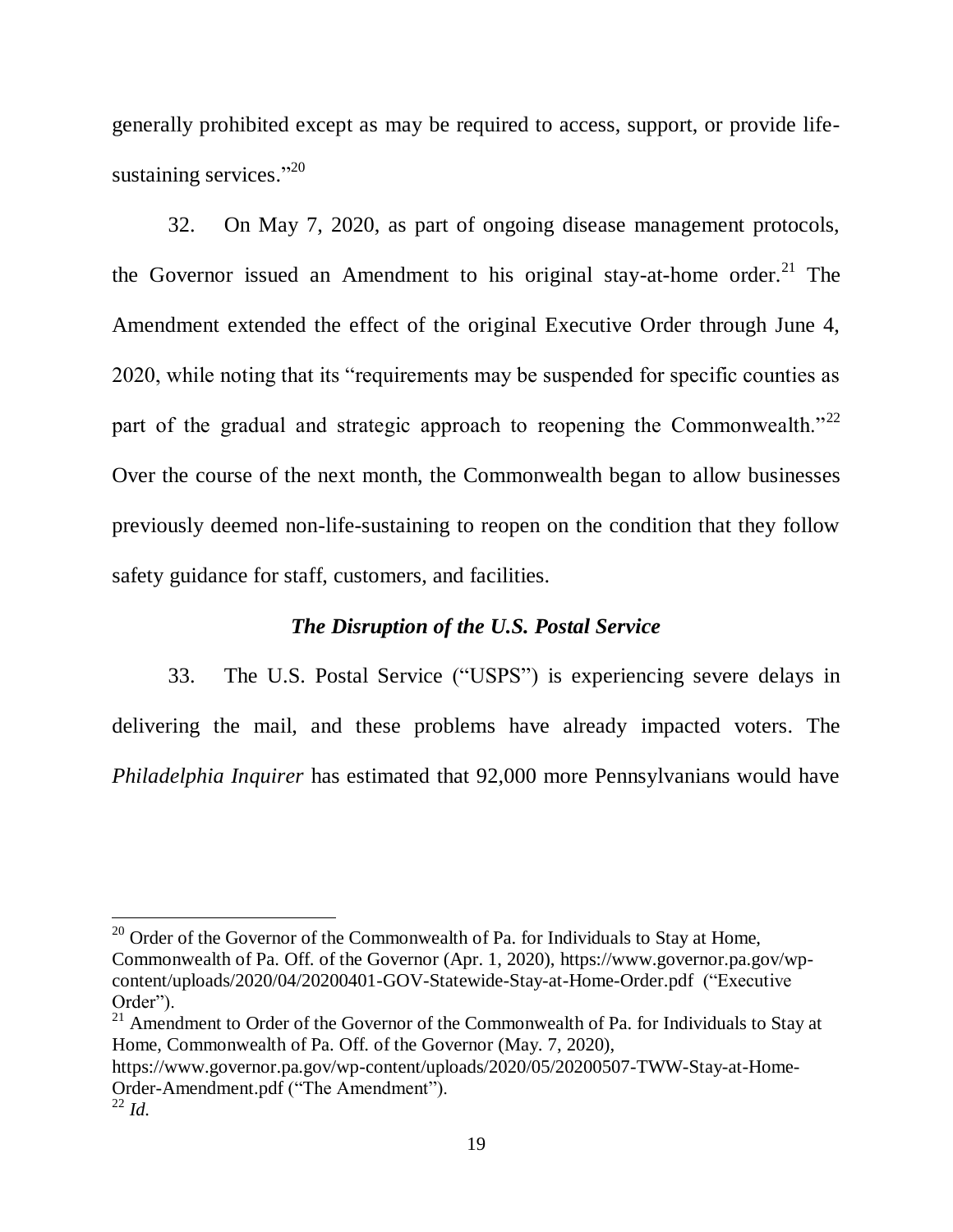voted in the June 2020 primary but for processing or delivery delays in the last three weeks before the primary election.<sup>23</sup>

34. The recently-appointed Postmaster General Louis DeJoy has ordered a number of policy changes that have already caused severe backlogs around the country. First, he has ended overtime pay for USPS employees and instructed carriers to depart processing facilities for their routes at specified times each day, regardless of whether mail scheduled to go out that day remains unprocessed. Second, over 650 mail sorting machines have been removed and/or decommissioned nationwide. In Pennsylvania, "[a]t least 26 mail scanning and sorting machines have been taken offline — and, in most cases, promptly trashed or taken offsite — at eight mail processing sites this summer across the state. . . . In Scranton, for example, only machines used to handle mail surges were removed, while Harrisburg's initial process capacity has been halved with the loss of a postage canceling device."<sup>24</sup> According to USPS itself, the reduction in mail sorting capacity in Philadelphia alone is 310,000 pieces of mail per hour.<sup>25</sup>

 $\overline{a}$ 

<sup>24</sup> Emily Previti, *The postal serv. has been removing machines from Pa. sorting facilities. How is that affecting the state's election planning?*, WITF (Aug. 21, 2020), https://www.witf.org/2020/08/21/the-postal-service-has-been-removing-machines-frompennsylvania-sorting-facilities-how-is-that-affecting-the-states-election-planning/.

<sup>23</sup> Jonathan Lai, *Pa.'s mail ballot problems kept tens of thousands from voting in a pandemic primary*, Phila. Inquirer (July 30, 2020), [https://www.inquirer.com/politics/election/pa-mail](https://www.inquirer.com/politics/election/pa-mail-ballot-deadlines-disenfranchisement-20200730.html)[ballot-deadlines-disenfranchisement-20200730.html.](https://www.inquirer.com/politics/election/pa-mail-ballot-deadlines-disenfranchisement-20200730.html)

<sup>25</sup> Erin Cox et al., *Postal Serv. warns 46 states their voters could be disenfranchised by delayed mail-in ballots*, Wash. Post (Aug. 14, 2020), https://www.washingtonpost.com/local/md-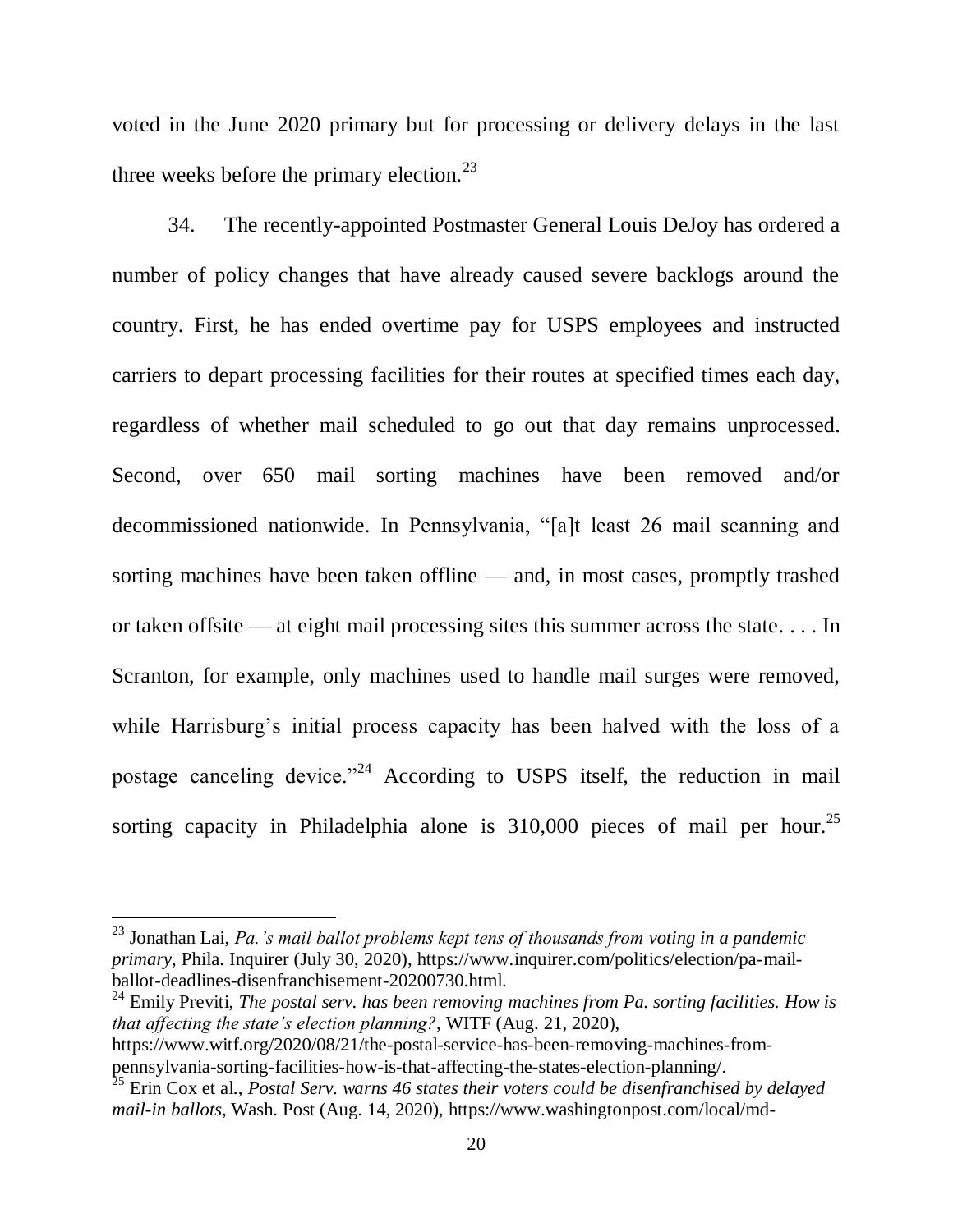Postmaster General DeJoy informed Congress that he had no intention of ordering the restoration or reinstallation of any of the mail sorting machines taken offline.

35. Indeed, the Commonwealth, along with other states, recently sued USPS in federal court for election-related service reductions, including failure to properly postmark Election Mail, and failure to adhere to USPS's longstanding practice of treating Election Mail as high priority, first class mail.<sup>26</sup>

36. USPS itself has reported a substantial decline in its capacity and speed nationwide.<sup>27</sup> Since the recent changes were implemented, service performance for pre-sort first class mail and marketing mail processing times are both down nearly 8 points from their baselines.<sup>28</sup>

37. Additionally, USPS threatened Pennsylvania election officials, warning that voters may well be disenfranchised due to mail delivery delays.<sup>29</sup>

politics/usps-states-delayed-mail-in-ballots/2020/08/14/64bf3c3c-dcc7-11ea-8051 d5f887d73381\_story.html.

<sup>26</sup> Complaint, Pennsylvania et al. v. DeJoy, No. 2:20-04096 (E.D. Pa. Aug. 21, 2020).

<sup>27</sup> U.S. Postal Serv., Serv. Performance Measurement: PMG Briefing (Aug. 12, 2020), *available at* 

https://oversight.house.gov/sites/democrats.oversight.house.gov/files/documents/PMG%20Briefi ng Service%20Performance%20Management\_08\_12\_2020.pdf.

<sup>28</sup> *Id*. at 5, 17.

<sup>29</sup> Erin Cox et al., *Postal Serv. warns 46 states their voters could be disenfranchised by delayed mail-in ballots*, Wash. Post (Aug. 14, 2020), https://www.washingtonpost.com/local/mdpolitics/usps-states-delayed-mail-in-ballots/2020/08/14/64bf3c3c-dcc7-11ea-8051 d5f887d73381\_story.html; *see also* Ex. A, Letter from United States Postal Service to Secretary of the Commonwealth of Pennsylvania (July 29, 2020).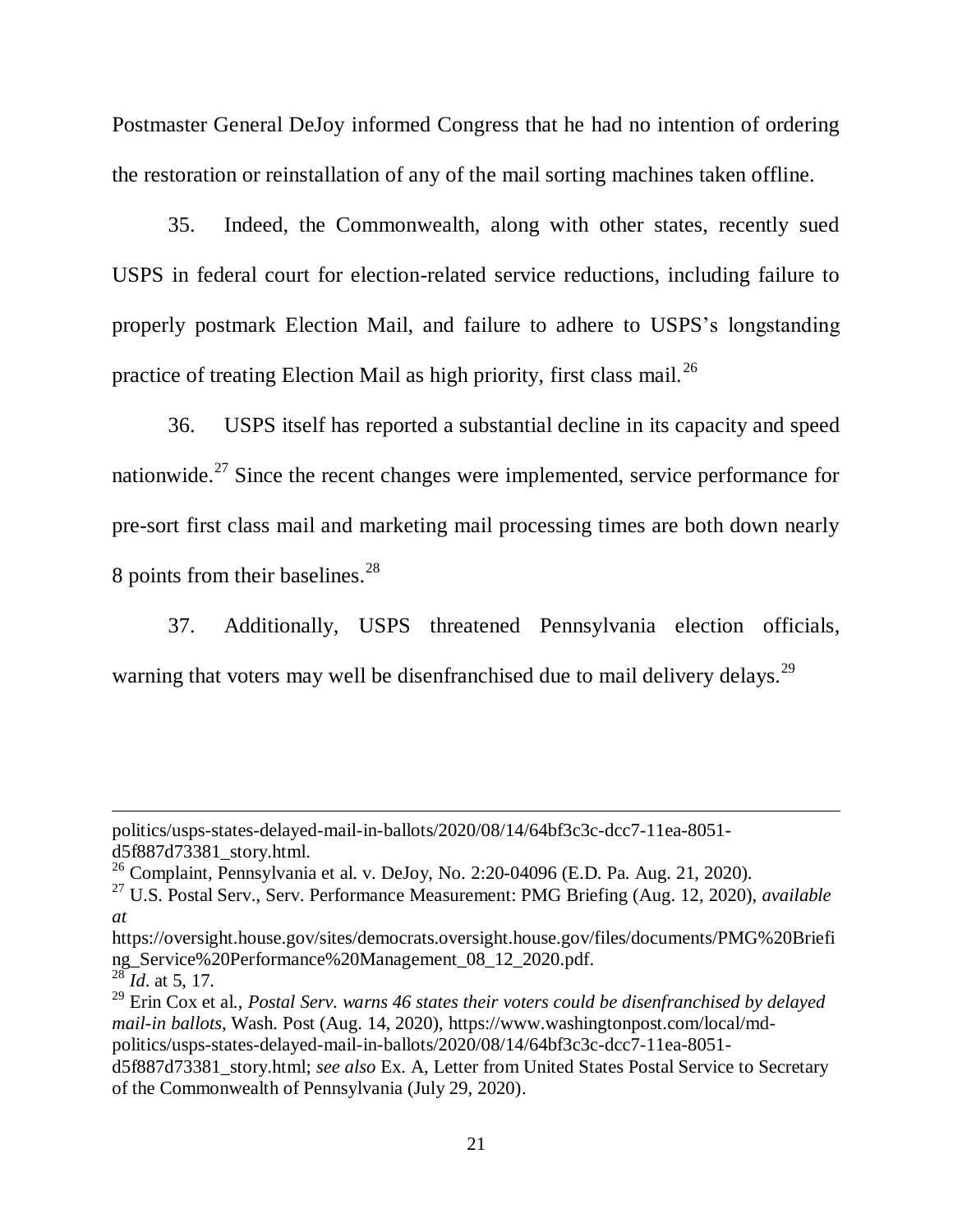#### *Defendants' Responsibilities with Respect to Mail-in and Absentee Ballots*

38. The Secretary prescribes the form of absentee and mail-in ballot applications, 25 P.S. §§ 3146.2, 3150.12, the form and contents of envelopes for absentee and mail-in ballots, 25 P.S. §§ 3146.4, 3150.14, and the form of absentee and mail-in ballots themselves, 25 P.S. §§ 3146.3, 3150.13. The Code also empowers the Secretary to "develop an electronic system through which all qualified electors may apply for" absentee and mail-in ballots. 25 P.S. §§ 3146.2, 3150.12. For military and overseas voters, the Secretary must "[e]stablish an electronic transmission system through which a covered voter may apply for and receive voter registration materials, military-overseas ballots and other information." 25 Pa.C.S. § 3503. The Secretary is also a member of the Voting Standards Development Board, which is established within the Department of State "for the purpose of developing uniform and nondiscriminatory standards that define what constitutes a vote." 25 P.S. § 2624. The Secretary also administers the SURE system, which serves both as the voter registration database as well as the system for processing absentee and mail ballots. 25 Pa.C.S. § 1222(f).

# *Requesting, Casting, and Returning a Mail-in or Absentee Ballot in Pennsylvania*

39. In 2019, Pennsylvania enacted (and modified in March 2020) a law allowing any registered qualified elector to cast a mail ballot. 25 P.S. §§ 3150.11- 3150.12b; *see* Act of Oct. 31, 2019 ("Act 77"), P.L. 552, No. 77. Voters who meet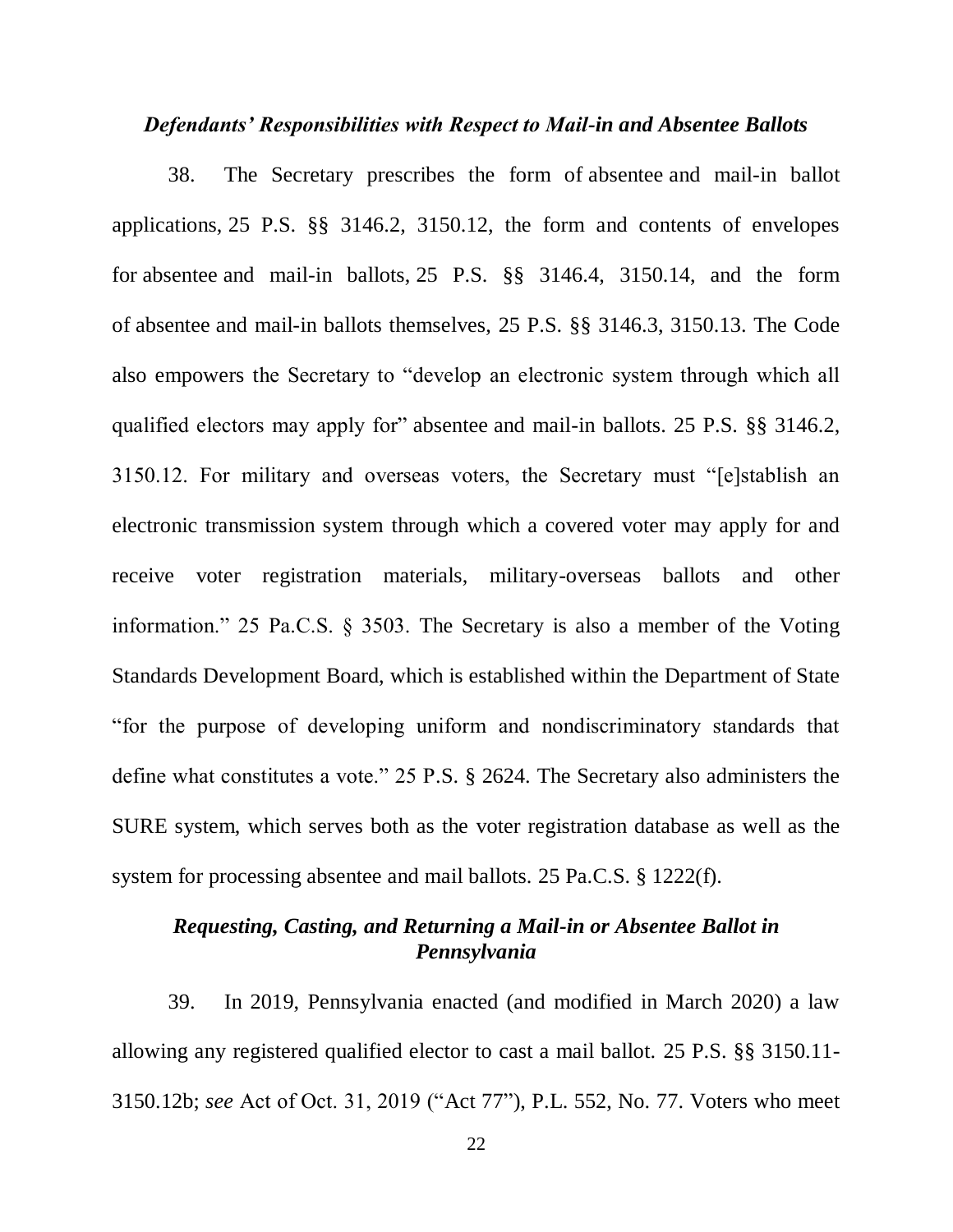specific qualifications may also vote with an absentee ballot. 25 P.S. § 3146.1. To receive a mail-in or absentee ballot under the Pennsylvania Election Code, voters must apply for a ballot. 25 P.S. §§ 3146.2, 3150.12. Voters with a PennDOT license can currently do so online.<sup>30</sup> Voters without a PennDOT ID must currently submit a paper request. $31$ 

40. Pennsylvania law provides for two categories of ballots that may be submitted via mail: "absentee" ballots and "mail-in" ballots. Absentee ballots are available to, among others, people who are unable to vote in person due to a physical disability or illness, people who expect to be absent from the municipality of their residence on Election Day due to work, and people who cannot vote in person because of a religious holiday. 25 P.S. § 3146.1.

41. Any registered voter, regardless of whether they qualify for an absentee ballot, may vote by "mail-in" ballot, without providing a justification. 25 P.S. §§ 3150.11–3150.12b; *see* Act 77.

42. The deadline for voters to apply for an absentee ballot or a mail-in ballot is "five o'clock P.M. of the first Tuesday prior to the day of any primary or election." 25 P.S. §§ 3146.2a(a), 3150.12a(a).

<sup>30</sup> *Voting by Mail-in or Absentee Ballot*, Pa. Dep't of State, Votes PA,

https://www.votespa.com/Voting-in-PA/Pages/Mail-and-Absentee-Ballot.aspx (last visited Aug. 27, 2020).

 $^{31}$  *Id.*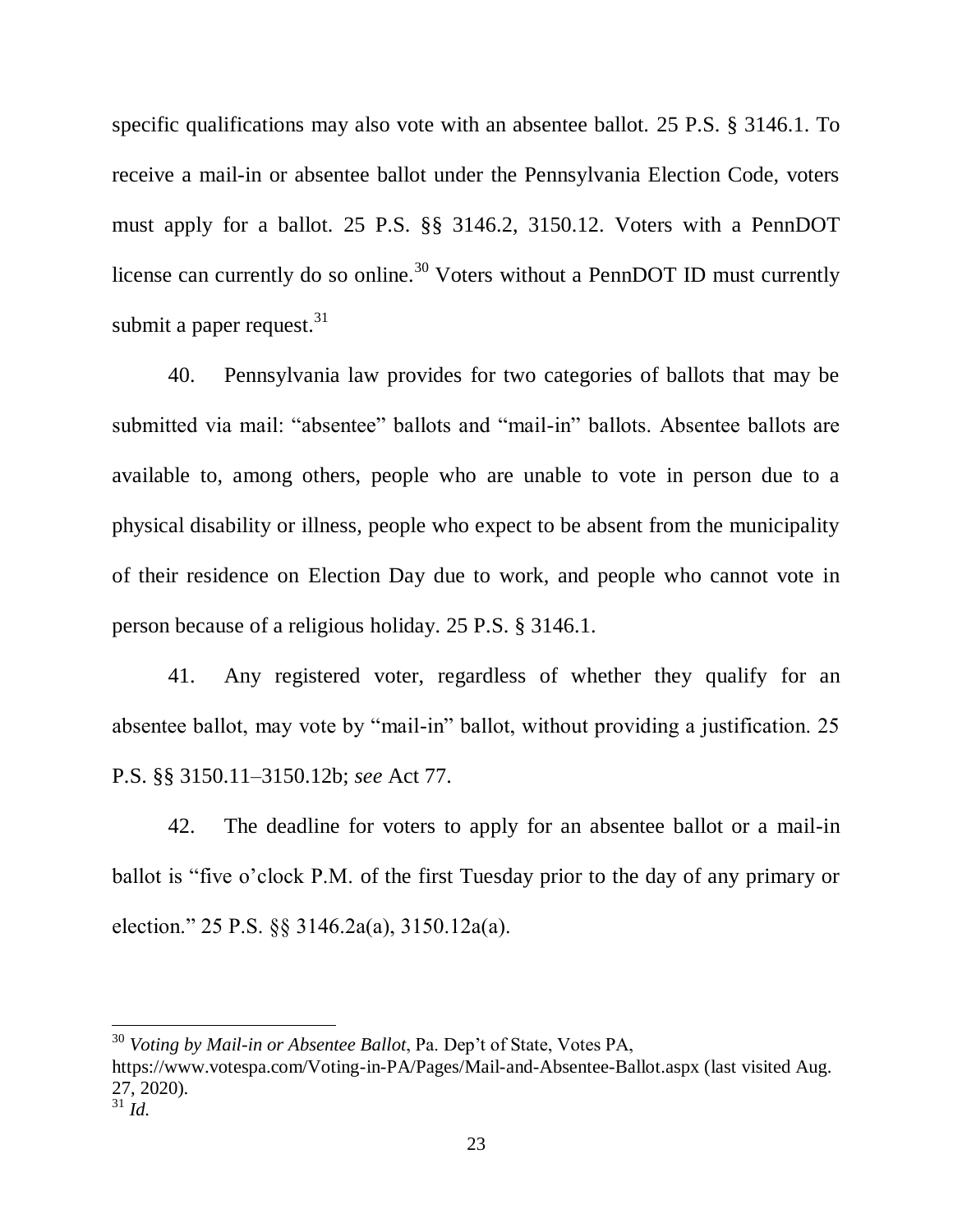43. "A qualified elector … may apply at any time before any primary or election for an official mail-in ballot …." 25 P.S. § 3150.12.

44. Registered voters in Pennsylvania can apply for and obtain mail-in ballots in a variety of ways: in person at any County Board of Elections office; on a form addressed to the Secretary of the Commonwealth or the board of elections office of the county in which the qualified elector's voting residence is located; or online at a set of  $\alpha$  at a set of  $\alpha$  at a set of  $\alpha$  at a set of  $\alpha$  at a set of  $\alpha$  at a set of  $\alpha$  at a set of  $\alpha$  at a set of  $\alpha$  at a set of  $\alpha$  at a set of  $\alpha$  at a set of  $\alpha$  at a set of  $\alpha$  at a set of

[https://www.pavoterservices.pa.gov/OnlineAbsenteeApplication/#/OnlineAbsentee](https://www.pavoterservices.pa.gov/OnlineAbsenteeApplication/#/OnlineAbsenteeBegin) [Begin.](https://www.pavoterservices.pa.gov/OnlineAbsenteeApplication/#/OnlineAbsenteeBegin) Voters have the option to be added to a "permanent mail-in voting list," for which a mail-in ballot application effective for the remaining elections in the calendar year will be automatically mailed to a voter at the beginning of each year. 25 P.S. § 3150.12(g).

45. The same deadlines for requesting and submitting ballots apply to absentee voters and mail-in voters. Voters must apply for an absentee or mail-in ballot by "five o'clock P.M. [on] the first Tuesday prior to the day of any primary or election." 25 P.S. §§ 3146.2a(a), 3150.12a(a). If the application is approved, the board must deliver or mail the ballot to the voter. See 25 P.S. §§ 3146.2a(a.3)(3),  $3150.12b(a)(1)$ ,  $3146.5$ ,  $3150.15$ . The voter's absentee or mail-in ballot must be received by the county board of elections "on or before eight o'clock P.M. the day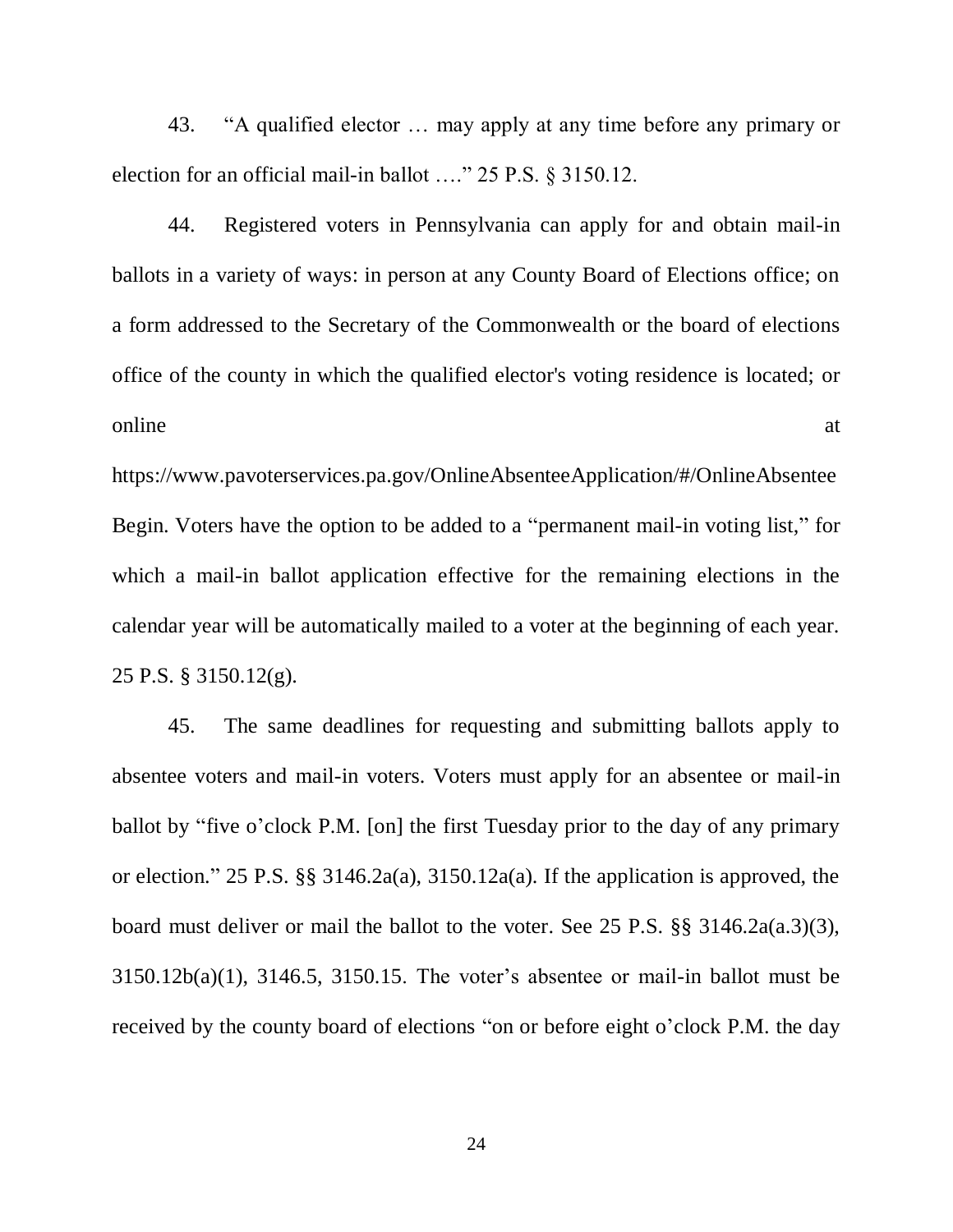of the primary or election" to count,  $25$  P.S.  $\S$   $3146.6(c)$ ,  $3146.8(g)(1)(ii)$ , 3150.16(c).

46. Overseas and military voters are able to obtain absentee ballots delivered electronically. 25 Pa.C.S. § 3508, which by its terms implements parts of UOCAVA, provides that "[a] covered voter may request that a ballot and balloting materials be sent to the voter by mail or by Internet delivery."

47. County Boards of Elections must

commence to deliver or mail official mail-in ballots as soon as a ballot is certified and the ballots are available. While any proceeding is pending in a Federal or State court which would affect the contents of any ballot, the county board of elections may await a resolution of that proceeding but in any event, shall commence to deliver or mail official mail-in ballots not later than the second Tuesday prior to the primary or election.

25 P.S. § 3150.15. As additional applications are received and approved, the county boards are required by statute to deliver or mail official mail-in ballots to the additional electors within 48 hours of receipt. *Id*.

48. The same "deliver or mail" language, as well as the timeframe to deliver or mail the ballot applies to absentee ballots as well. 25 P.S. § 3146.5.

49. If a voter has requested a mail ballot or absentee ballot, they may not vote by regular ballot in person on Election Day, unless the voter brings the ballot to the polls to be spoiled. 25 P.S. §§ 3146.3(e), 3150.13(e). Voters can personally hand-deliver their own ballot to their county board of elections office by 8:00 p.m.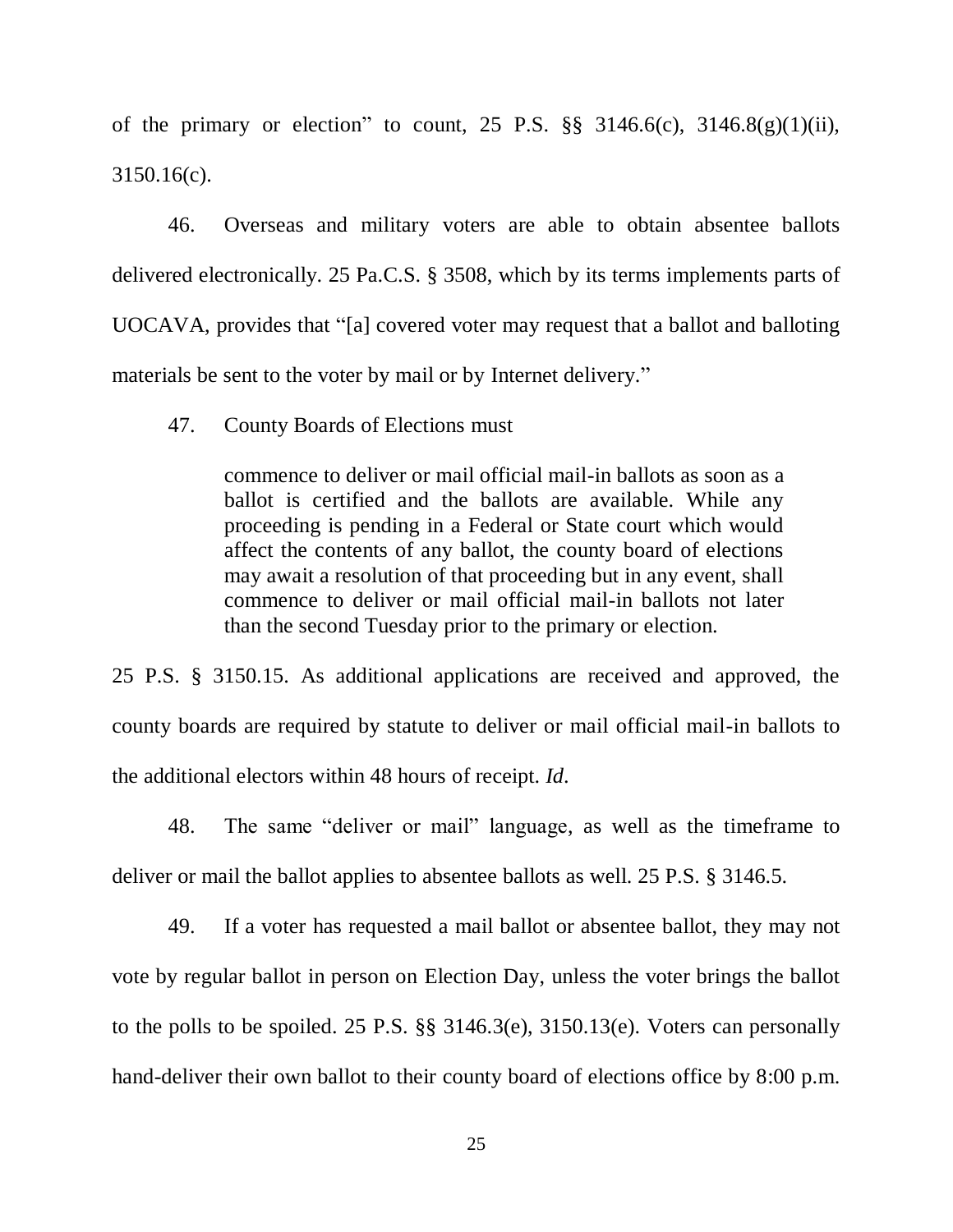on Election Day. *See* 25 P.S. §§ 3146.6(a), 3150.16(a). Those voters who never received their requested ballot have only one option: cast a provisional ballot in person. 25 P.S. §§ 3146.3(e), 3150.16(b)(2).

50. In *Drenth v. Boockvar*, a federal judge granted a TRO ordering the Commonwealth of Pennsylvania to provide digitally accessible write-in ballots ("AWIBs") to blind Pennsylvania voters for the June 2 primary election. No. 1:20- CV-00829, 2020 WL 2745729 (M.D. Pa. May 27, 2020). Following that, on August 12, 2020, the Department finalized a contract for a remote ballot marking system with a vendor, Democracy Live. The system will be in use for the November 2020 general election. This system is

> a cloud-based platform that will allow county election officials to upload their ballot definition files exported from their county's election management software associated with the voting system in use in that county. Once the ballot definition files are uploaded by the county election officials, the remote ballot marking system will create an accessible ballot for the voter. An eligible voter who applies for an accessible ballot will be able to access the ballot through a web link. The voter will then be able to vote on the accessible ballot by marking his choices and will be able to use a variety of assistive technologies while doing so.

*Drenth v. Boockvar*, No. 1:20-CV-00829, 2020 WL 4805621, at \*3–4 (M.D.

Pa. Aug. 18, 2020) (record citations omitted).

51. The Department has also resolved to issue guidance to county boards of elections in time for the November 2020 election that would instruct the boards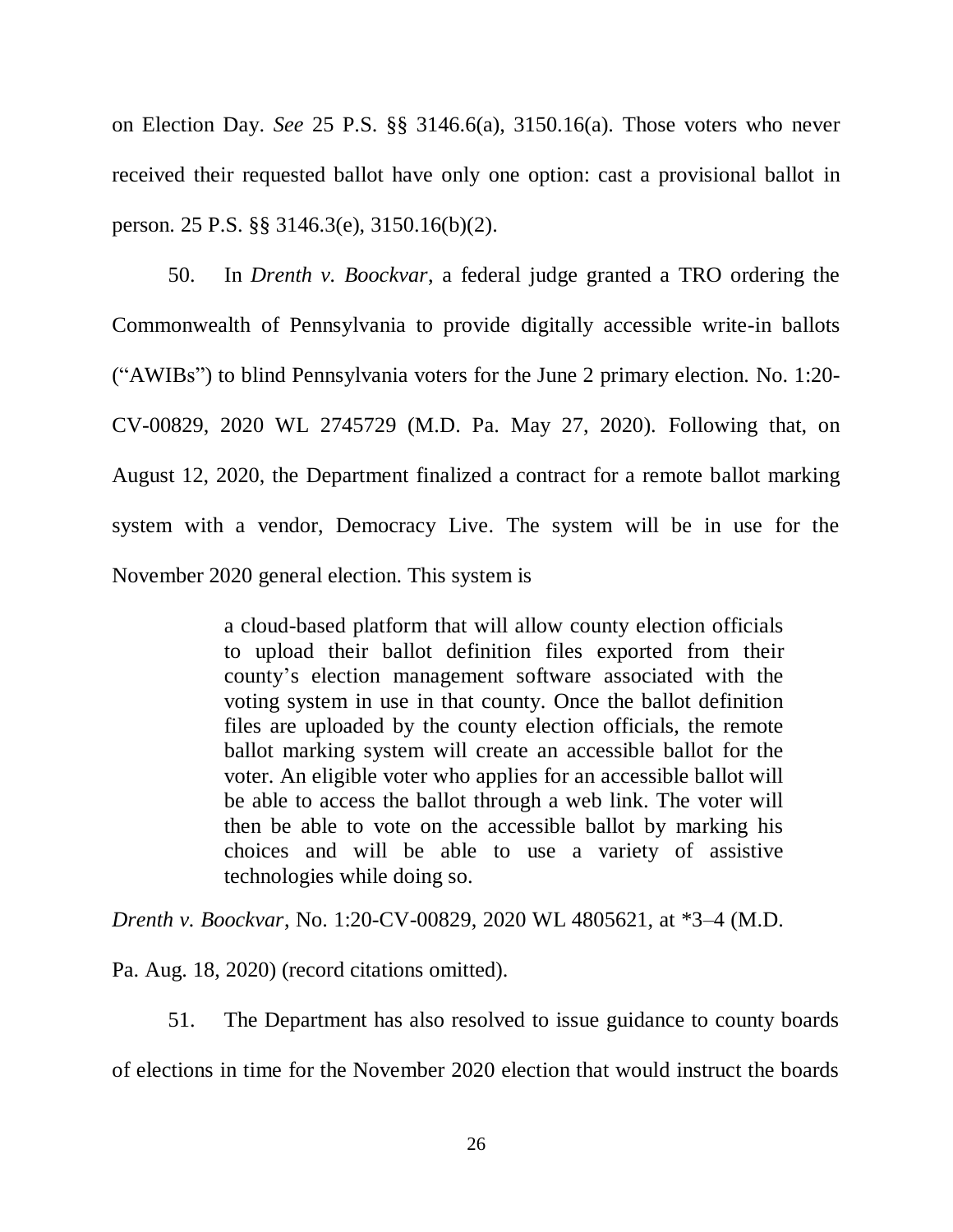to send a return envelope that is larger than the security envelope to voters voting through the remote ballot marking system and that would instruct counties to accept the return envelopes as long as the voter's signature appeared anywhere on the envelope. *Id.* at \*4. Thus, the infrastructure to provide downloadable, printable replacement mail or absentee ballots already exists in Pennsylvania.

## *Risks of Forcing Voters to Appear In Person to Vote*

52. The threat of contracting Covid-19, which is particularly acute in confined spaces like polling sites, has fundamentally changed election administration in Pennsylvania.

53. Voting in person creates substantial health risks. The virus may be spread through close contact with other persons, even if an individual wears a mask to the polls—which in any event is not required under Pennsylvania law. Moreover, the use of shared voting machines and interactions with instruments that many others have touched also may spread Covid-19. In addition, due to airborne spread, voters also face risk from congregating in poorly ventilated areas where multiple people are coming in and out of the same location, such as polling places, even when individuals maintain social distance.

54. Forcing voters to appear to vote in person creates an unnecessarily high risk of transmission of Covid-19 because voters will potentially be forced to stand in long lines to cast their votes on Election Day. They will also have to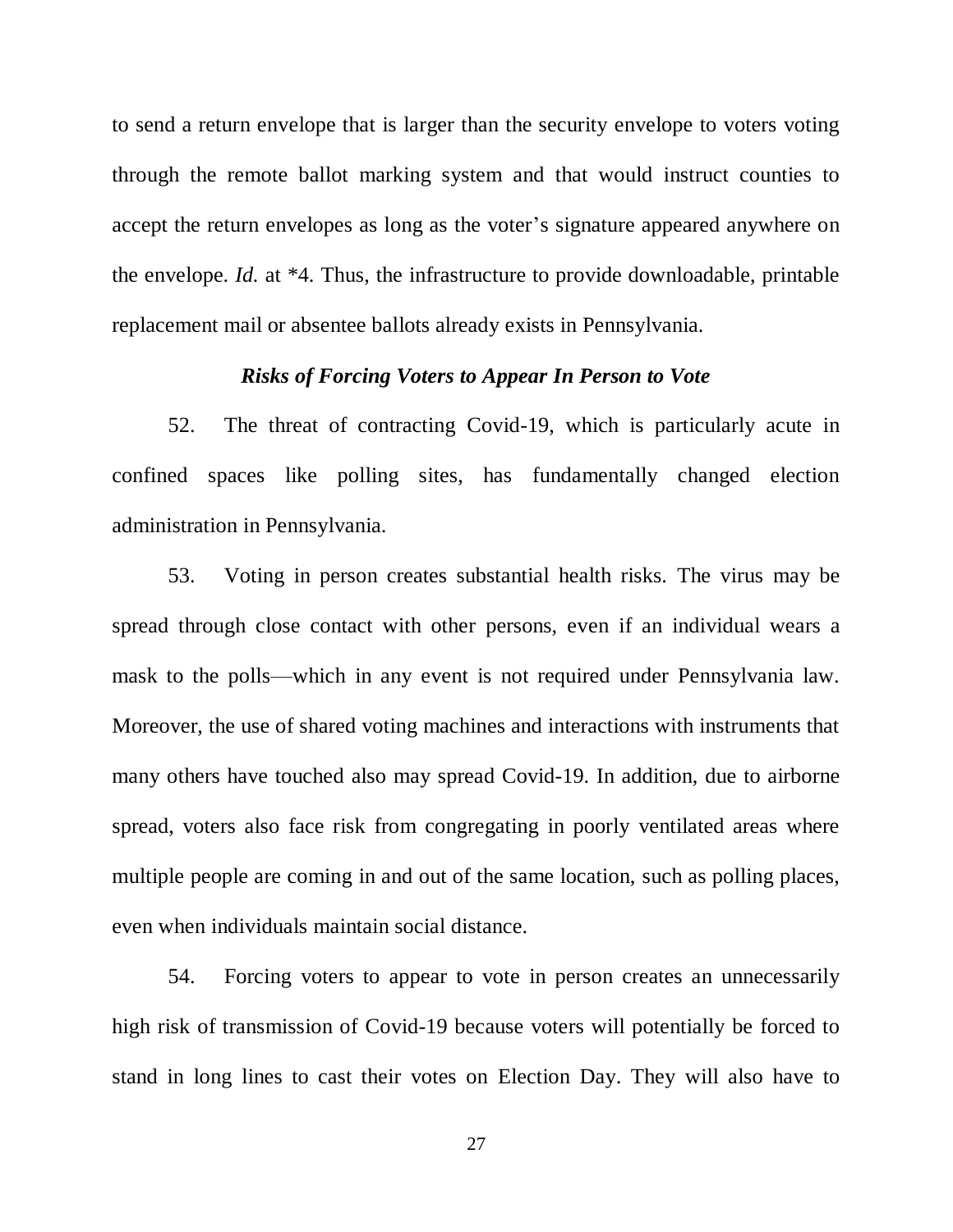congregate in confined polling places with election workers and other voters, contrary to social distancing guidelines.

55. The risk of long lines and crowded polling places is particularly acute where many counties have eliminated significant numbers of polling places due to the inability to recruit the necessary number of poll workers. Montgomery County reduced its polling places by 60 percent in the June primary, and Philadelphia reduced its polling places by 77 percent.<sup>32</sup>

56. Petitioner and voters in the same circumstances each face an increased risk of severe illness or death if they contract Covid-19 due their ages and preexisting conditions. If Petitioner and similarly situated voters do not receive their mail ballot in time to cast it in the General Election on November 3, 2020, they will have to choose between exercising their right to vote and their health—even their lives.

#### *Failures to Process Absentee and Mail-in Ballot Requests and Deliver Ballots to*

#### *Voters*

57. Following the enactment of Act 77 and subsequent amendments, Pennsylvania has substantially increased access to and reliance on absentee and mail ballots for the 2020 elections. Whereas the 2016 presidential primary saw

<sup>32</sup> Jonathan Lai, *Philly will have way fewer polling places for next month's primary because of coronavirus. Find yours here.*, Phila. Inquirer (May 12, 2020), [https://www.inquirer.com/politics/election/philadelphia-new-polling-places-2020-primary-](https://www.inquirer.com/politics/election/philadelphia-new-polling-places-2020-primary-20200512.html)[20200512.html.](https://www.inquirer.com/politics/election/philadelphia-new-polling-places-2020-primary-20200512.html)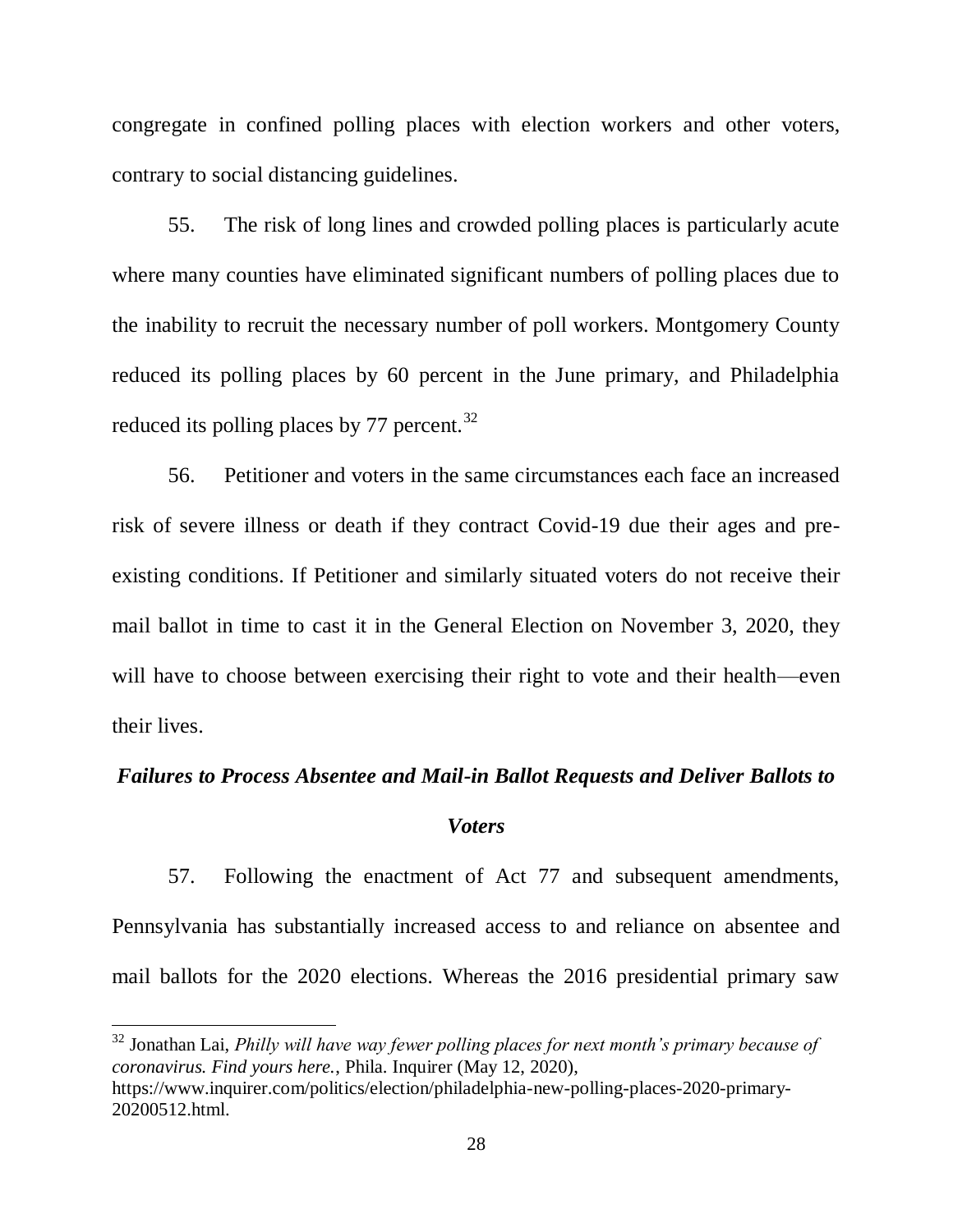only 107,000 voters receive approval to cast an absentee ballot, more than 1.8 million voters applied for and were approved to vote by mail for the 2020 June presidential primary.<sup>33</sup> Due to the pandemic, this volume far outpaces the expected use of the vote-by-mail system when it was enacted.<sup>34</sup> Of the 2.8 million votes cast in the 2020 primary election, approximately half – or  $1.4$  million – ultimately were cast by mail.<sup>35</sup> Importantly, the increase in mail-in ballots was accompanied by a dramatic reduction in polling places, particularly in some of Pennsylvania's most populous counties.<sup>36</sup>

58. Nevertheless, voters in the June primary election faced catastrophic and systemic failures to timely prepare and deliver ballots by mail. The total number of voters disenfranchised in the June primary is unknown. But the facts on the ground are sobering at best. Thousands of voters received their ballots too late

<sup>33</sup> Jonathan Tamari & Jonathan Lai, *What we're watching for in Tuesday's unprecedented Pa. primary election*, Phila. Inquirer (June 2, 2020), https://www.inquirer.com/news/pa-primary-2020-what-to-watch-20200602.html

<sup>34</sup> Andrea Hsu et al., *'Swing County, USA' Prepares For Unprecedented Influx Of Ballots By Mail*, Nat'l Public Radio (July 21, 2020), https://www.npr.org/2020/07/21/893115504/swingcounty-u-s-a-prepares-for-unprecedented-influx-of-ballots-by-mail.

<sup>35</sup> Mark Scolforo, *Some Counting Continues, a Week After Pa.'s Primary*, Associated Press (June 9, 2020), https://www.usnews.com/news/best-states/pennsylvania/articles/2020-06-09/somecounting-continues-a-week-after-pennsylvanias-primary.

<sup>36</sup> Alecia Reid, *Pandemic Forces Pa. Elections Offs. To Consolidate Polling Sites By 75% For Primary*, CBS Philly (May 13, 2020), https://philadelphia.cbslocal.com/2020/05/13/pandemicforces-philadelphia-elections-officials-to-consolidate-polling-sites-by-75-for-primary; *see also* Letter from Mike Turzai, Jason Orititay, Bob Brooks, Michal Puskaric, Natalie Mihalek and Lori Mizgorski to Kathryn Boockvar (May 21, 2020), *available at*

http://www.pahousegop.com/Display/SiteFiles/1/2020/alleghenypoll.pdf.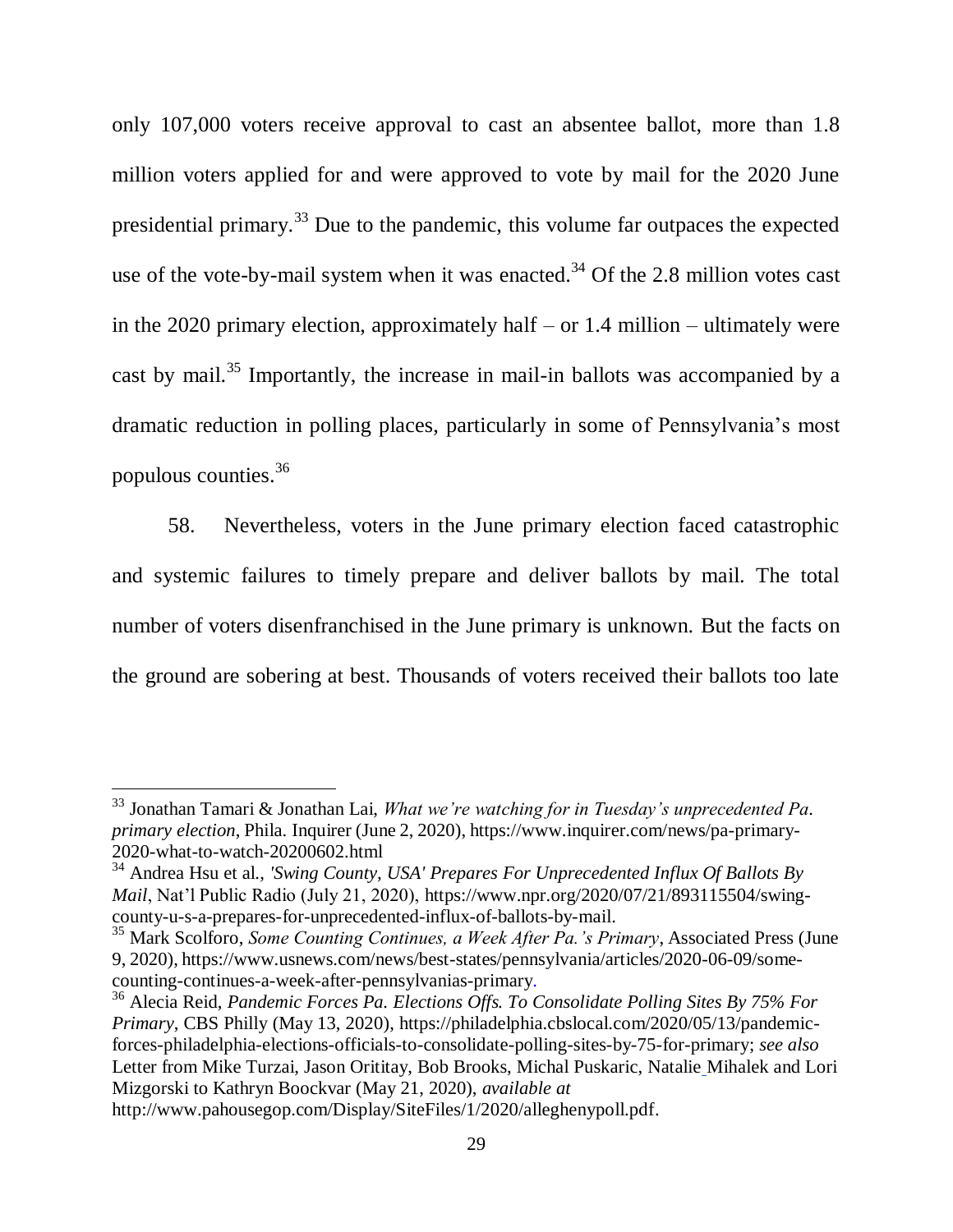to cast and deliver or postmark them.<sup>37</sup> Pennsylvania's Election Code required counties to mail out absentee and mail ballots for approved applications by Tuesday, May  $19<sup>38</sup>$  yet state data indicates that they were unable to do so. As of May 21, statewide, a mere 11 days before the primary, county boards of elections had not yet sent out absentee or mail ballots for 241,270 voters who had submitted applications, and had not approved  $172,929$  applications.<sup>39</sup> More specifically, while 1,528,212 overall applications had been approved, the counties had only mailed 1,459,871 of those ballots.<sup>40</sup> In other words, at least 68,321 approved mail or absentee voters received their ballots very close to the election or after it, jeopardizing those voters' ability to complete and return those ballots in a timely fashion.

59. Statewide more than fifty thousand voters who had requested a mail or absentee ballot voted provisionally in person.<sup>41</sup>

60. Delays and backlogs were particularly acute in many populous counties. Local officials, overwhelmed by the unprecedented increase in ballot

<sup>38</sup> Suppl. Decl. of Jonathan Marks ¶ 2, Deputy Sec'y for Elections and Comm'ns for Pa., *Crossey v. Boockvar*, No. 266 MD 2020 (Pa. Commw. Ct. May 22, 2020) [Marks Decl.], [http://www.pacourts.us/assets/files/page-1305/file-9375.pdf,](http://www.pacourts.us/assets/files/page-1305/file-9375.pdf) Ex. C.

<sup>&</sup>lt;sup>37</sup> Jonathan Lai, *Tens of thousands of Pa. mail ballots were turned in after the deadline. Nov. could be worse*., Phila. Inquirer (June 10, 2020), [https://www.inquirer.com/politics/election/pa](https://www.inquirer.com/politics/election/pa-mail-ballots-deadline-2020-primary-election-20200610.html)[mail-ballots-deadline-2020-primary-election-20200610.html.](https://www.inquirer.com/politics/election/pa-mail-ballots-deadline-2020-primary-election-20200610.html)

 $39$  Id. ¶¶ 5-7.

<sup>40</sup> *Id*.

 $^{41}$  Pa. Dep't of State, Pa. 2020 Primary Election, Act 35 of 2020 Report at 14, 22 (Aug. 1, 2020), https://www.dos.pa.gov/VotingElections/Documents/2020-08-01-Act35Report.pdf.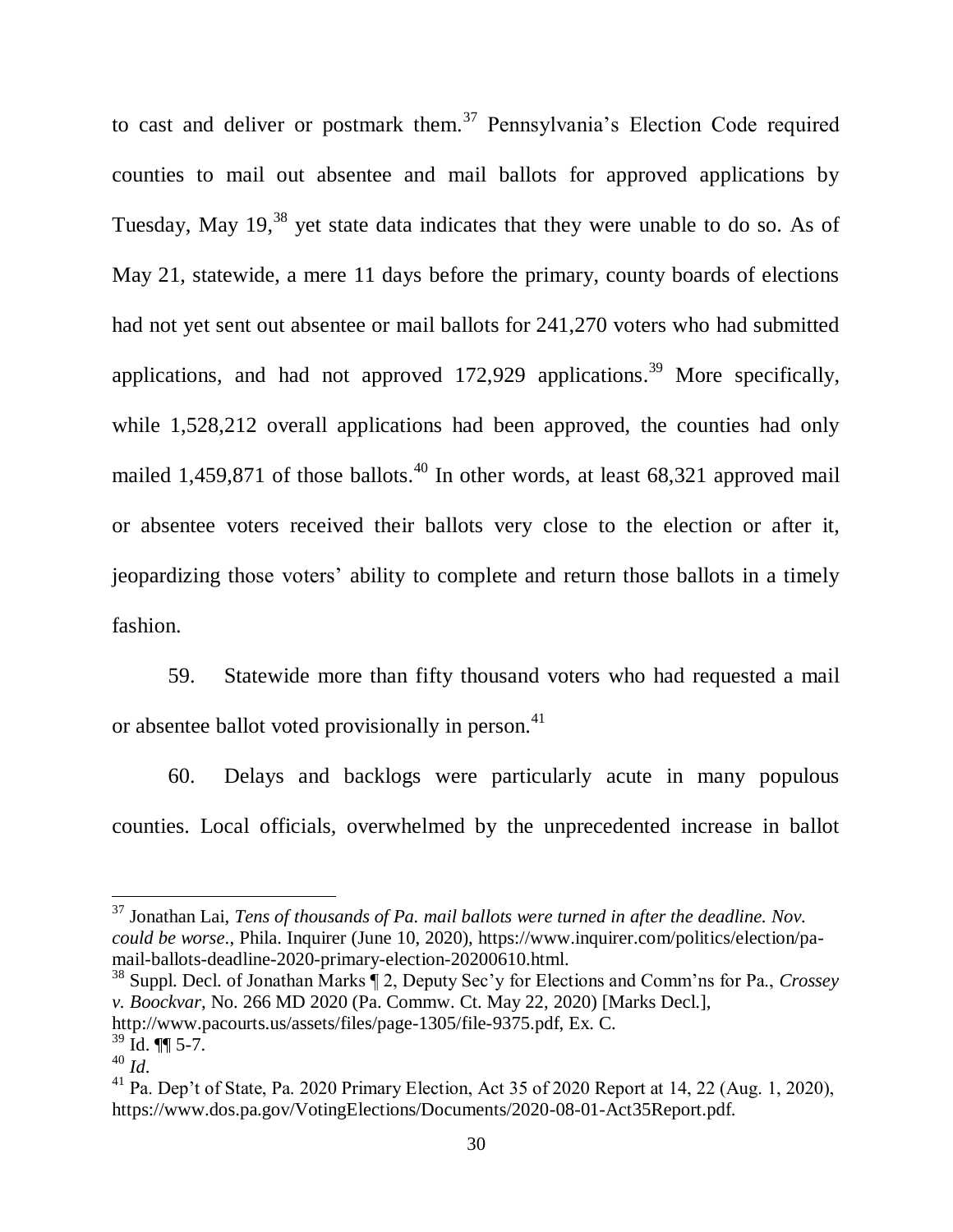requests and simultaneously stymied in their ability to work together in person due to social distancing, undertook heroic efforts to fulfill vote-by-mail requests. But as one group of officials aptly put it, "counties were expecting about 30 inches of snow. What we're getting is the equivalent of 10 feet and it's going to get worse." $^{42}$ 

61. Montgomery County, which experienced more than a ten-fold increase in ballot requests, typified the challenges counties faced in timely delivering ballots. $43$  To accommodate the increase in ballot requests, county officials worked nights and evenings, but the county was unable to secure the additional staff it needed to process ballots because of the statewide lockdown.<sup>44</sup> In the face of those staffing challenges, as well as the strain of working in accordance with social distancing guidelines, errors proliferated. As of May 21, the county had not sent ballots to approximately  $6,431$  approved mail or absentee voters.<sup>45</sup> Those who did receive a timely ballot faced challenges, too. Montgomery County also sent the wrong ballots to  $1,984$  voters as a result of a computer error.<sup>46</sup>

https://stategovernment.pasenategop.com/wp-content/uploads/sites/30/2020/04/tioga-county.pdf.  $^{43}$  Decl. of Karley Sisler, Director of the Office of Voter Services for Montgomery County, *Crossey v. Boockvar*, No. 266 MD 2020 (Pa. Commw. Ct. May 6, 2020) [Sisler Decl.], [https://moritzlaw.osu.edu/electionlaw/litigation/documents/Crossey\\_Boockvar\\_3.pdf.](https://moritzlaw.osu.edu/electionlaw/litigation/documents/Crossey_Boockvar_3.pdf)  $^{44}$   $\dot{I}$ *d.*  $\llap{[}4.$ 

 $42$  Cnty. Election Off. Notes for Senate Hearing, at 2 (April 30, 2020),

 $45$  Marks Decl. ¶ 12.

<sup>46</sup> Jonathan Lai, *Montgomery Cnty. sent 2,000 Pa. voters the wrong ballots for next week's primary*, Phila. Inquirer (May 26, 2020),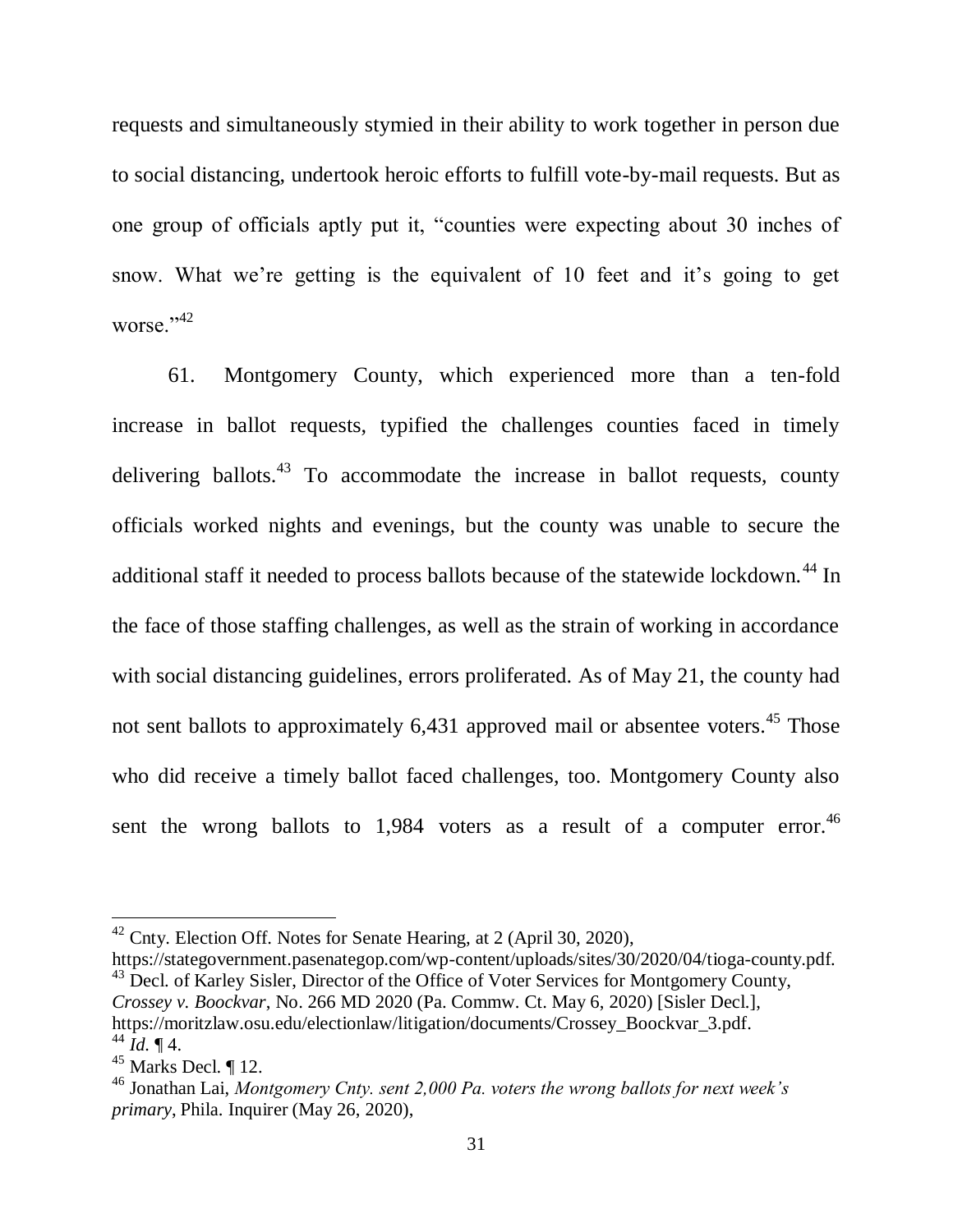Unfortunately, despite weeks of voter complaints, the county realized that the issue was widespread a mere two weeks before Election Day.<sup>47</sup> Over five thousand voters in the county who had requested mail or absentee ballots voted provisionally in the county. $48$ 

62. Philadelphia County also struggled to meet its obligations to send voters ballots in a timely manner. Due to a combination of factors – including a surge of paper ballot applications, which take longer to process than online applications, Covid-19-related staffing shortages and social distancing rules, and an outage in Philadelphia's Verizon connection, which covered the network connection with the election database – the county faced a significant backlog in its delivery of mail-in ballots to voters.<sup>49</sup> As of May 21, Philadelphia County had mailed out only 142,836 ballots, though it had approved 159,772 mail-in ballot requests.<sup>50</sup> In other words, the county had not yet sent ballots to almost ten percent of approved voters, or 16,936 people. In addition, the county had failed to process another 19,769 applications.<sup>51</sup> Those delays had direct consequences for voters, as more than 14,600 ballots in the county would ultimately arrive after the original

[https://www.inquirer.com/politics/election/montgomery-county-pa-wrong-primary-ballots-](https://www.inquirer.com/politics/election/montgomery-county-pa-wrong-primary-ballots-20200526.html)[20200526.html.](https://www.inquirer.com/politics/election/montgomery-county-pa-wrong-primary-ballots-20200526.html)

<sup>47</sup> *Id.*

 $^{48}$  Pa. Dep't of State, Pa. 2020 Primary Election, Act 35 of 2020 Report at 14, 22 (Aug. 1, 2020), https://www.dos.pa.gov/VotingElections/Documents/2020-08-01-Act35Report.pdf.  $49$  Marks Decl.  $\P\P$  13-14.

 $50$  Marks Decl.  $\P$  15.

 $^{51}$  *Id.*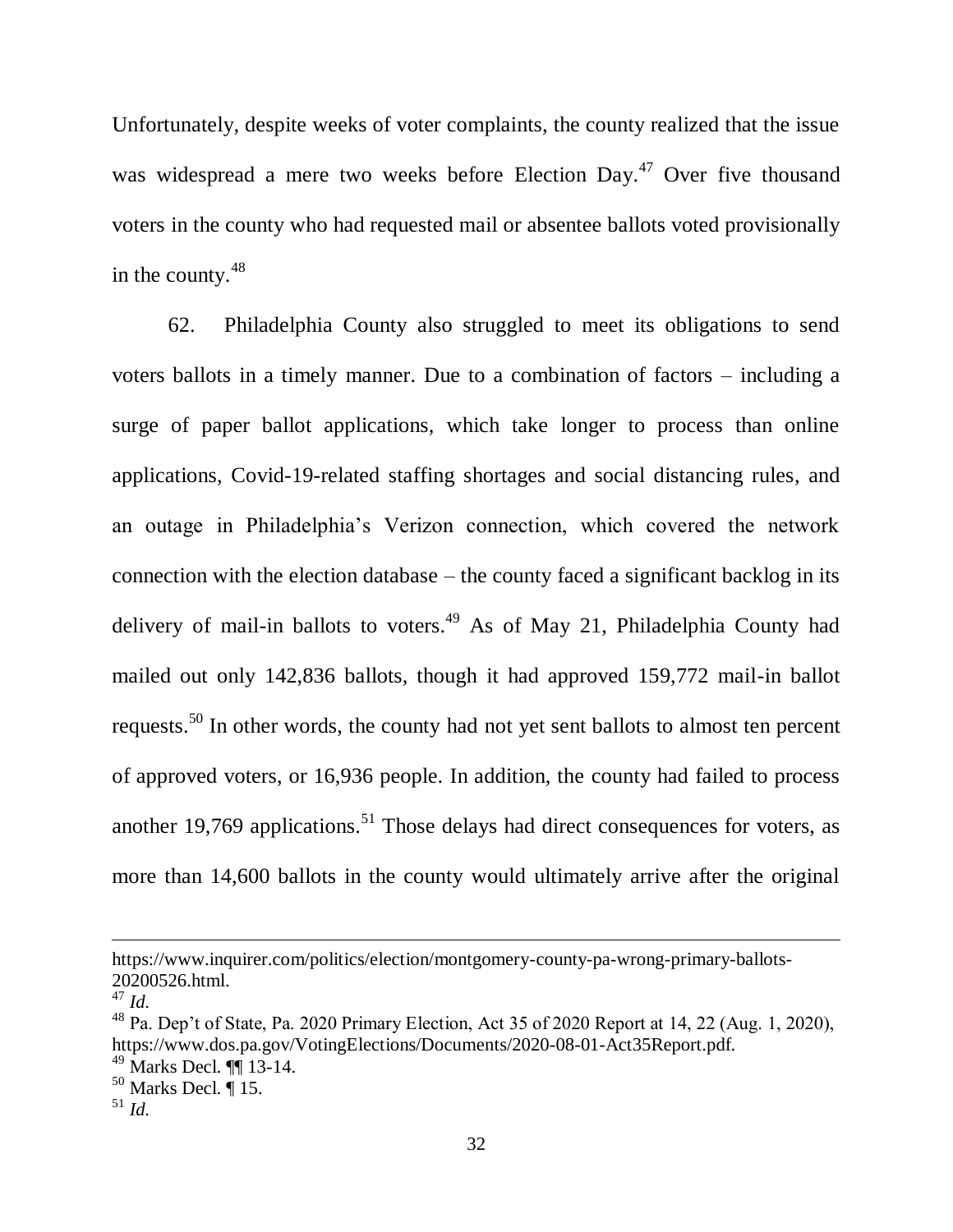Election Day deadline of June  $2^{52}$  Similarly, Allegheny County had 9,400 ballots arrive after the original deadline, Montgomery County had more than 5,800, Delaware County had 2,500, and Bucks County had more than 1,200.<sup>53</sup>

63. Because Covid-19 is statistically far riskier for those over the age of sixty-five, voters in that age group are more likely to face significant health risks when voting in person. However, thousands of voters over the age of sixty-five who requested mail or absentee ballots far in advance of the June primary had not received them two weeks before the election. Department of State data suggests that, two weeks before the election, county officials had failed to mail ballots to at least 6,700 voters over the age of sixty-five whose ballot requests had been approved at least one month in advance. One week before the election, there were at least 7,000absentee or mail-in ballots that had not yet been mailed to voters over the age of sixty-five with approved applications and where those voters ultimately did not have a ballot marked as returned.<sup>54</sup>.

64. In light of challenges to voters from Covid-19 and civil unrest, on June 1, 2020, Governor Tom Wolf signed an executive order extending the deadline for county election offices in Allegheny, Dauphin, Delaware, Erie,

<sup>52</sup> Jonathan Lai, *Tens of thousands of Pa. mail ballots were turned in after the deadline. Nov. could be worse.*, Phila. Inquirer (June 10, 2020), [https://www.inquirer.com/politics/election/pa](https://www.inquirer.com/politics/election/pa-mail-ballots-deadline-2020-primary-election-20200610.html)[mail-ballots-deadline-2020-primary-election-20200610.html.](https://www.inquirer.com/politics/election/pa-mail-ballots-deadline-2020-primary-election-20200610.html) <sup>53</sup> *Id.*

<sup>54</sup> OpenDataPA, *2020 Primary Election Mail Ballot Requests*, Commonwealth of Pennsylvania, https://data.pa.gov/Government-Efficiency-Citizen-Engagement/2020-Primary-Election-Mail-Ballot-Requests-Departm/853w-ecfz/data (last updated Aug. 3, 2020).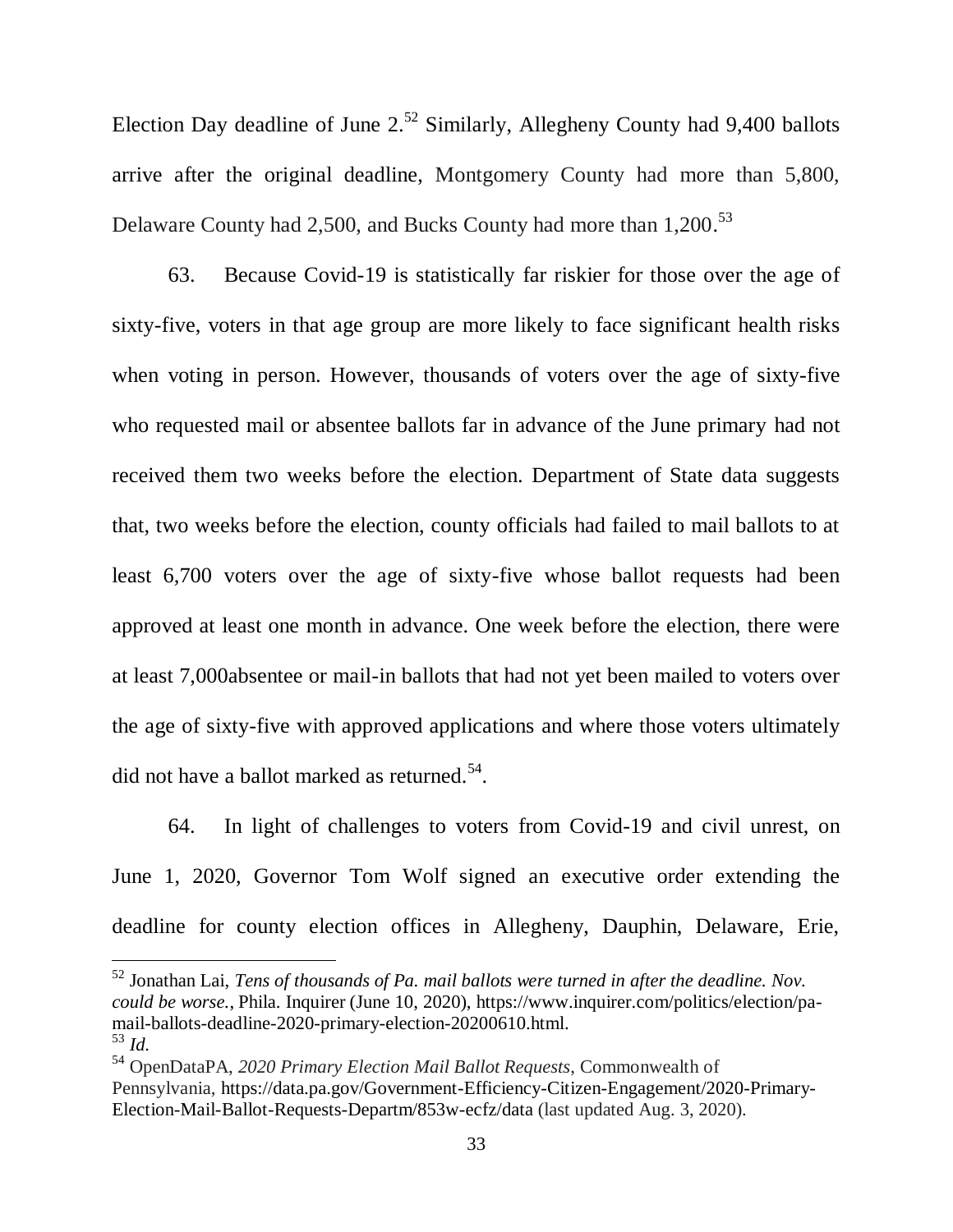Montgomery and Philadelphia counties to receive absentee or mail ballots to 5 p.m. on June 9, 2020. Under the executive order, all ballots still had to be postmarked no later than Tuesday, June 2,  $2020$ <sup>55</sup> State data suggests that delays in delivering ballots may have led to as many as 75,700 mail-in ballots arriving after the June 2 Election Day deadline.<sup>56</sup> Of course, the executive order was no consolation to the thousands of voters who did not receive their ballot before June 2.

65. Data from the Department of State suggests that at least a thousand voters with approved applications *never* received their ballots in the mail or otherwise. While all of these voters had their applications for mail ballots submitted and approved by the May 26 deadline, the Department of State has no record of these voters having been mailed a ballot. Thus, while thousands of voters received their ballots too late to cast and deliver or *postmark* them by June 2, some voters never received them *at all*. Given the health risks associated with voting in person, failure to deliver these ballots in a timely fashion was not just administrative error; it was a dangerous impediment to these voters' ability to cast

<sup>&</sup>lt;sup>55</sup> Exec. Order 2020-02: Extension of Deadline for Receipt of Absentee and Mail-In Ballots in Certain Counties, Commonwealth of Pennsylvania Governor's Office (Jun. 1, 2020), [https://www.governor.pa.gov/wp-content/uploads/2020/06/20200601-EO-Deadline-](https://www.governor.pa.gov/wp-content/uploads/2020/06/20200601-EO-Deadline-Extention.pdf)[Extention.pdf.](https://www.governor.pa.gov/wp-content/uploads/2020/06/20200601-EO-Deadline-Extention.pdf)

<sup>56</sup> Jonathan Lai, *Tens of thousands of Pa. mail ballots were turned in after the deadline. Nov. could be worse.*, Phila. Inquirer (June 10, 2020), [https://www.inquirer.com/politics/election/pa](https://www.inquirer.com/politics/election/pa-mail-ballots-deadline-2020-primary-election-20200610.html)[mail-ballots-deadline-2020-primary-election-20200610.html.](https://www.inquirer.com/politics/election/pa-mail-ballots-deadline-2020-primary-election-20200610.html)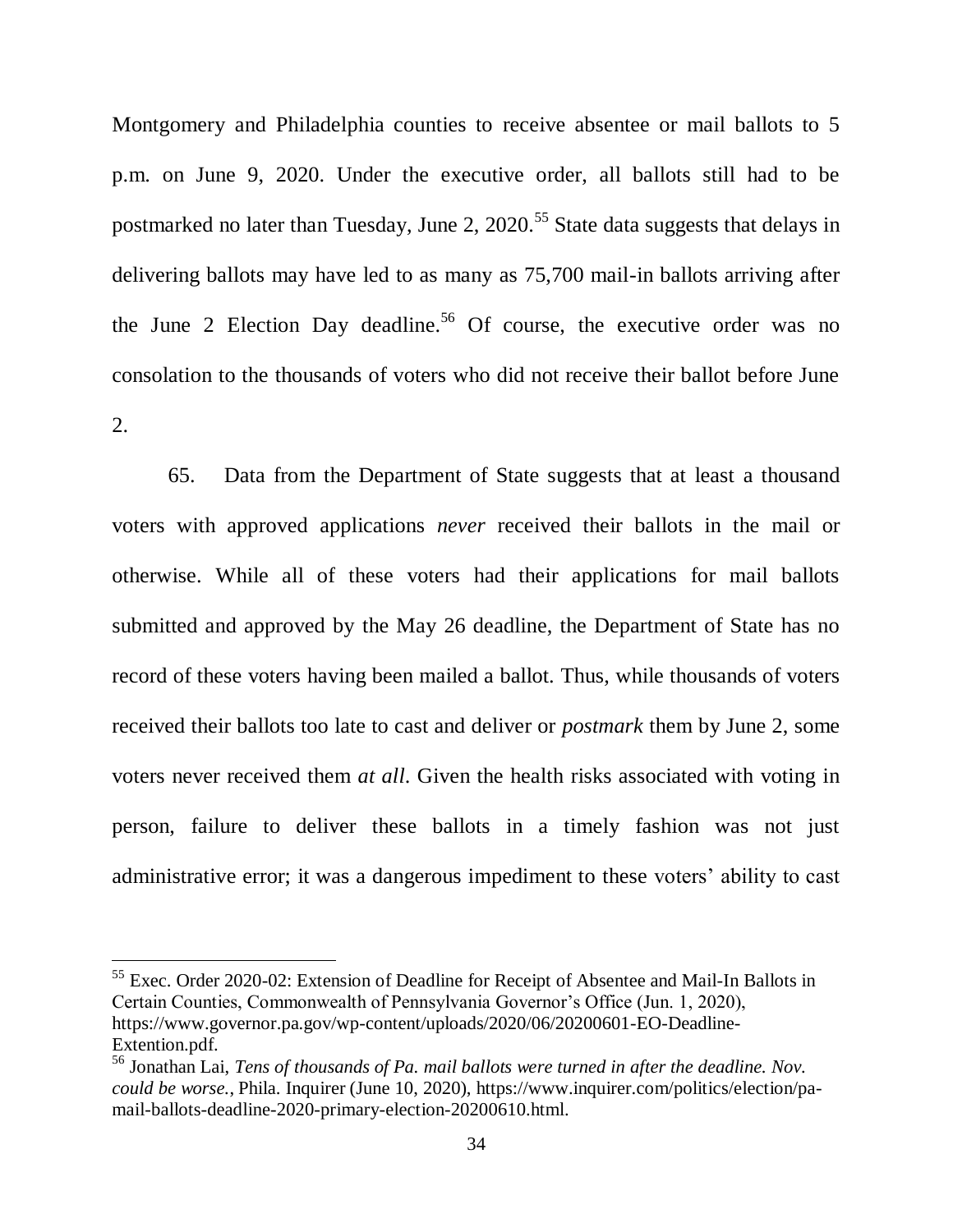a ballot in the June primary, particularly those voters at high risk for severe complications from Covid-19.

66. The challenges in Delaware County were particularly striking. As the County noted, the

> consequences of the COVID-19 pandemic have converged into a perfect storm in which requests for mail-in and absentee ballots have far exceeded the Bureau of Elections' expectations and capacity to process. Notwithstanding the heroic efforts of the Bureau and its staff to preserve the constitutional rights of all Delaware County citizens, it simply was unable to process all mail-in requests by the statutory deadline.<sup>57</sup>

As of May 21, Delaware County had 31,139 ballot applications (forty percent of the total applications it had received) for which it had either (a) not processed the application or (b) not yet sent out a ballot, despite the application being approved.<sup>58</sup> Ultimately, the significant backlog in mail-in and absentee ballots caused the county to mail thousands of ballots in the days leading up to the election, including mailing approximately 5,760 to 6,000 ballots the day before the election.<sup>59</sup> Overall, the County states that it mailed between 24,240 and 25,250 ballots between May 29 and June 1, thereby very likely depriving the affected voters of an opportunity

<sup>57</sup> Emergency Pet. ¶ 11, *In re: Extension of Time for Absentee and Mail-in Ballots to be Received by Mail and Counted in the 2020 Primary Election*, No. CV-2020-003416 (Delaware Cnty. Ct. Com. Pl. 2020),

[https://www.delcopa.gov/electionsbureau/pdfs/2020/BOEPetitionforExtension.pdf.](https://www.delcopa.gov/electionsbureau/pdfs/2020/BOEPetitionforExtension.pdf)  $58$  Marks Decl.  $\P$  16.

<sup>59</sup> Emergency Pet. ¶ 13, *In re: Extension of Time for Absentee and Mail-in Ballots to be Received by Mail and Counted in the 2020 Primary Election*, No. CV-2020-003416 (Delaware Cnty. Ct. C.P. 2020), [https://www.delcopa.gov/electionsbureau/pdfs/2020/BOEPetitionforExtension.pdf.](https://www.delcopa.gov/electionsbureau/pdfs/2020/BOEPetitionforExtension.pdf)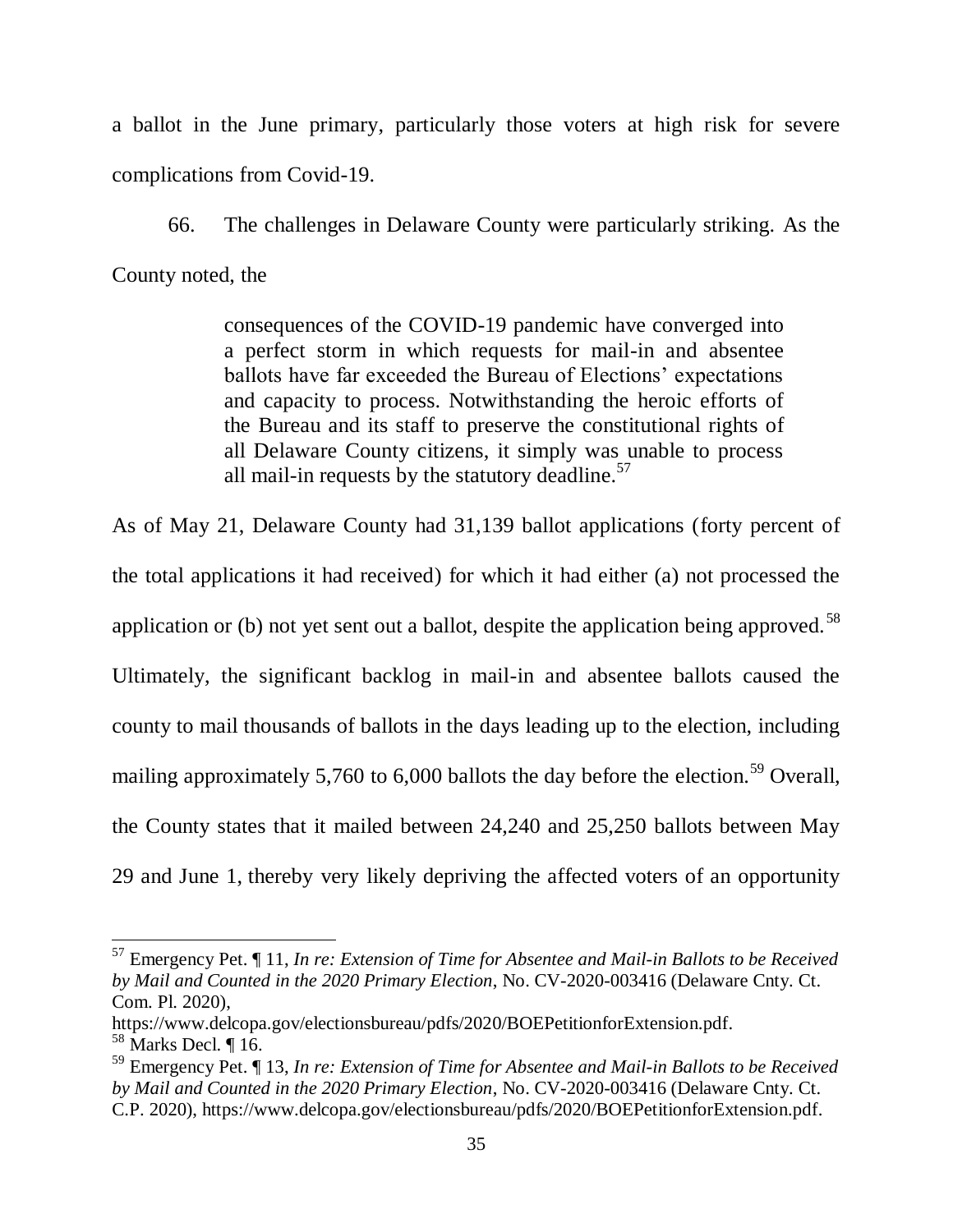to submit those ballots by June  $2.60$  The County acknowledged that most of those would "not be received in time for voters to return them by the deadline."<sup>61</sup> The Governor included Delaware County in his executive order extending the deadline for receiving mail ballots.<sup>62</sup> However, that extension almost certainly proved insufficient for many affected voters, as it is inconceivable that each of the approximately 25,000 voters could receive, complete, and timely return a ballot mailed to them just one or two days before the election.

67. Not only did Delaware County mail ballots late, but in the chaos leading up to Election Day, county officials also identified between 400 to 500 voters that they were certain would not receive their ballots until *after* Election Day.<sup>63</sup> Because those voters' ballots would not arrive before the election, officials had originally simply given up on sending them. Instead, the county changed course, asking the Delaware County Court of Common pleas, in an emergency petition, for an extension. The court obliged, and in a June 2 (Election Day) order, allowed those 400 to 500 voters to have their ballots counted so long as they were

<sup>60</sup> *[Id.](https://www.delcopa.gov/electionsbureau/pdfs/2020/BOEPetitionforExtension.pdf)*

 $^{61}$  *Id.* 

<sup>62</sup> Jonathan Lai, *Courts extend Pa. mail ballot deadlines in Bucks and Delaware Counties*, Phila. Inquirer (June 2, 2020), [https://www.inquirer.com/politics/election/bucks-delaware-county-mail](https://www.inquirer.com/politics/election/bucks-delaware-county-mail-ballot-deadlines-extended-20200602.html)[ballot-deadlines-extended-20200602.html.](https://www.inquirer.com/politics/election/bucks-delaware-county-mail-ballot-deadlines-extended-20200602.html)

<sup>63</sup> Emergency Pet. ¶ 14, *In re: Extension of Time for Absentee and Mail-in Ballots to be Received by Mail and Counted in the 2020 Primary Election*, No. CV-2020-003416 (Delaware Cnty. Ct. C.P. 2020), [https://www.delcopa.gov/electionsbureau/pdfs/2020/BOEPetitionforExtension.pdf.](https://www.delcopa.gov/electionsbureau/pdfs/2020/BOEPetitionforExtension.pdf)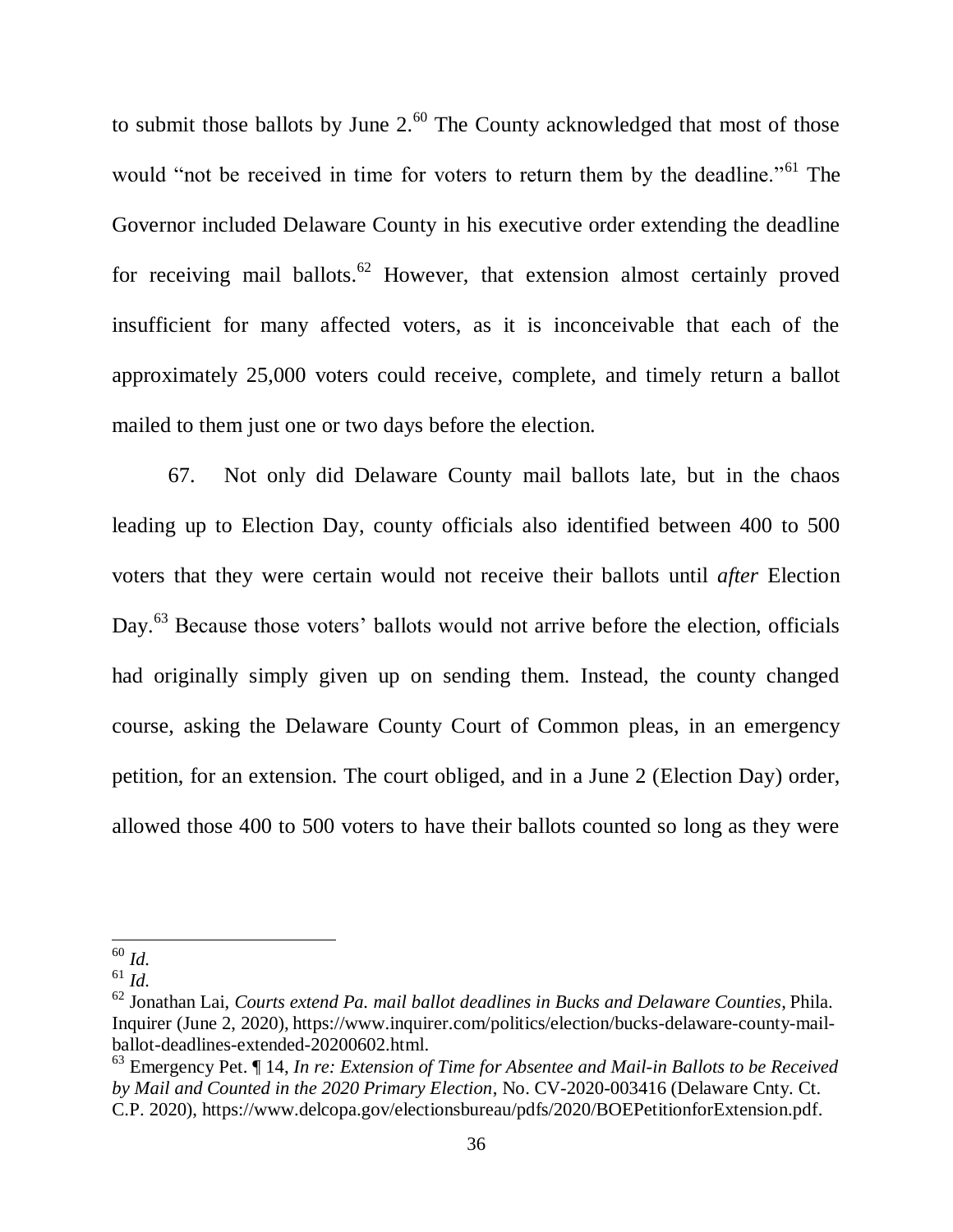returned by 5 p.m. on June 12, even if those ballots were not mailed or postmarked by June  $2.^{64}$ 

68. USPS has faced challenges across the country as states increase access to absentee voting to avoid the spread of Covid-19.<sup>65</sup> As Karley Sisler, Director of the Office of Voter Services for Montgomery County, noted, delays in working with the postal service significantly hindered the county's ability to distribute ballots and resulted in an increase in delivery times.<sup>66</sup> The delays, outside the Defendants' control, made it difficult for voters who requested ballots in a timely fashion to submit those ballots before the June 2 election.<sup>67</sup> And USPS delays which are certain to be aggravated under pandemic conditions and have already increased due to recent policy changes—caused problems at every step of the voteby-mail process, including the receipt of applications, delivery of ballots, and return of those ballots. Moreover, even when voters did timely receive their ballots, additional mail delivery issues continued to arise. One media report found that completed mail ballots were being returned to voters instead of delivered to the

<sup>64</sup> *Id*.; *see also* Order, *In Re: Extension of Time*, at 2-3 (Delaware Cnty. Ct. C.P. (June 2, 2020), [http://www.pacourts.us/assets/files/page-1305/file-9439.pdf.](http://www.pacourts.us/assets/files/page-1305/file-9439.pdf)

<sup>65</sup> Brian Naylor, *As More Ams. Prepare To Vote By Mail, Postal Serv. Faces Big Challenges*, Nat'l Public Radio (May 30, 2020), [https://www.npr.org/2020/05/30/865258362/as-more](https://www.npr.org/2020/05/30/865258362/as-more-americans-prepare-to-vote-by-mail-postal-service-faces-big-challenges)[americans-prepare-to-vote-by-mail-postal-service-faces-big-challenges.](https://www.npr.org/2020/05/30/865258362/as-more-americans-prepare-to-vote-by-mail-postal-service-faces-big-challenges)

 $66$  Sisler Decl. 16.

 $67$  Marks Decl.  $\P$  12.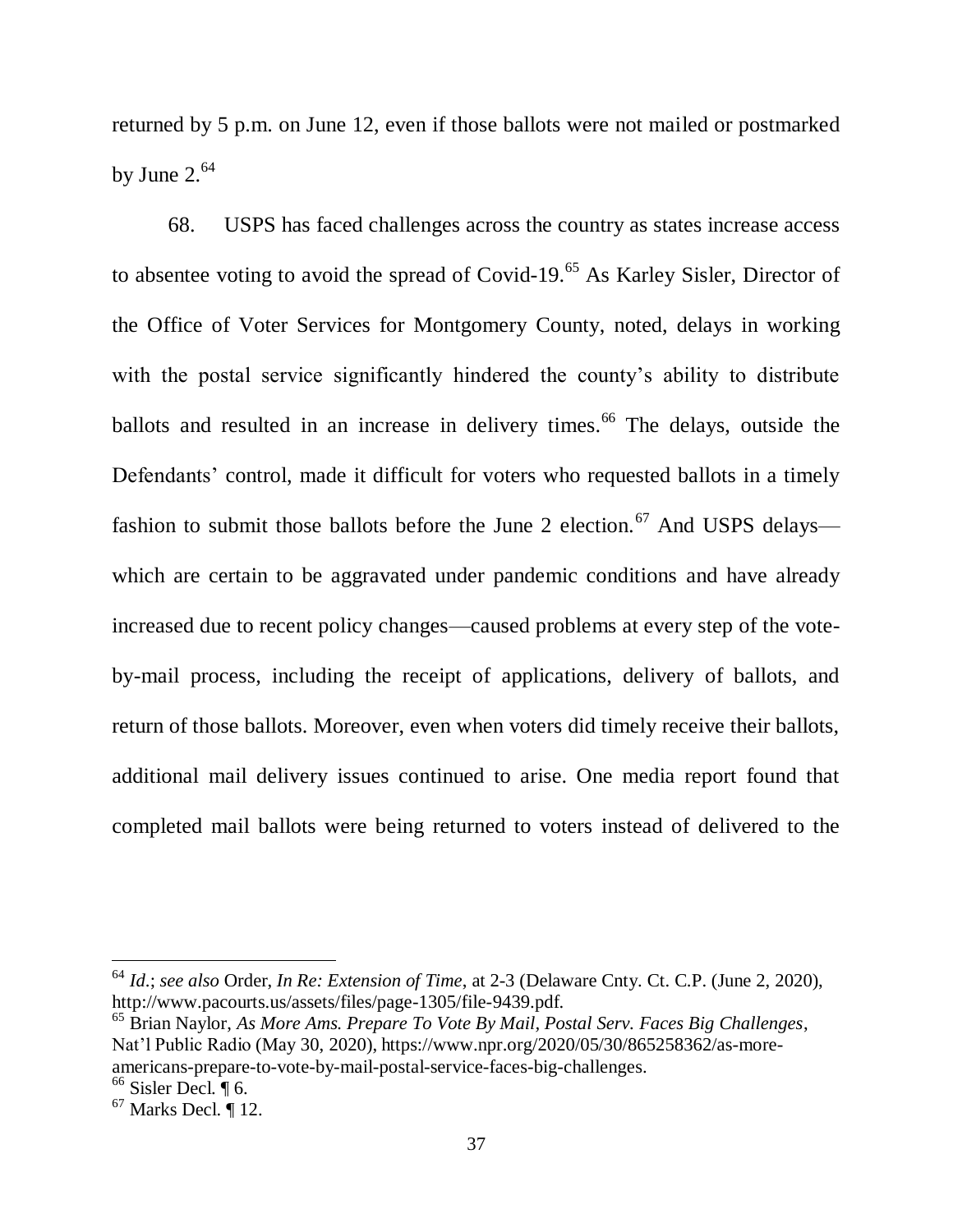elections office in Allegheny Country.<sup>68</sup> While it is not clear just how many voters were disenfranchised due to the mail delivery errors, postal carriers said they had never seen the issue occur "at this scale," and one postal supervisor claimed that mail-in ballots were being returned to voters "all over Pittsburgh."<sup>69</sup>

69. All of these factors made it extremely difficult to process and deliver ballots to voters. Voters like Petitioner Cramer who requested their ballots weeks in advance of the June primary never received their ballots in the mail—not before, on, or after Election Day. Put simply, the absence of a fail-safe in the face of these systematic problems jeopardized the rights of thousands of voters, ultimately leaving them with an unconscionable choice: risk their health by voting in person or forfeit their fundamental right to vote.

70. Due to the systemic challenges in delivering mail-in ballots and the absence of a back-up plan to deliver the ballots any other way, an unprecedented number of voters were forced to cast provisional ballots in the June 2020 primary.<sup>70</sup>

<sup>68</sup> Juliette Rihl, *Reports emerge of completed mail-in ballots being returned to voters instead of delivered to Allegheny Cnty. elections off.*, Public Source (June 1, 2020),

[https://www.publicsource.org/reports-emerge-of-completed-mail-in-ballots-being-returned-to](https://www.publicsource.org/reports-emerge-of-completed-mail-in-ballots-being-returned-to-voters-instead-of-delivered-to-allegheny-county-elections-office/)[voters-instead-of-delivered-to-allegheny-county-elections-office/.](https://www.publicsource.org/reports-emerge-of-completed-mail-in-ballots-being-returned-to-voters-instead-of-delivered-to-allegheny-county-elections-office/)

<sup>69</sup> *Id.*

<sup>70</sup> *Lots of mail ballots and voter enthusiasm for Pa. primary. But results could take days: Live updates*, Phila. Inquirer (June 2, 2020), [https://www.inquirer.com/politics/election/live/pa-2020](https://www.inquirer.com/politics/election/live/pa-2020-primary-election-philadelphia-live-updates-results-20200602.html) [primary-election-philadelphia-live-updates-results-20200602.html](https://www.inquirer.com/politics/election/live/pa-2020-primary-election-philadelphia-live-updates-results-20200602.html) ("Officials work to restock supplies as voters show up to polls after not receiving mail ballots").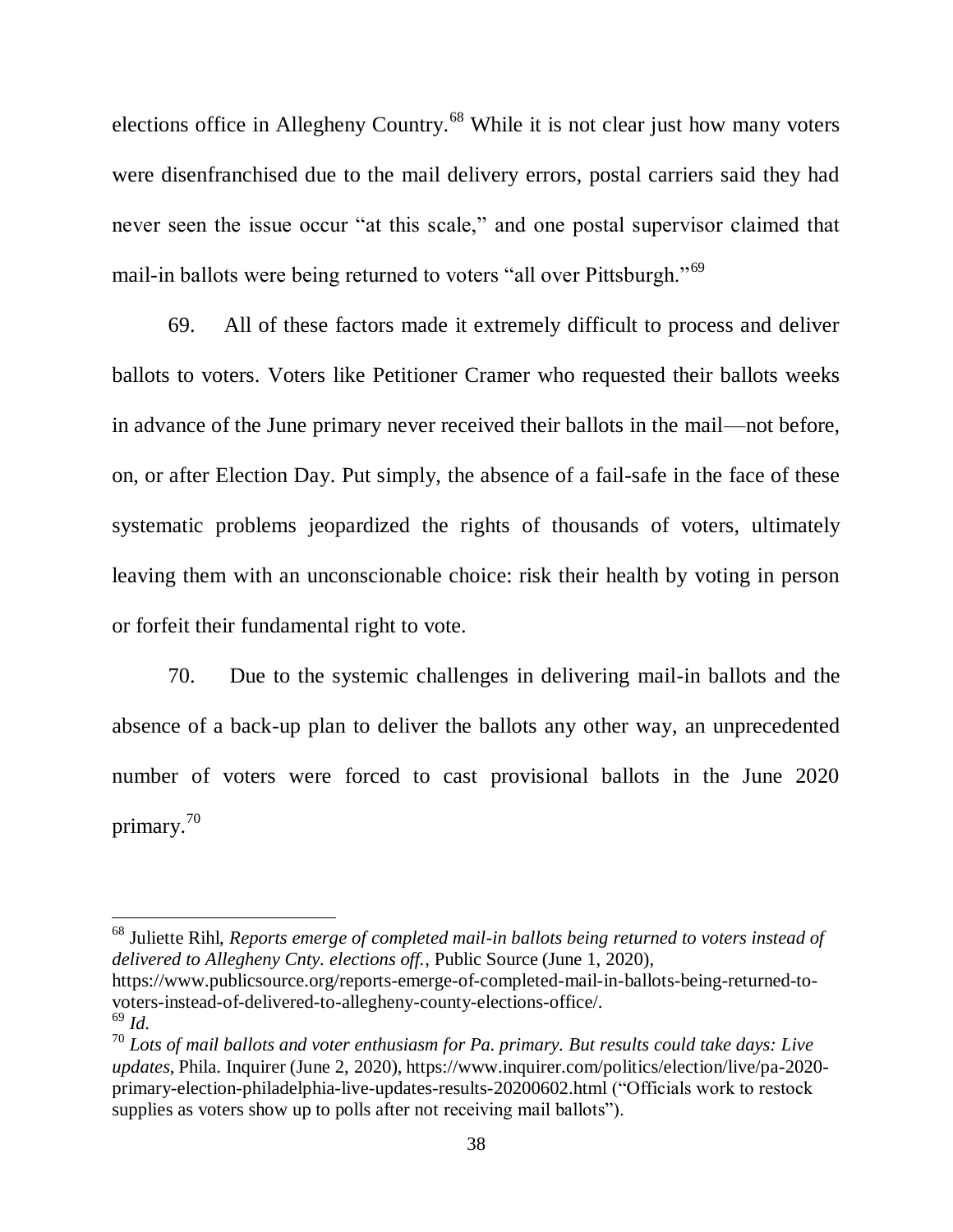71. Montgomery County also struggled to procure enough provisional ballots for voters who did not receive their ballots in the mail.<sup>71</sup> "Montgomery" County had 60,000 provisional ballots flown in Monday from its printer in Ohio in preparation for high demand at polling places, and a roving team of seven county staffers—dedicated exclusively to provisional ballots—ha[d] been responding to restock polling places as they run low."<sup>72</sup> Even if voters decided to risk voting in person, provisional ballots alone were an insufficient safeguard.

72. Turnout in the June election totaled approximately 2.8 million.<sup>73</sup> It is inevitable that counties will not be able to handle nearly double the volume of mail ballot requests in a timely fashion this fall. Pennsylvania had 8,599,294 registered voters as of June 2, 2020.<sup>74</sup> In 2016, 6,115,402 voters cast ballots for President.<sup>75</sup> If the same number of voters vote in November and if, as in June, around half of

<sup>71</sup> *Lots of mail ballots and voter enthusiasm for Pa. primary. But results could take days: Live updates*, Phila. Inquirer (June 2, 2020), [https://www.inquirer.com/politics/election/live/pa-2020](https://www.inquirer.com/politics/election/live/pa-2020-primary-election-philadelphia-live-updates-results-20200602.html) [primary-election-philadelphia-live-updates-results-20200602.html.](https://www.inquirer.com/politics/election/live/pa-2020-primary-election-philadelphia-live-updates-results-20200602.html)

<sup>72</sup> *Id.*

<sup>73</sup> Mark Scolforo, *Some counting continues, a week after Pa.'s primary*, WHYY (June 9, 2020), [https://whyy.org/articles/some-counting-continues-a-week-after-pennsylvanias-primary/.](https://whyy.org/articles/some-counting-continues-a-week-after-pennsylvanias-primary/) <sup>74</sup> Pa. Dep't of State, *2020 Voter Registration Statistics – Off.*, Commonwealth of Pa. (June 2,

<sup>2020),</sup>  [https://www.dos.pa.gov/VotingElections/OtherServicesEvents/VotingElectionStatistics/Docume](https://www.dos.pa.gov/VotingElections/OtherServicesEvents/VotingElectionStatistics/Documents/2020%20Primary%20VR%20Stats%20%20FINAL.pdf)

[nts/2020%20Primary%20VR%20Stats%20%20FINAL.pdf.](https://www.dos.pa.gov/VotingElections/OtherServicesEvents/VotingElectionStatistics/Documents/2020%20Primary%20VR%20Stats%20%20FINAL.pdf)

<sup>75</sup> Pa. Dep't of State, *2016 Presidential Election*, Commonwealth of Pa., [https://electionreturns.pa.gov/General/SummaryResults?ElectionID=54&ElectionType=G&I](https://electionreturns.pa.gov/General/SummaryResults?ElectionID=54&ElectionType=G&IsActive=0) [sActive=0](https://electionreturns.pa.gov/General/SummaryResults?ElectionID=54&ElectionType=G&IsActive=0) (last visited Aug. 25, 2020).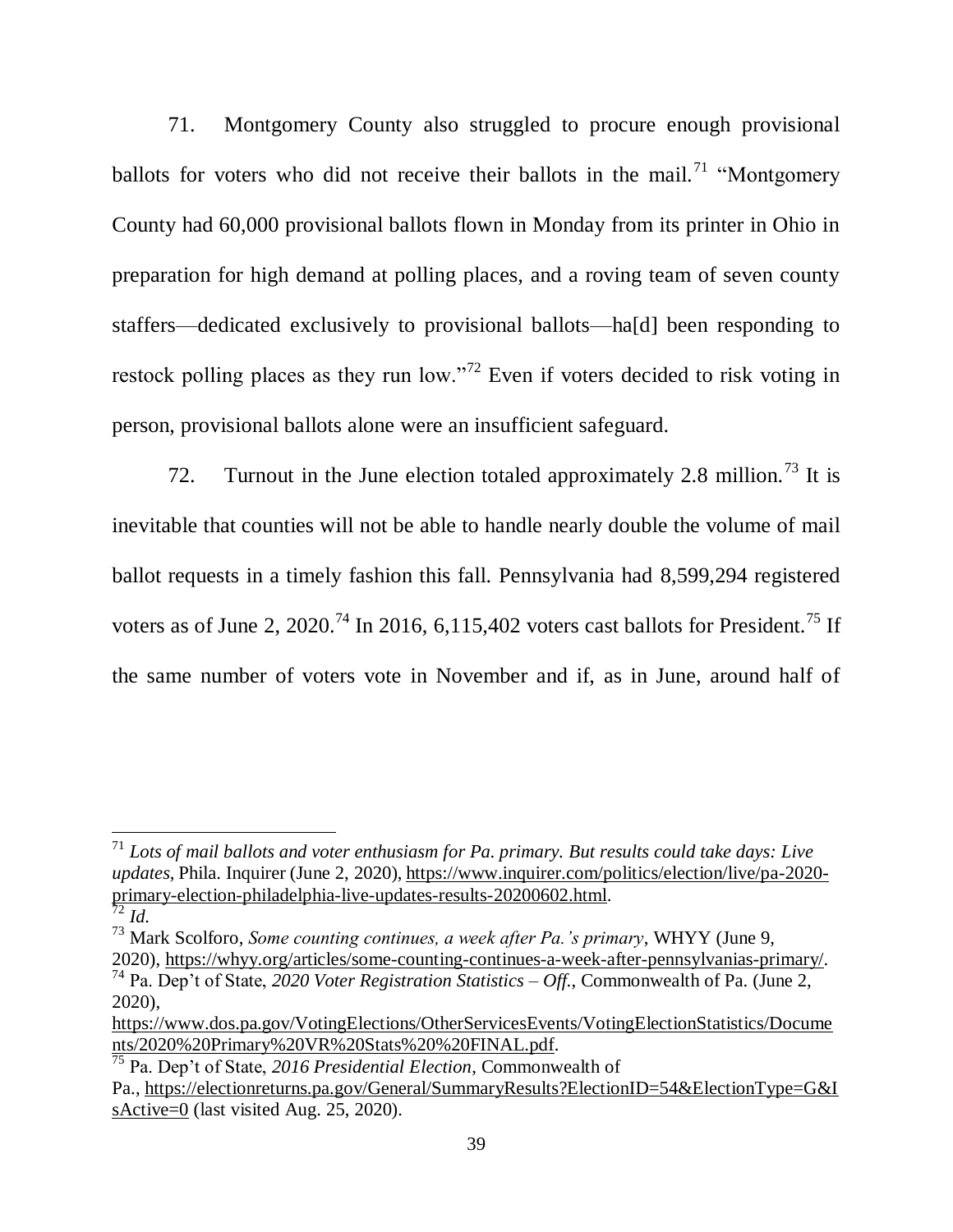those voters cast mail-in/absentee ballots,  $^{76}$  municipal clerks will need to process a *minimum* of 3 million ballot requests and successfully deliver the same number by mail in the fall. Assuming the 1 to 1.25 ratio of returned mail-in ballots to total issued mail-in ballots holds from the June primary election,<sup>77</sup> then clerks will need to issue over 3.5 million mail-in ballots. .

73. Due to the lack of adequate funding, staffing, and supplies, Pennsylvania election officials at the state and local level will not be able to fully meet the demand in a timely way with such an enormous increase in mailin/absentee ballot requests. Defendants appear to acknowledge this conclusion as well, insofar as the Secretary of State has expressed her desire to provide counties assistance in what she deems "a very, very challenging job."<sup>78</sup> But the Commonwealth has not proposed how voters can be guaranteed the ability to vote in light of the twin obstacles of the pandemic and unprecedented delays in delivery of U.S. mail. Indeed, expanded access to mail-in applications, greater time for counties to count ballots, and other tweaks around the edges cannot solve the

<sup>76</sup> Marc Levy, *Fixing Pa. mail-in vote glitches goes down to wire*, The Times (Aug. 24, 2020), [https://www.timesonline.com/story/news/2020/08/24/fixing-pennsylvania-mail-vote](https://www.timesonline.com/story/news/2020/08/24/fixing-pennsylvania-mail-vote-glitches-goes-down-wire/3424779001/)[glitches-goes-down-wire/3424779001/.](https://www.timesonline.com/story/news/2020/08/24/fixing-pennsylvania-mail-vote-glitches-goes-down-wire/3424779001/)

<sup>77</sup> OpenDataPA, *2020 Primary Mail Ballots Returned %*, Commonwealth of Pennsylvania, <https://data.pa.gov/dataset/2020-Primary-Mail-Ballots-Returned-/m5hb-icht> (last visited Aug. 25, 2020).

<sup>78</sup> Jan Murphy, *Pa. primary election 'went remarkably smoothly' despite many challenges*, Penn Live (June 3, 2020), [https://www.pennlive.com/news/2020/06/pa-primary-election-went](https://www.pennlive.com/news/2020/06/pa-primary-election-went-remarkably-smoothly-despite-many-challenges.html)[remarkably-smoothly-despite-many-challenges.html.](https://www.pennlive.com/news/2020/06/pa-primary-election-went-remarkably-smoothly-despite-many-challenges.html)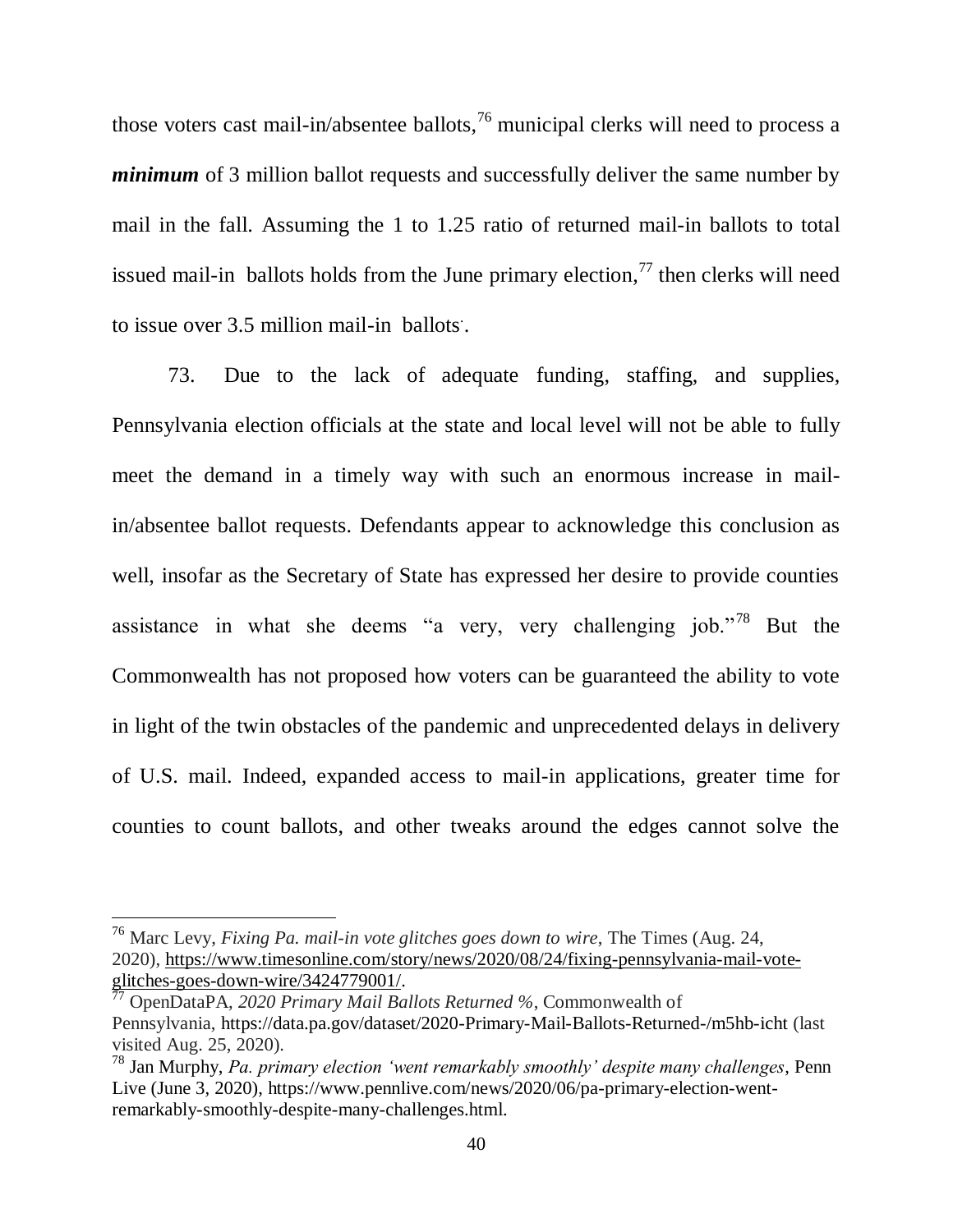problem of an overwhelming demand for mail-in and absentee ballots and a lack of staff and resources to match that demand.

74. The only way to overcome these obstacles is to provide a failsafe means of delivering ballots on an expedited basis if they fail to arrive on time by mail. Three such alternatives readily present themselves. Petitioner's proposed remedies of email delivery of absentee ballots and/or authorizing voters to use a downloadable write-in ballot, and allowing a voter to designate a person to pick up their previously-requested ballot in the week before the election will significantly alleviate the burden on voters statewide. Providing such a fail-safe option is the only way to guarantee that at-risk voters can access the ballot in the likely event that counties are once again overwhelmed by a deluge of mail-in ballot requests. However, if those alternatives are not made available to voters and election officials alike (who both stand to benefit), Defendants cannot and will not be able to guarantee that the labor-intensive tasks of processing over 3.5 million ballot requests, entering data and printing labels for all those ballots, and then mailing them off will not once again cause the system to overload. Defendants cannot guarantee that USPS will timely deliver ballots to mail/absentee voters. And, most importantly, Defendants cannot guarantee they will do any of these things in the context of an ongoing, if not resurgent, public health crisis. Given the concrete evidence of a systemic failure to keep up with the demand for mail and absentee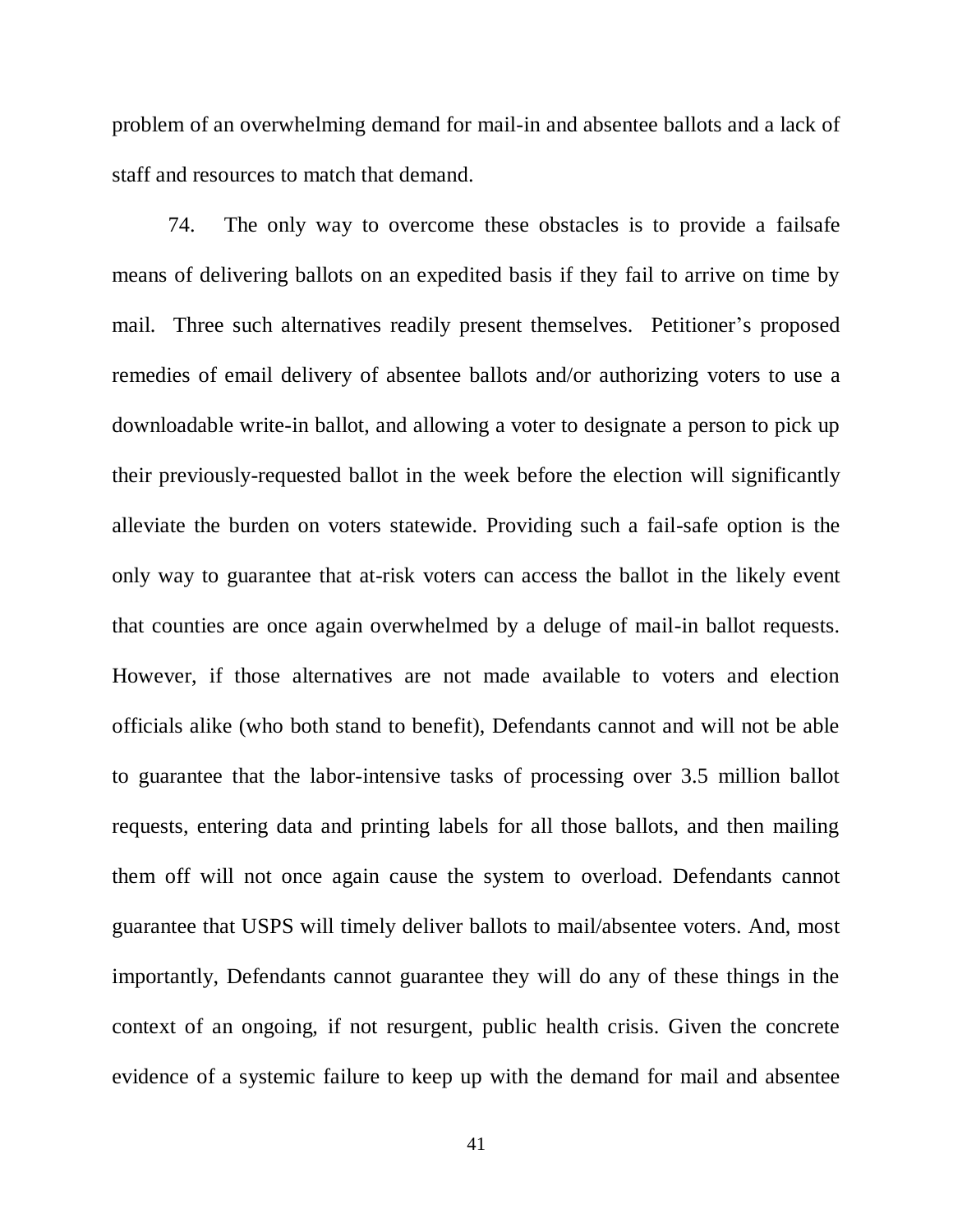ballots in a much lower turnout primary election, action should be taken to safeguard voters' constitutional rights. A presidential election is no time to leave voters without a fail-safe and allow electoral disarray to proceed unabated.

### *Fail-Safe Remedies for Ballot Preparation and Delivery Failures*

75. The following proposed remedies for the disenfranchisement caused by ballot preparation and delivery failures are intended to serve as last resorts or fail-safes for voters such as Petitioner. They should not be used by voters or election officials in the first instance, but rather only after a timely-requested mailin or absentee ballot fails to arrive with sufficient time for it to be filled out and timely returned. If a timely-requested ballot does not arrive in the mail, then voters such as Petitioner must be afforded one or more of the following fail-safe alternatives: (a) electronic delivery of the ballot; (b) access to and permission to vote a state write-in ballot, like those ordered in the TRO as to the June election in *Drenth v. Boockvar*, No. 1:20-CV-00829, 2020 WL 2745729 (M.D. Pa. May 27, 2020).; and/or (c) a voter may designate an agent to pick up a replacement for a previously-requested ballot that the voter did not receive. Granted, these solutions to the constitutional problem of ballot preparation and delivery failures that continue to threaten at-risk Pennsylvania voters and their caregivers with disenfranchisement will not work for all voters, particularly those who lack printers or who cannot identify a person who is able to pick up the ballot in person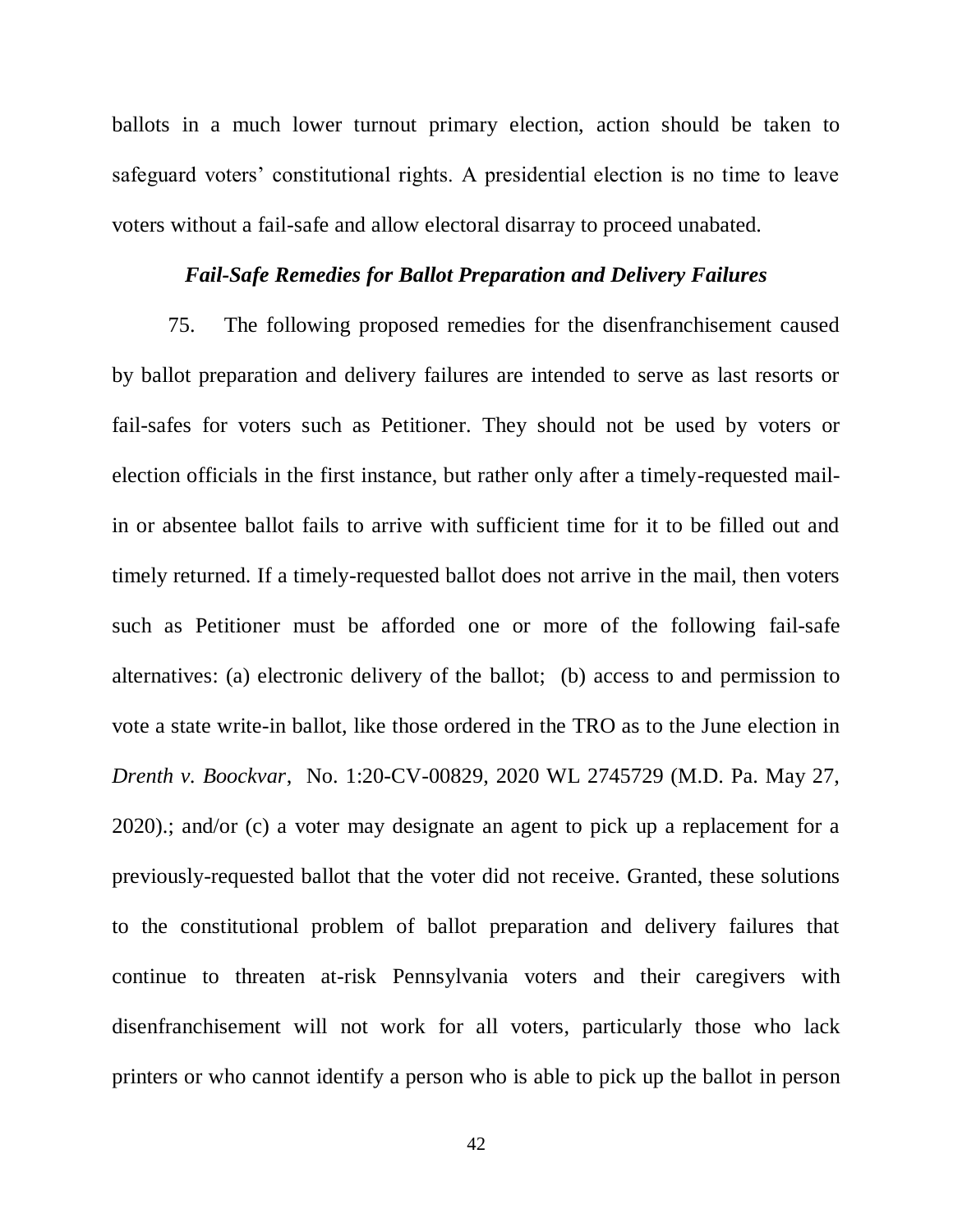on their behalf. But for the many Covid-19 vulnerable voters who simply cannot safely vote in person, these fail-safes will prove their only available means to vote when a ballot does not arrive in the mail timely or at all.

#### *A. Electronic Delivery of Mail/Absentee Ballots*

76. The Pennsylvania Election Code instructs county boards of elections to "deliver or mail" absentee and mail-in ballots to absentee and mail-in electors, respectively. 25 P.S. §§ 3146.5, 3150.15. The word "deliver" is not defined in any Definitions section of Chapter 25, which governs elections. *See* 25 P.S. §§ 2602, 2745, 2831, 3001, 3031.1, 3035.1, 3150.1, 3150.21, 3241, 3595.102, 3596.102; 25 Pa.C.S. §§ 701, 1102, 3502. A military or overseas voter "may request that a ballot and balloting materials be sent to the voter by mail or by Internet delivery." 25 Pa.C.S. § 3508(c), reflecting the Legislature's judgment that Internet delivery is a form of "delivery."

77. The VotesPA website offers several options for military or overseas voters to obtain an absentee or mail-in ballot via email.<sup>79</sup> Voters can either mark the box that says e-mail preference in block 5 on the Federal Post Card Application Form or contact their local County Election Office by e-mail or phone. After completing one of these options, the voter then receives an e-mail telling them that

<sup>79</sup> *Info. for Mil. and Overseas Voters*, Votes PA, [https://www.votespa.com/Voting-in-](https://www.votespa.com/Voting-in-PA/Pages/Military-and-Overseas-Voters.aspx)[PA/Pages/Military-and-Overseas-Voters.aspx](https://www.votespa.com/Voting-in-PA/Pages/Military-and-Overseas-Voters.aspx) (last visited Aug. 28, 2020).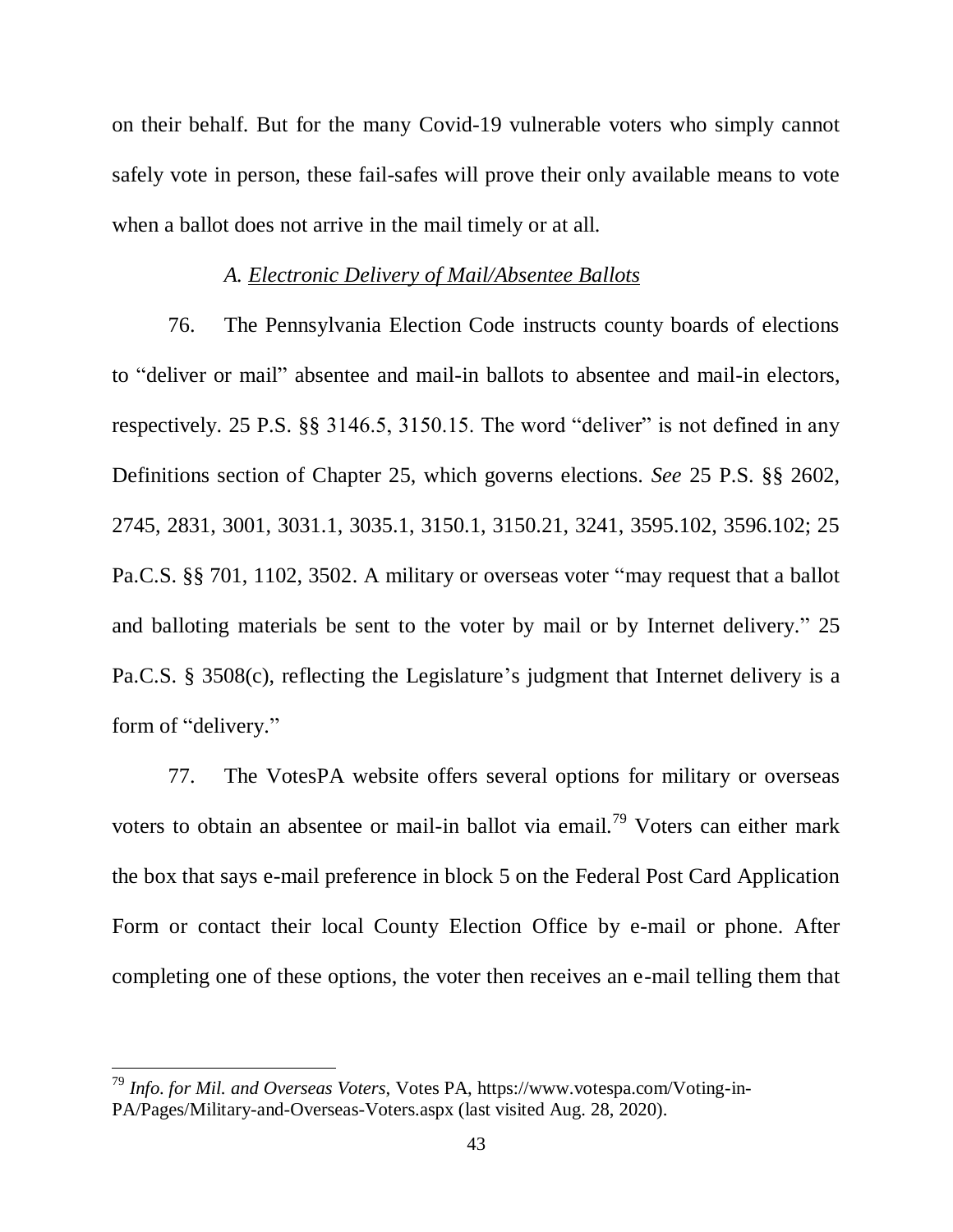their ballot is ready, which they can then download from [www.pavoterservices.pa.gov.](http://www.pavoterservices.pa.gov/)

78. 25 Pa.C.S. § 3508(c) requires online delivery for military and overseas voters who request it, but neither mandates or prohibits online delivery of domestic civilian ballots. Leaving the form of delivery unspecified as to domestic civilian voters preserves a broader range of delivery options, including, for example, in-person delivery. Accordingly, nothing in the Election Code precludes county boards of elections from fulfilling their statutory mandate to "deliver or mail" absentee and mail-in ballots to voters by electronically transmitting the ballot.

79. Indeed, one federal court has already recognized that online delivery of ballots represents a reasonable accommodation in light of Covid-19. In *Drenth v. Boockvar*, a federal judge granted a TRO ordering the Commonwealth of Pennsylvania to provide digitally-accessible write-in ballots to blind Pennsylvania voters for the June 2 primary election.<sup>80</sup> The Court, in issuing its order, noted that failure to provide an electronic ballot would effectively force blind voters, who may not be able to fill out a paper ballot without assistance, "to choose between forfeiting their right to vote privately and independently or risking their health and safety by traveling to a polling place to vote in person." *Id.* at \*5. The court

<sup>80</sup> No. 1:20-CV-00829, 2020 WL 2745729 (M.D. Pa. May 27, 2020).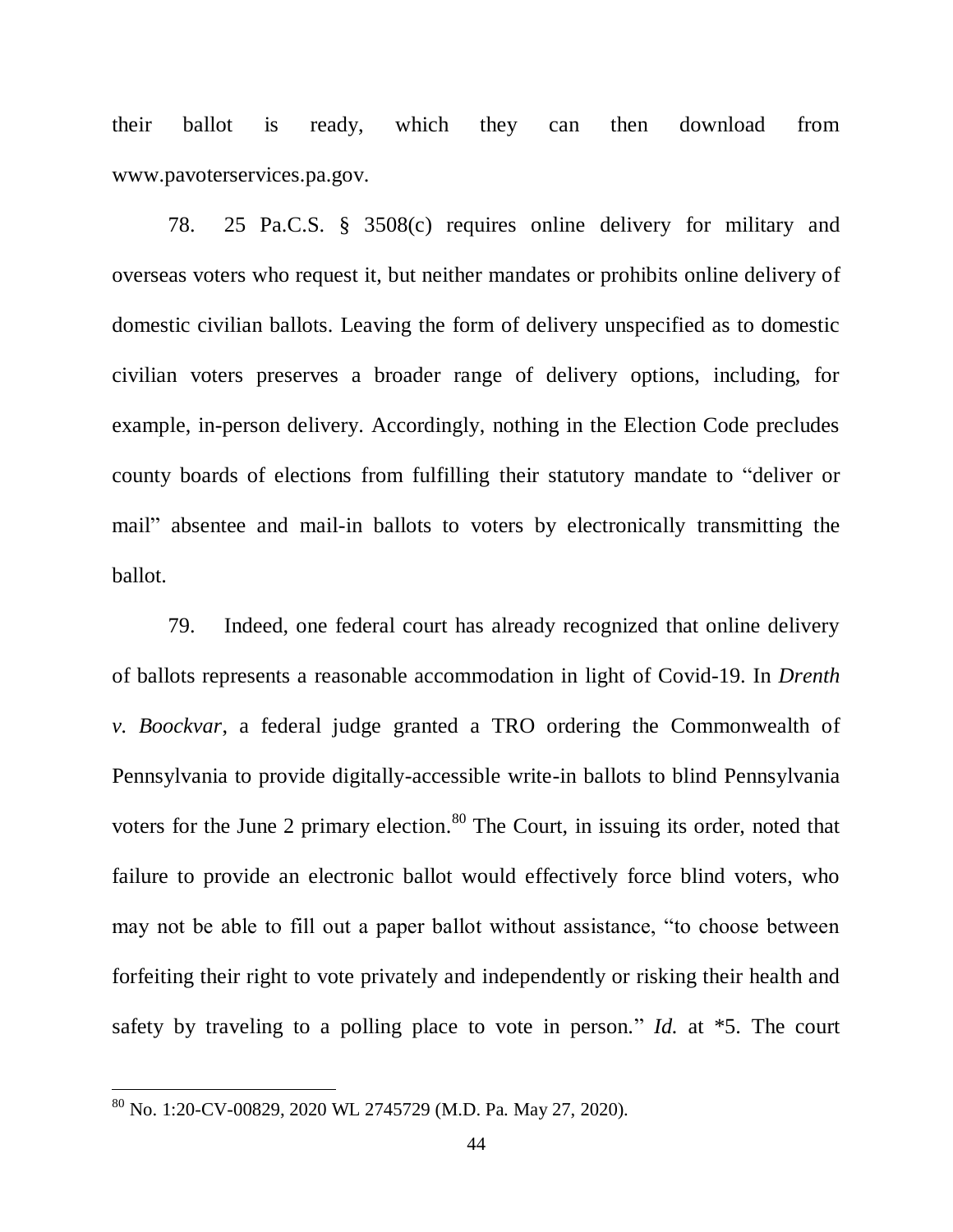therefore required the state to provide blind voters with a list of the candidates on the ballot for their voting district along with an accessible electronic form on which they could type in their choices for each office. After filling out their ballot digitally, blind voters could print out the ballot and mail it in, just as would occur with any absentee ballot. As such, leveraging electronic delivery of ballots could help voters who do not timely receive their mail-in or absentee ballot to avoid the same dilemma, whereby they are forced to choose between their health and their right to vote. This is particularly true given that the infrastructure to deliver individual voters now exists in Pennsylvania, due to the recent finalization of the contract to utilize the Democracy Live software to provide voters who need them with downloadable, accessible ballots.<sup>81</sup>

80. The difficulty Defendants, county election boards, and the USPS face in trying to fully keep up with the demand for mail-in absentee ballots during this Covid-19 pandemic requires an alternative fail-safe option of electronic delivery of replacement mail-in/absentee ballots. It need not and should not be a first resort; it is a last resort. However, to prevent disenfranchisement when ballots fail to arrive timely in the mail such that voters can timely cast and return them, Petitioner respectfully requests that this Court order Defendants to establish a failsafe system to electronically deliver and/or instruct county election directors to electronically

<sup>81</sup> *See infra* ; *Drenth v. Boockvar*, No. 1:20-CV-00829, 2020 WL 4805621, at \*3–4 (M.D. Pa. Aug. 18, 2020) (record citations omitted).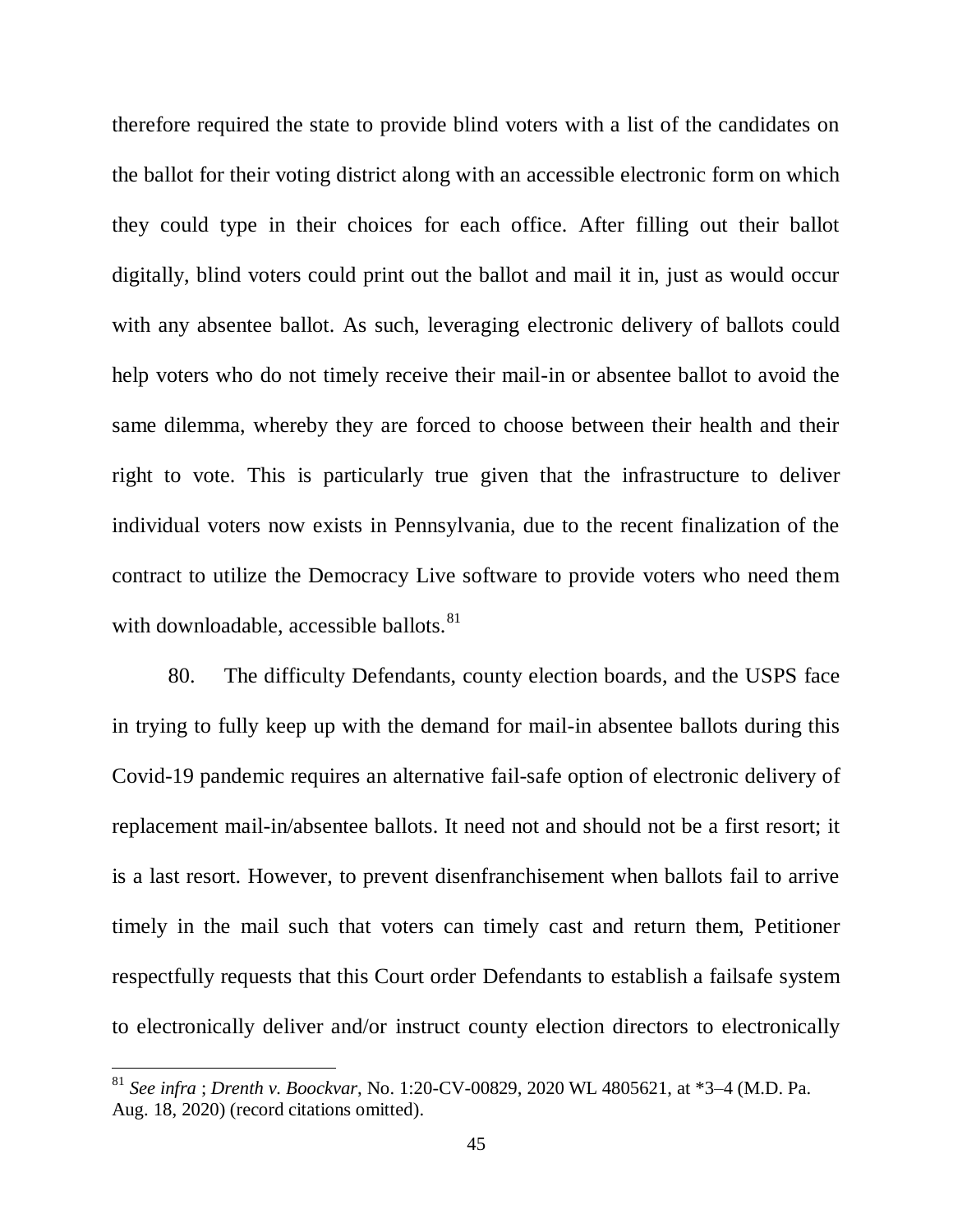deliver replacement mail or absentee ballots to voters who timely requested those ballots be delivered by mail but did not receive them by the eighth day before an election during the pandemic, including the November 3, 2020 general election. Electronic delivery will greatly alleviate the administrative burden on county election directors' offices in mailing out replacement ballots for those that do not arrive timely in the mail.

#### *B. Write-In Absentee Ballots*

81. A downloadable ballot is not new to Pennsylvania, which has already implemented the Federal Write-in Absentee Ballot ("FWAB") for years. Used for military and overseas voters under Pennsylvania's enactment of federal law the FWAB is downloadable and printable at: https://www.fvap.gov/uploads/FVAP/Forms/fwab2013.pdf. The voter must assemble the envelope, and the voter fills out both a voter information sheet and the official back-up ballot. Pennsylvania law requires a military or overseas voter to first apply for an absentee ballot with the absentee ballot application or federal postcard application before using the FWAB. 25 Pa.C.S. § 3506. FWABs are counted under various rules that allow for the voter's intent to be determined without regard to misspellings, abbreviations, or the like. *See* 52 U.S.C. §  $20303(c)(3)$ . These ballots are accepted for federal and state offices under Pennsylvania law. 25 Pa.C.S. § 3510.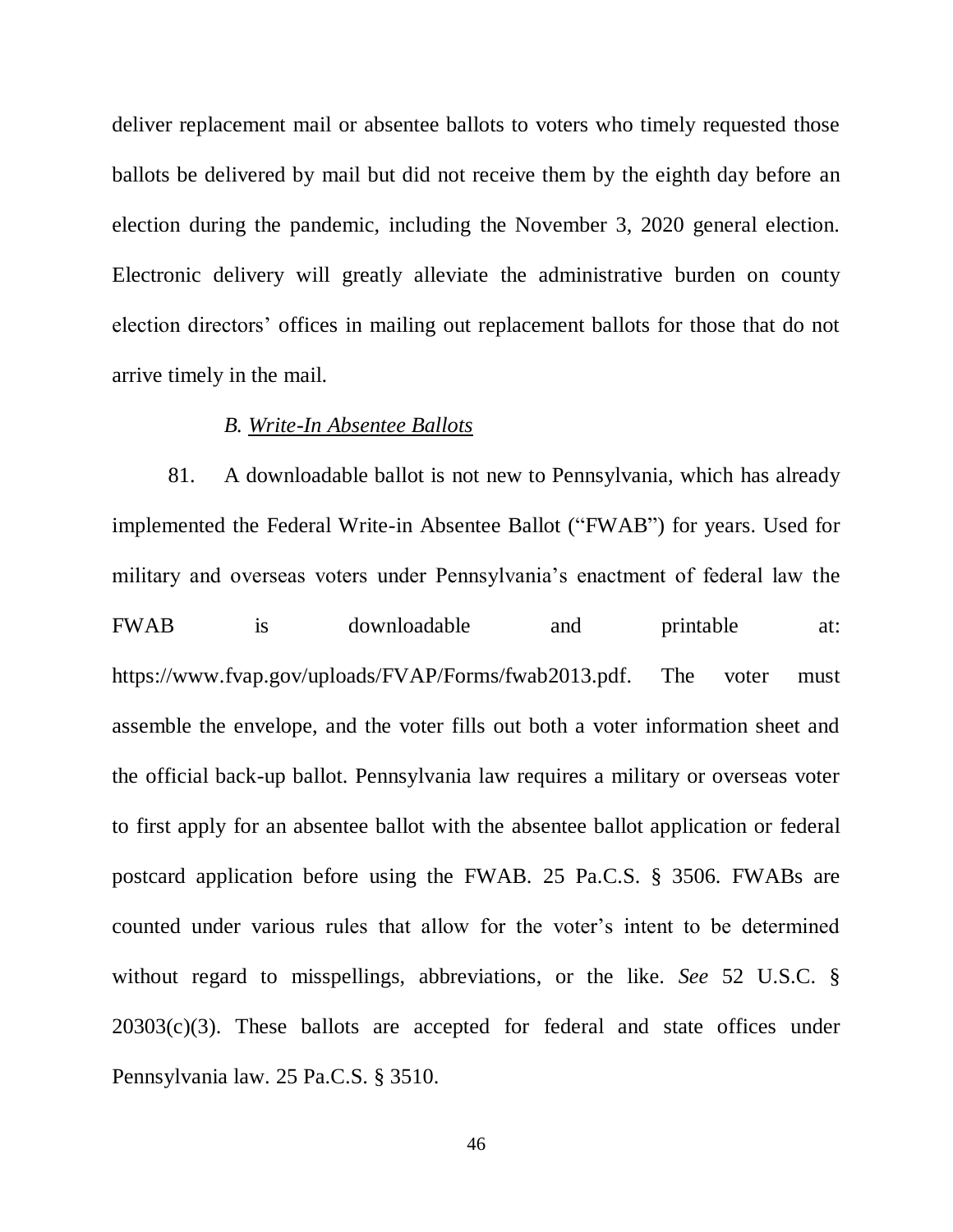82. The principle behind allowing use of the FWAB is that a voter who is overseas will face hardship or potential disenfranchisement if this option is not made available to them. The Covid-19 pandemic now threatens many *domestic* civilian voters with hardship and potential disenfranchisement; in the context of this public health emergency, their right to vote is entitled to the same protection.

83. In the context of the pandemic, affording domestic civilian voters the right to cast downloadable write-in ballots to the same extent as overseas civilian voters who use a downloadable ballot, including for all offices in an election, would also cure the state constitutional violations caused by the lack of a fail-safe option for voters who request an absentee ballot during this pandemic because they cannot safely vote in person and whose absentee ballot never arrives in the mail. Petitioner respectfully requests that this Court order this as relief in the alternative or in addition to the email delivery of ballots in the narrow circumstance where a voter timely requests a mail-in absentee ballot be delivered by mail but does not receive that ballot by the eighth day before the November 3, 2020 general election.

*C. Use of An Agent to Retrieve Replacement for Undelivered, Timely Requested Ballot*

84. While electronic delivery methods will benefit many voters who do not receive their timely-requested ballots, some at-risk voters who do not receive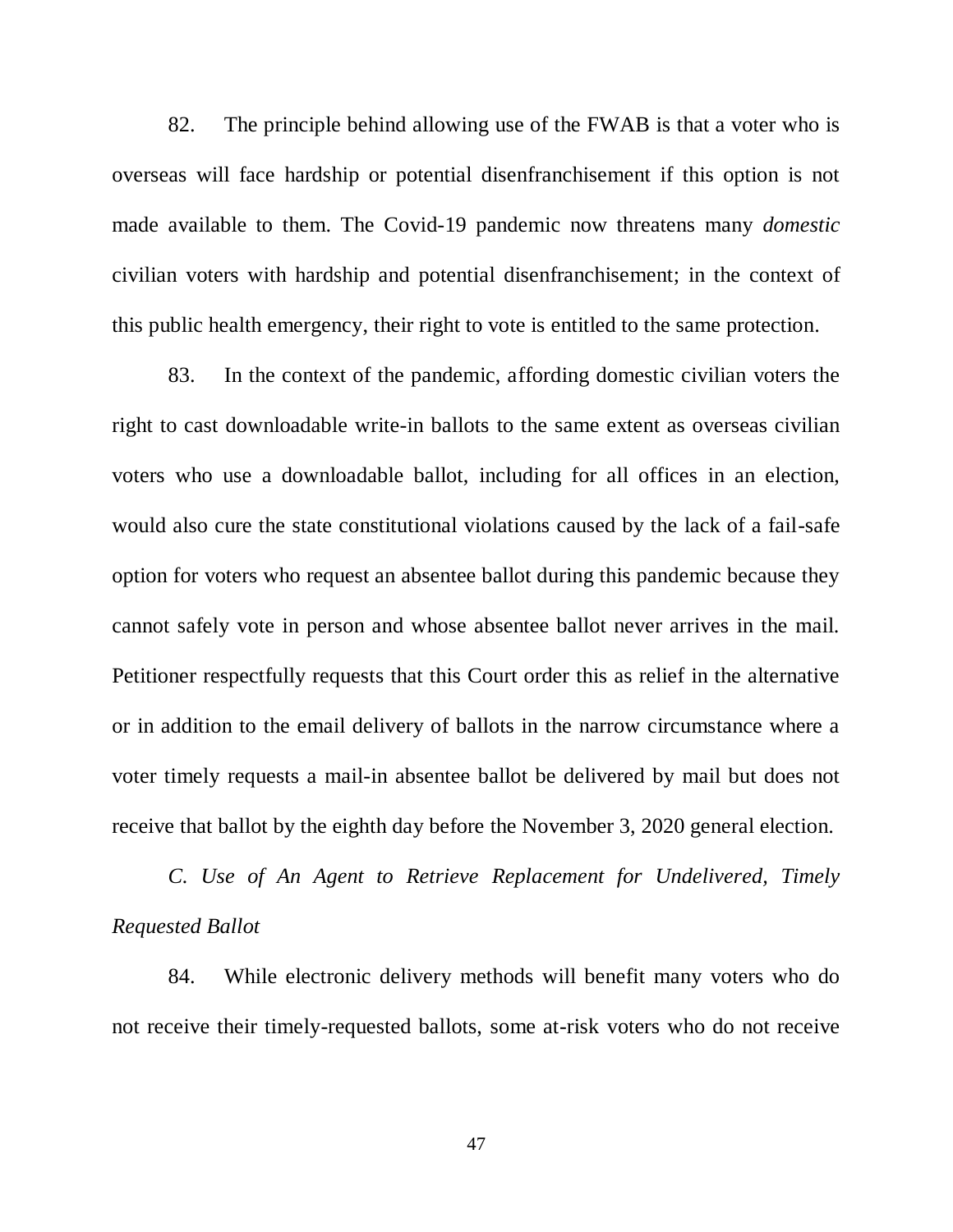their ballots will not have access to the technology needed to retrieve their ballot electronically.

85. In some states, for example, in Florida, a voter may designate an agent to retrieve their vote-by-mail ballot.<sup>82</sup> Under that state's law, voters "may designate" in writing a person to pick up the ballot for the elector; however, the person designated may not pick up more than two vote-by-mail ballots per election, other than the designee's own ballot, except that additional ballots may be picked up for members of the designee's immediate family  $\ldots$  ...  $\cdot$ <sup>83</sup> The designated person is required to provide written, signed authorization by the voter and the designated person's picture ID, and must complete an official state-designed affidavit signed under penalty of perjury stating the person is authorized by the voter to pick up the ballot.<sup>84</sup>

86. In the context of the pandemic, allowing voters to designate an individual to pick up a timely-requested main-in/absentee ballot that was not received in the mail would provide an additional fail-safe for those voters who cannot access the Internet and/or print out an electronically-delivered ballot.

<sup>&</sup>lt;sup>82</sup> Fla. Stat. § 101.62(4)(c)(4).

<sup>83</sup> *Id.*

<sup>84</sup> *Id.*; *see also* Fla. Dep't of State, Form DS-DE 37, https://dos.myflorida.com/media/701775/dsde37.pdf; *cf.* Mich. Comp. Laws Ann. § 168.759(b) (2020) (emergency ballot process includes opportunity to have a ballot delivered to the applicant through a deputy or election assistant, or at the election official's approval, to a person named by the voter in the application).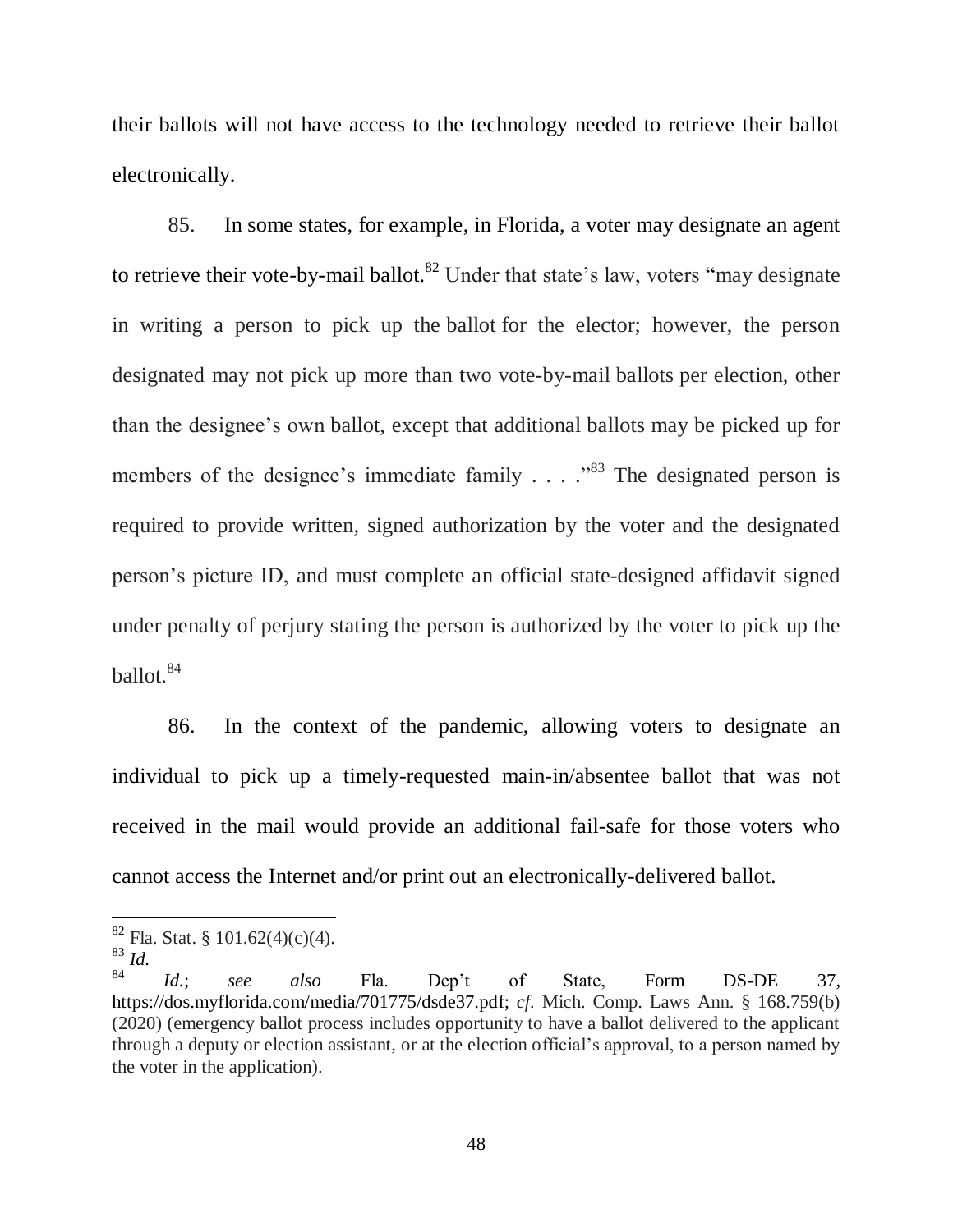## **COUNT I EMERGENCY DECLARATORY AND INJUNCTIVE RELIEF FOR VIOLATION OF FREE AND EQUAL ELECTIONS CLAUSE**

87. Petitioner re-alleges and incorporates by reference all of the allegations contained in all of the preceding paragraphs.

88. The right to vote is a fundamental right in the Commonwealth of Pennsylvania. Pa. Const. art. I, § 5. Article I, Section 5 of the Pennsylvania Constitution provides that "Elections shall be free and equal; and no power, civil or military, shall at any time interfere to prevent the free exercise of the right of suffrage." *Id.* The Pennsylvania Supreme Court recently reviewed the history of the Free and Equal Elections Clause, affirming that:

> [E]lections are free and equal within the meaning of the Constitution when they are public and open to all qualified electors alike; when every voter has the same right as every other voter; when each voter under the law has the right to cast his ballot and have it honestly counted; when the regulation of the right to exercise the franchise does not deny the franchise itself, or make it so difficult as to amount to a denial; and when no constitutional right of the qualified elector is subverted or denied him.

*League of Women Voters v. Commonwealth*, 110, 178 A.3d 737, 810 (2018) (quoting *Winston v. Moore,* 91 A. 520, 523 (1914)); *see also Applewhite v. Commonwealth of Pa.*, No. 330 M.D. 2012, 2014 WL 184988, at \*19 (quoting same).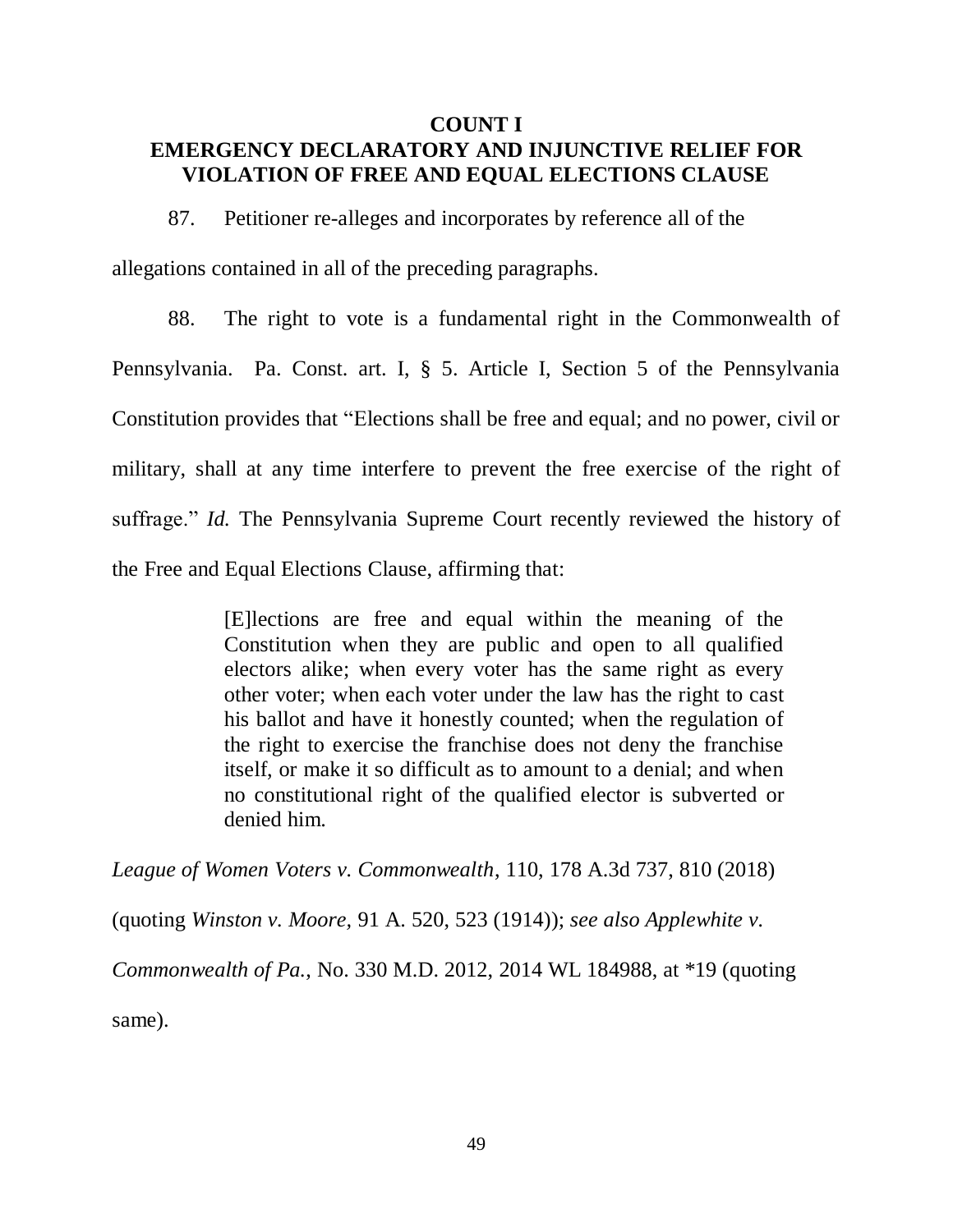89. Echoing the expansive right to suffrage contemplated by the Pennsylvania Constitution, courts in the Commonwealth have repeatedly held that the right of suffrage "is a fundamental one" and the "most treasured prerogative of citizenship through which other rights flow." *Applewhite v. Commonwealth of Pa.*, No. 330 M.D. 2012, 2014 WL 184988, at \*19 (Jan. 17, 2014) (internal quotation marks and citations omitted).

90. In the context of the 2020 general election, the Covid-19 pandemic and delays in delivery of election mail predicted by both the Commonwealth and the USPS, the failure to timely provide all voters who requested them with mail-in or absentee ballots in time to vote them forces voters who do not receive their requested ballots to vote in person. For voters who are at high risk for complications or death from Covid-19 or who are caring for or living with such individuals, that failure makes exercising Pennsylvania's fundamental right to vote so difficult or risky as to amount to an effective denial.

91. The failure to timely provide voters with ballots and the further failure to provide voters with failsafe alternative ballot delivery methods so that they can timely receive replacement mail-in or absentee ballots to vote safely when those initially-requested ballots do not arrive on time in the mail denies Petitioner Cramer and similarly-situated individuals the right to vote in violation of the Free and Equal Elections Clause of the Pennsylvania Constitution.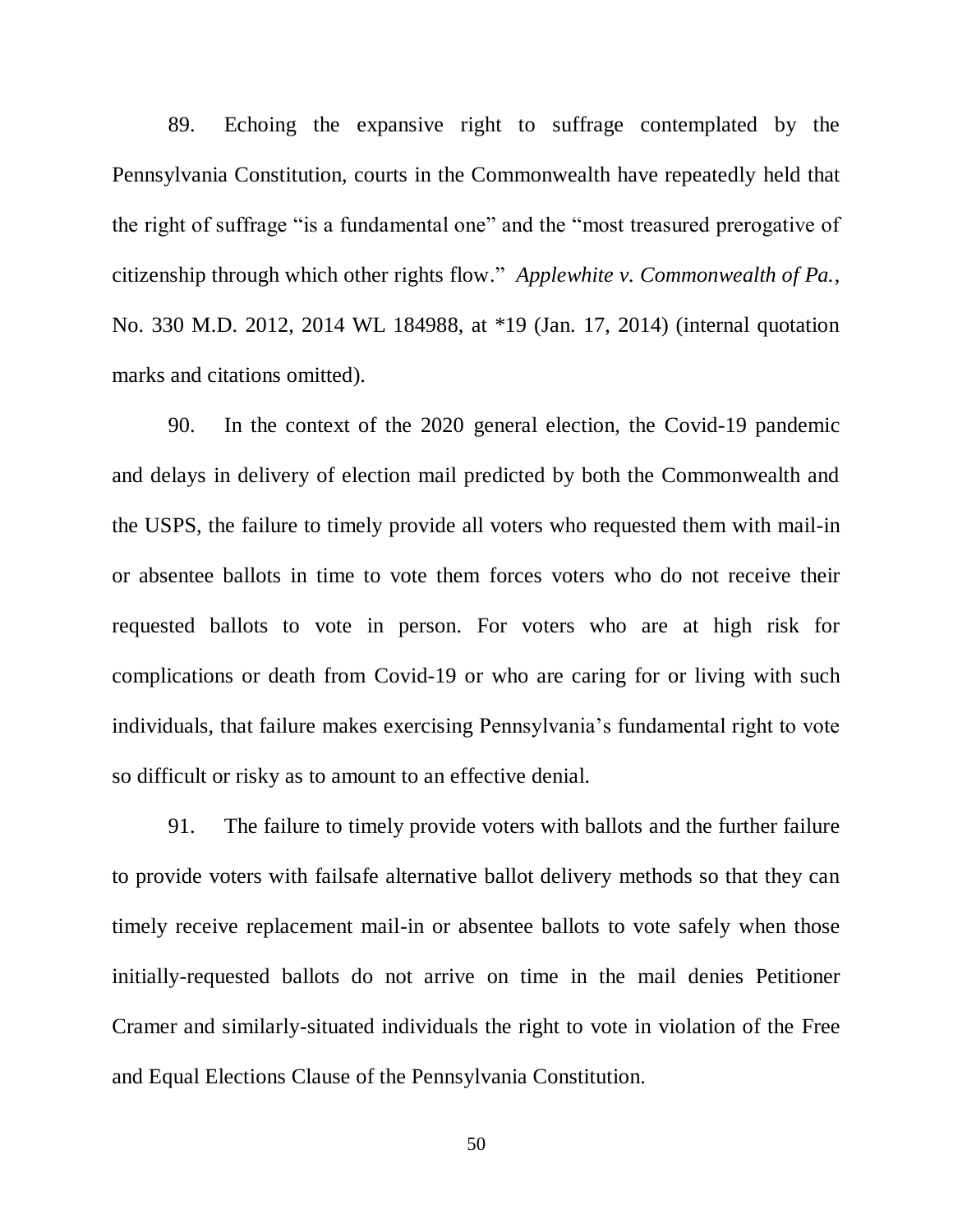92. Many qualified voters in Pennsylvania with a Covid-19-vulnerable household member cannot cast a ballot in person because they reasonably fear that they or their household member will become infected with Covid-19, develop complications, and die. If they do not receive their mail ballots in time to vote them and have them be counted, they will be disenfranchised as Petitioner Cramer was in June.

93. Article VII, § 6 of the Pennsylvania Constitution provides:

All laws regulating the holding of elections by the citizens, or for the registration of electors, shall be uniform throughout the State, except that laws regulating and requiring the registration of electors may be enacted to apply to cities only, provided that such laws be uniform for cities of the same class . . . .

Pa. Const. art. VII, § 6.

94. No compelling state interest justifies the disenfranchisement of voters due to any administrative burden of processing requests for replacement mail or absentee ballots via alternative ballot delivery methods such as online access, email, or designee pick-up.

95. Accordingly, in the context of the deadliest pandemic in one hundred years and the massive influx of mail or absentee ballot applications that cannot all be timely processed by election officials or timely delivered by USPS, the lack of fail-safe options to deliver replacement mail or absentee ballots to voters who do not receive their initially-requested mail or absentee ballots in the mail poses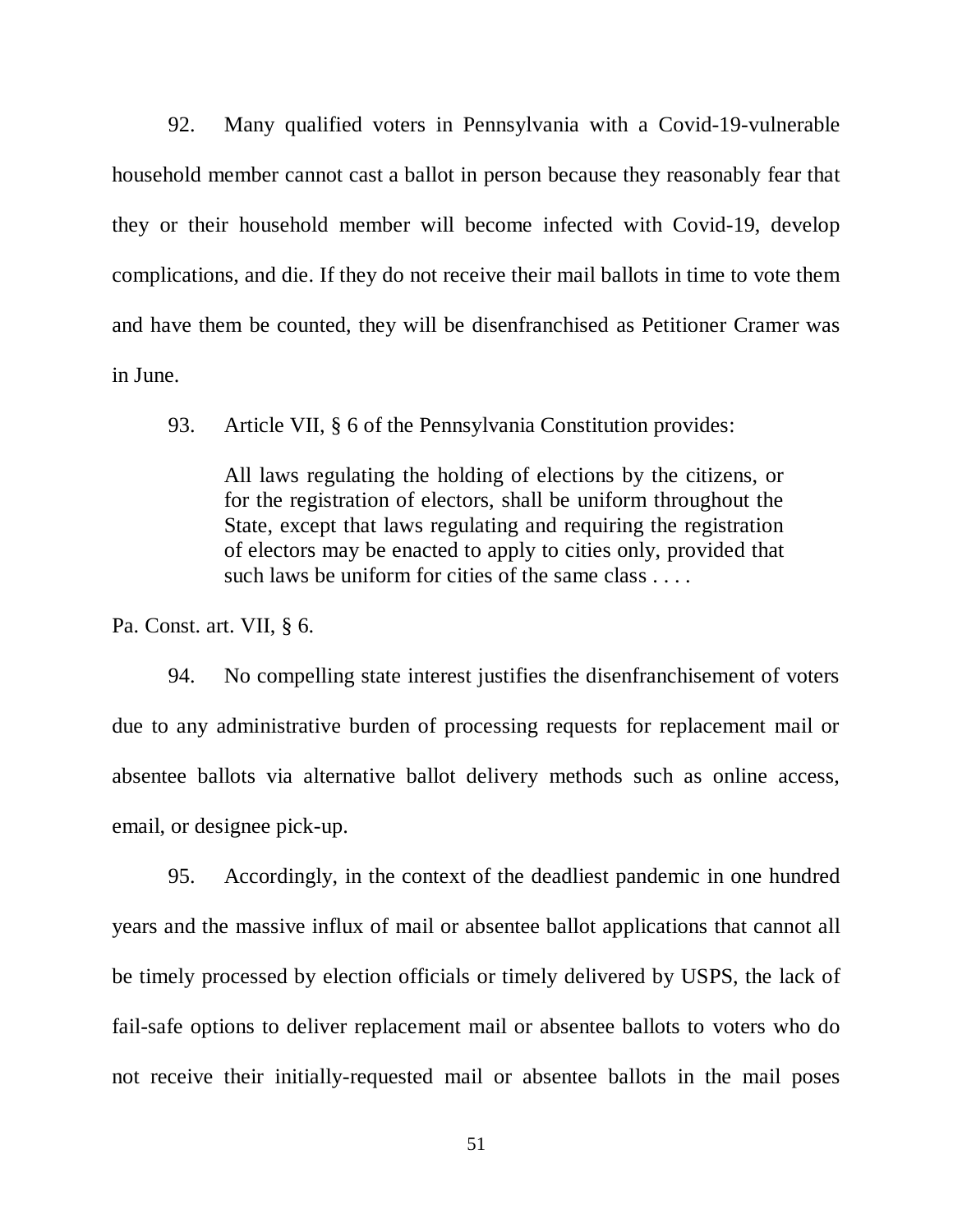insurmountable burdens on the fundamental right to vote. This practice violates the guarantee of "free and equal" elections under the Pennsylvania Constitution.

96. An actual controversy exists between Petitioner and Respondents regarding Petitioner's rights and Respondents' obligations under the Pennsylvania Constitution, Act 77 and other above-mentioned laws. Entry of declaratory relief pursuant to 42 Pa.C.S. §§ 7532 and 7533 is necessary to address and resolve such controversy. Such relief should be entered on an emergency basis to ensure that it can be implemented in time to protect Petitioner's and other Pennsylvania voters' rights in the 2020 General Election. Supplemental relief in the nature of a permanent injunction should be entered pursuant to 42 Pa.C.S. § 7538(a) to effectuate such declaratory relief.

#### **PRAYER FOR RELIEF**

**WHEREFORE**, Petitioner respectfully requests that this Honorable Court enter judgment in her favor and against Defendants:

a. Declaring that, in the context of the 2020 general election, the Covid-19 pandemic and delays in delivery of election mail predicted by both the Commonwealth and the USPS, the failure to provide all voters who requested them with mail-in or absentee ballots in time to vote them by mail violates Pa. Const. art. I, § 5. Article I, Section 5, Pa. Const. art. VII, § 6 and Act 77.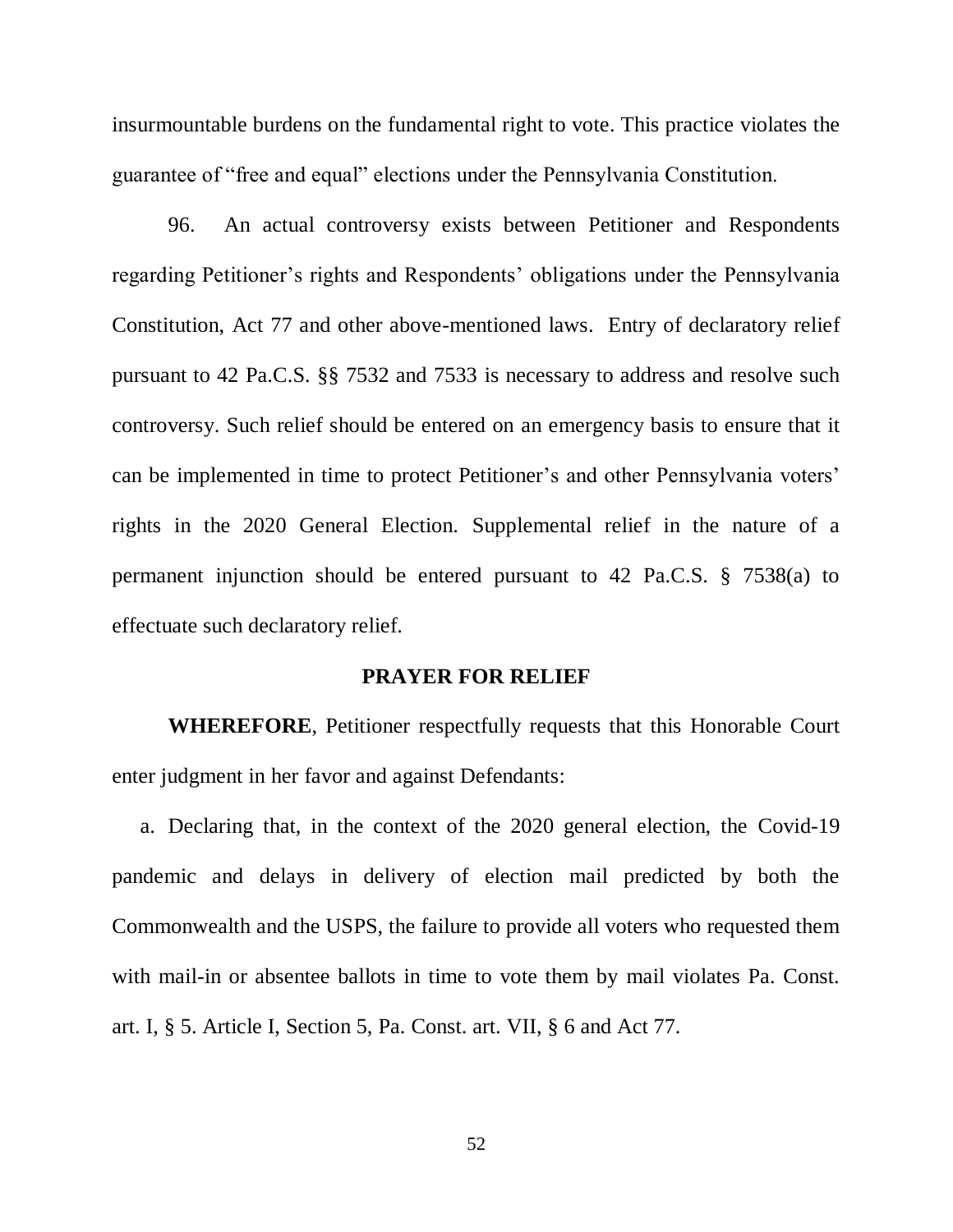b. Enjoining Defendants to remedy the lack of a fail-safe option for voters who previously and timely requested a mail or absentee ballot by mail delivery but who do not receive that ballot in the mail, for the November general election and additional elections held during the course of the pandemic, by:

1. Establishing a process by which voters who previously and timely requested a mail-in or absentee ballot by mail delivery but who do not receive that ballot in the mail in time to submit it, may have a ballot electronically delivered to them, *e.g*., accessed online and downloaded through the Democracy Live platform, and/or emailed to the voter with appropriate security measures, along with all the materials necessary to cast that ballot including its certificate envelope;

2. Causing to be counted in the November 2020 general election results of mail-in or absentee ballots that are electronically delivered, *e.g.,* accessed online and downloaded through the Democracy Live platform, and/or emailed to voters, and are timely returned in any way permitted under Pennsylvania law or court orders, by voters who previously and timely requested a mail-in or absentee ballot by mail delivery but did not receive that ballot in the mail in time to vote it; and

3. Prohibiting the rejection and/or refusal to count and certify as part of official election results mail-in and absentee ballots that were electronically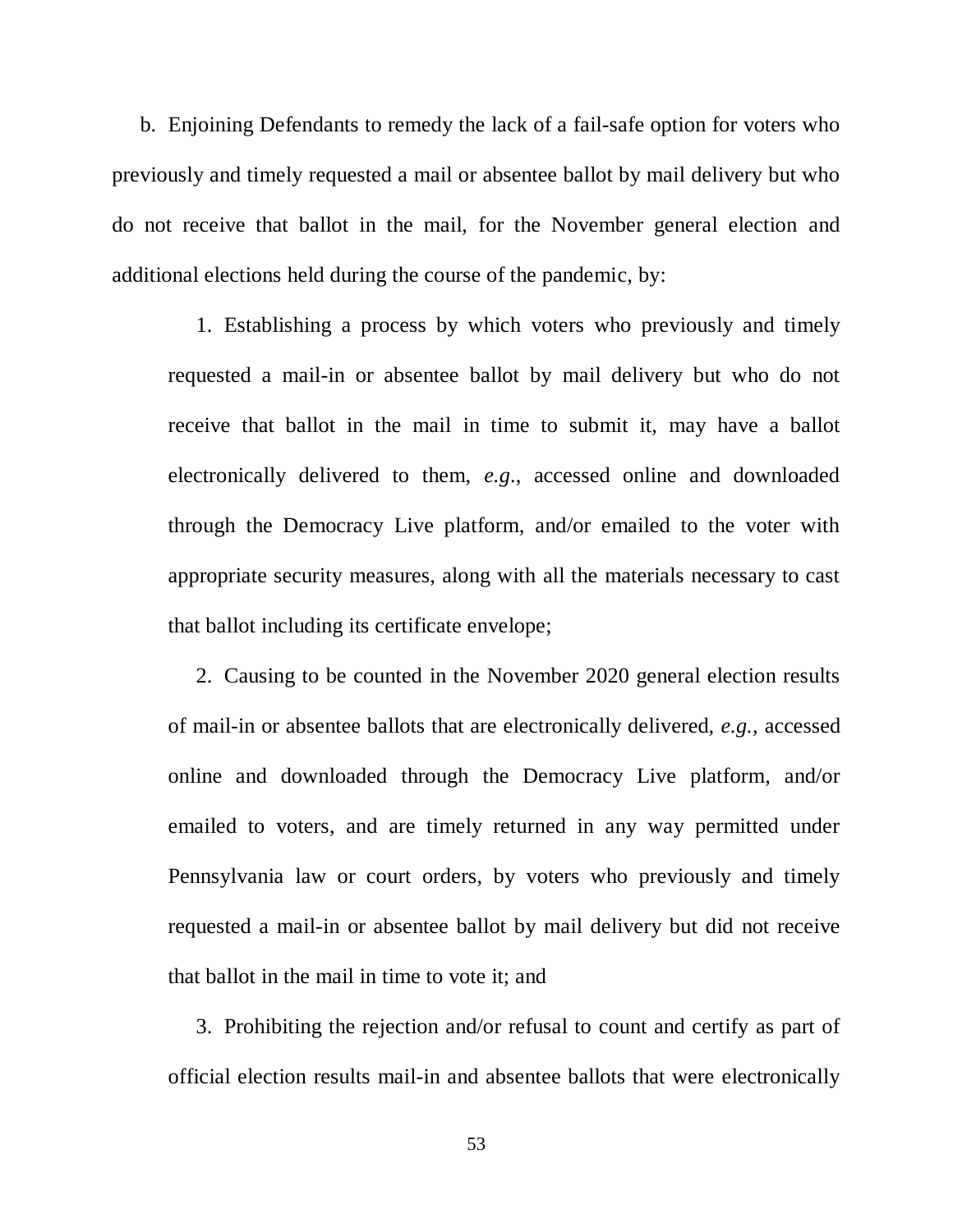delivered, *e.g*., accessed online and downloaded through the Democracy Live platform, and/or emailed to voters that are timely returned in any way permitted under Pennsylvania law or court orders by voters who previously and timely requested a mail-in or absentee ballot by mail delivery but did not receive that ballot in the mail in time to vote it; and;

c. In the alternative or in addition to the relief outlined in subsection (b), for the duration of the pandemic, enjoining Defendants to:

1. Establish a process including a uniform statewide form by which voters who previously and timely requested a mail-in or absentee ballot by mail delivery and who do not receive their requested ballot, and cannot retrieve and print out such ballot via alternative electronic delivery methods as set out above, be authorized to, via affidavit, designate an individual who can retrieve the unvoted ballot from the election board and deliver it to the voter;

2. Establish a system by which voters who previously and timely requested a mail ballot or an absentee ballot by mail delivery, may download, vote, and return in any way permitted under Pennsylvania law or court orders an emergency write-in ballot package, containing a write-in ballot, instructions for filling out the ballot, a candidate list for the voter's precinct, and a bar code sufficient to identify the ballot envelope;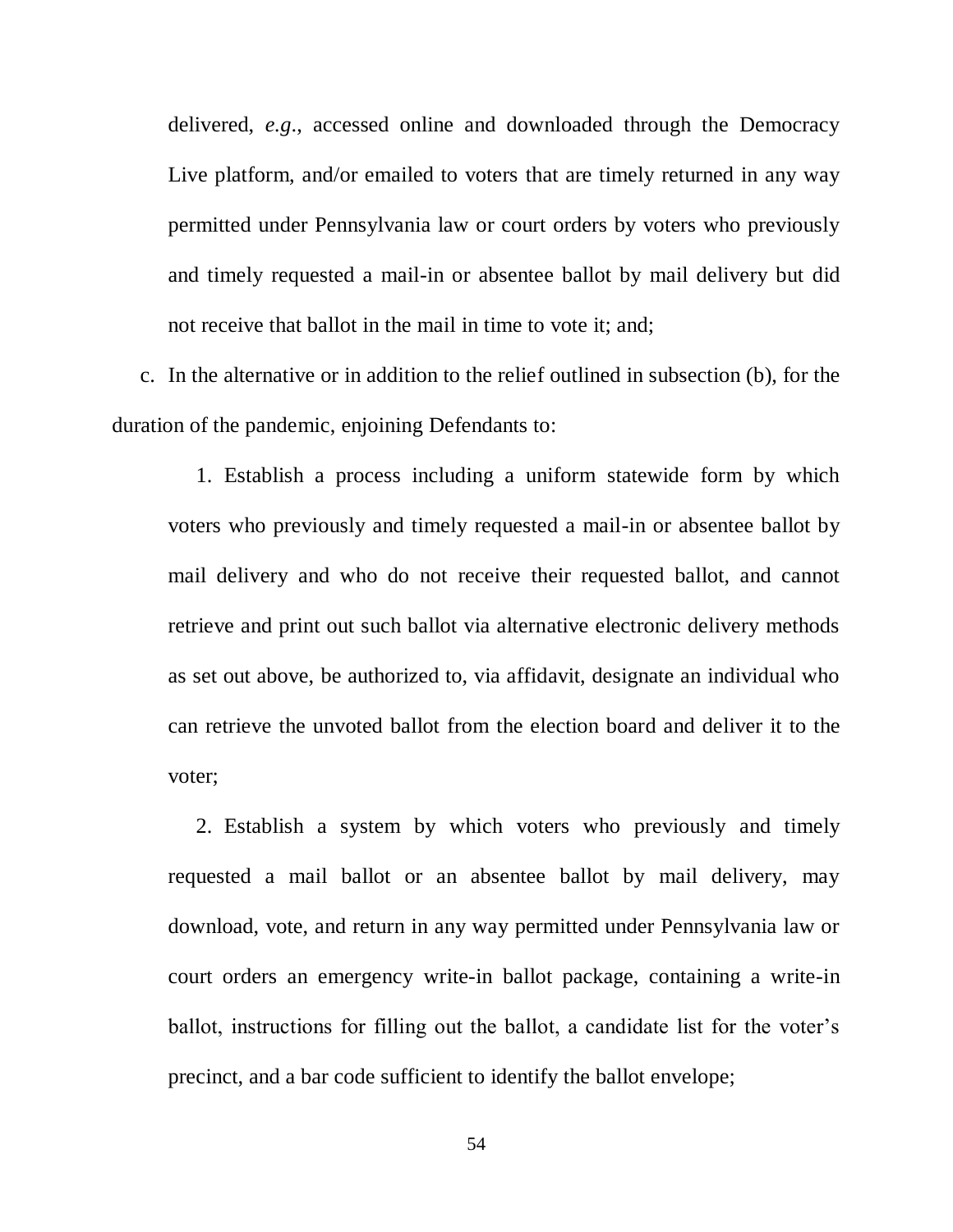3. Direct county officials to permit voters who previously and timely requested a mail-in ballot or an absentee ballot by mail delivery, to download, vote, and return in any way permitted under Pennsylvania law or court orders an emergency write-in ballot package, containing a write-in ballot, instructions for filling out the ballot, a candidate list for the voter's precinct, and a bar code sufficient to identify the ballot envelope;

4. Direct county officials to process and count emergency write-in ballots submitted under paragraph  $(b)(2)-(3)$  above that are timely returned in any way permitted under Pennsylvania law or court orders by voters who previously and timely requested a mail-in or absentee ballot by mail delivery;

5. Count and certify as part of official election results emergency writein ballots submitted under paragraph  $(b)(2)-(3)$  above that are timely returned in any way permitted under Pennsylvania law or court orders by voters who previously and timely requested a mail-in or absentee ballot by mail delivery;

d. Declare that electronic ballot delivery, the downloading of ballots, and ballot pick-up via a designated person are all fully consistent with existing Pennsylvania laws requiring election officials to "deliver or mail official" ballots to voters, 25 P.S. §§ 3150.15, 3146.5; and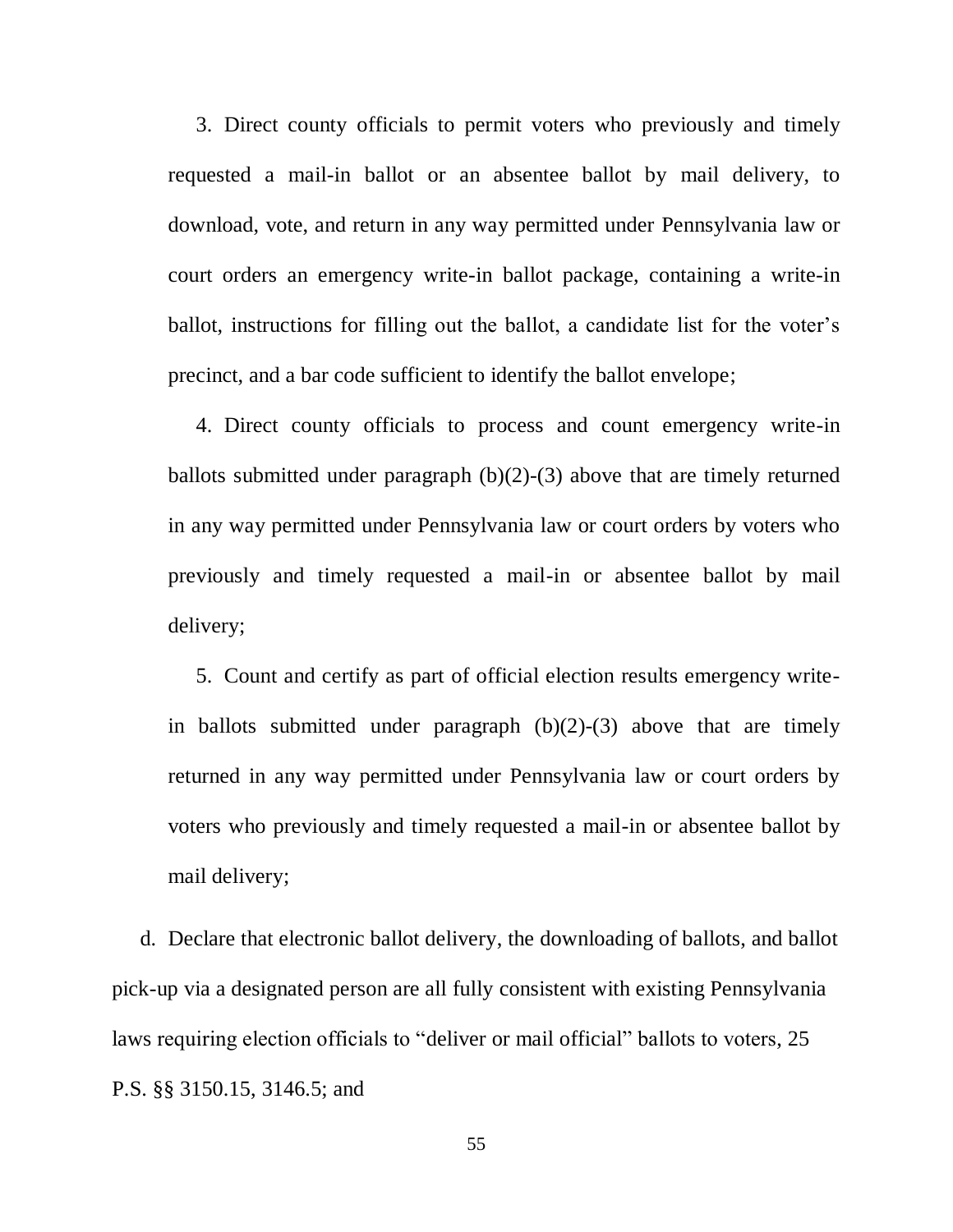e. Award any other relief as is just and necessary.

Dated: September 1, 2020

Respectfully submitted,

*/s/ David Newmann*

David Newmann (Pa. No. 82401) Jasmeet K. Ahuja (Pa. No. 322093) Robert E. Beecher (Pa. No. 327410) HOGAN LOVELLS US LLP 1735 Market Street, 23rd Floor Philadelphia, PA 19103 Telephone: 267-675-4610 Facsimile: 267-675-4601

Daniel Landesberg\* HOGAN LOVELLS US LLP 555  $13<sup>th</sup>$  Street NW Washington, DC 2004 Telephone: 202-637-5600 Facsimile: 202-637-5601

Michelle Kanter Cohen\* Jon Sherman\* Cecilia Aguilera \* FAIR ELECTIONS CENTER 1825 K Street NW, Suite 450 Washington, DC 20006 Telephone: (202) 331-0114

*Attorneys for Petitioner Jacquelyn Cramer*

\*Not admitted in Pennsylvania; *pro hac vice* motion to be filed.